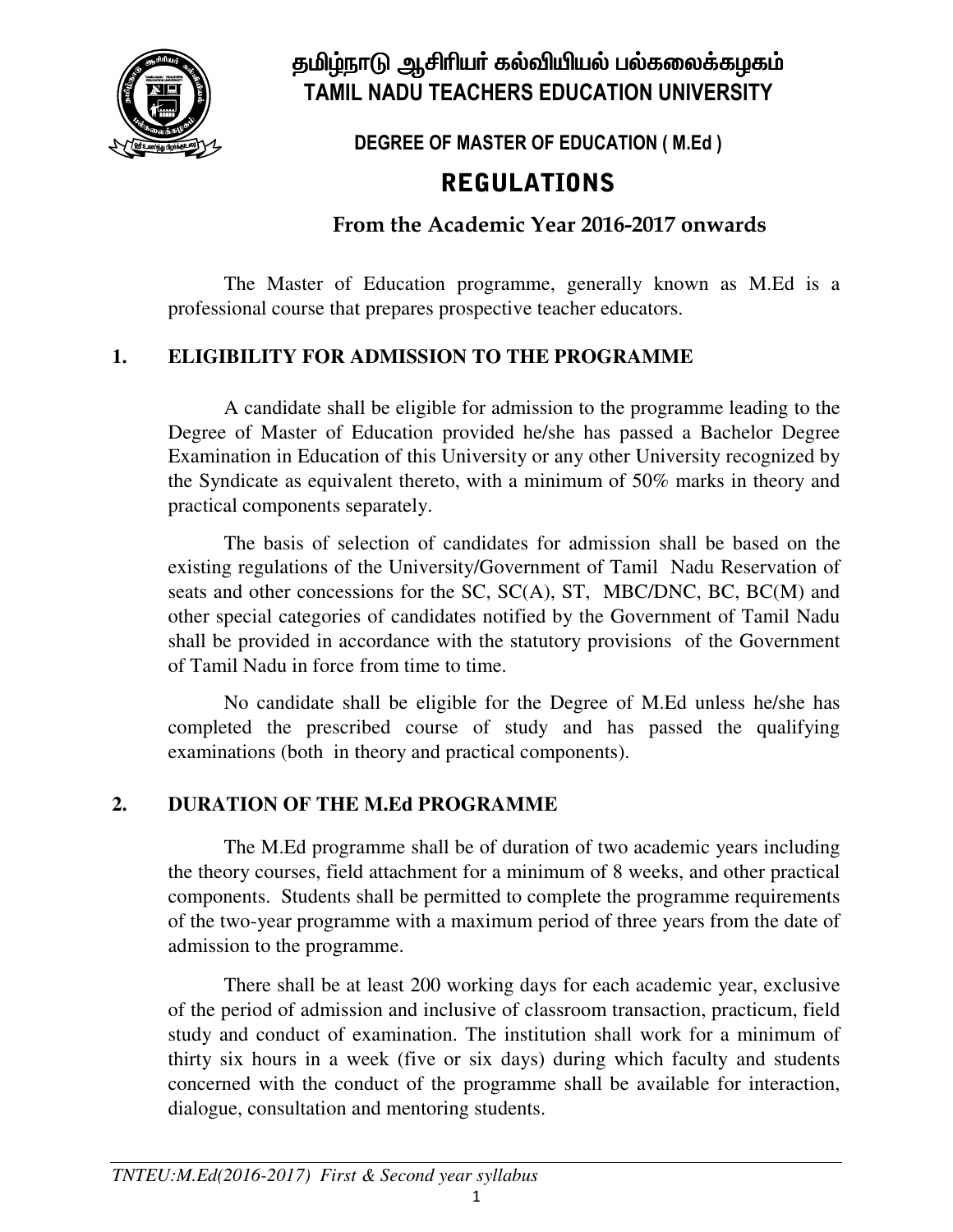### **3. PROGRAMME CONTENT**

The programme is comprised of five broad inter-related curricular areas – (i) Perspective Courses, (ii) Tool Courses, (iii) Teacher Education Courses, (iv) Specialisation of a Core Course and (v) Specialisation of a Thematic Course. All the courses include in-built field-based units of study and practicum work tailored to suit the requirements of prospective teacher educators.

 Transaction of the courses is to be done using a variety of approaches, including expository writing, academic writing, group presentations, discussions, self development activities and field visits.

# **M.Ed FIRST YEAR: THEORY COURSES**

| <b>Sl. No.</b> | <b>Course Code</b> | <b>COURSES</b> |
|----------------|--------------------|----------------|
|                |                    |                |

### **PERSPECTIVE COURSES**

|    | <b>FMPA</b> | Historical and Political Economy of Education in India |
|----|-------------|--------------------------------------------------------|
|    | <b>FMPB</b> | <b>Advanced Educational Psychology</b>                 |
| 3. | <b>FMPC</b> | <b>Curriculum Design and Development</b>               |

### **TOOL COURSE**

| FMTC- | <b>Basics in Educational Research</b> |
|-------|---------------------------------------|
|       | <b>TEACHER EDUCATION COURSE</b>       |

|  | <b>FMTE</b> | Teacher Education in India: Elementary Level |
|--|-------------|----------------------------------------------|
|--|-------------|----------------------------------------------|

### **SPECIALISATION: CORE COURSE**

|  | <b>FMSC</b> | Curriculum, Pedagogy and Assessment at Elementary Level |
|--|-------------|---------------------------------------------------------|
|--|-------------|---------------------------------------------------------|

### **SPECIALISATION: THEMATIC COURSE (Choose any one of the following courses)**

| <b>FMSA</b> | Planning and Administration of Elementary Education |
|-------------|-----------------------------------------------------|
| <b>FMSB</b> | Early Childhood Care and Education                  |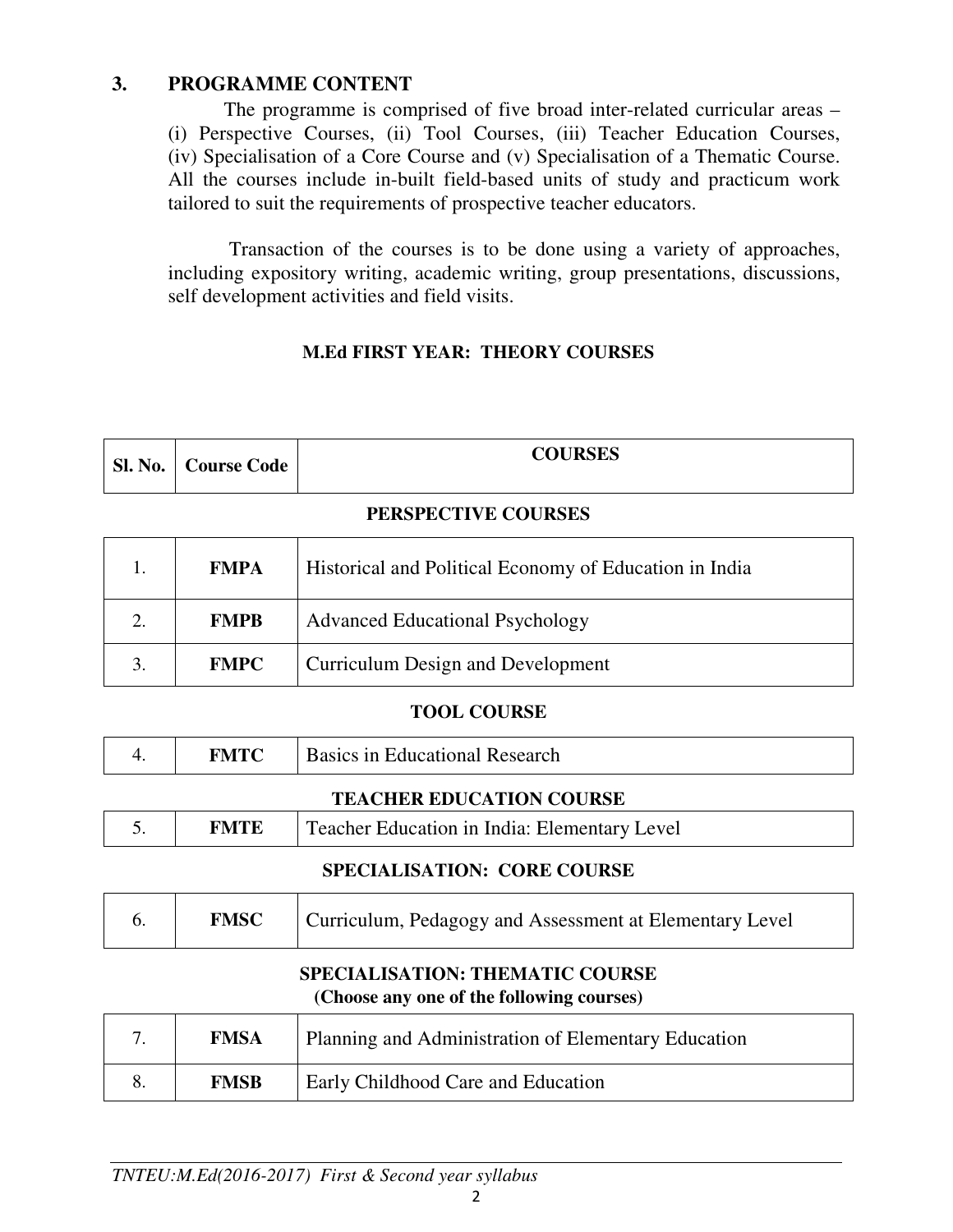### **M.Ed SECOND YEAR: THEORY COURSES**

| Sl. No. | <b>Course</b><br><b>Code</b> | <b>COURSES</b> |
|---------|------------------------------|----------------|
|---------|------------------------------|----------------|

### **PERSPECTIVE COURSES**

| <b>SMPA</b> | Philosophical and Sociological Perspectives in Education |
|-------------|----------------------------------------------------------|
| <b>SMPB</b> | Advanced Techniques of Instruction                       |

### **TOOL COURSE**

|  | <b>SMTC</b> | Advanced Educational Research and Statistics |
|--|-------------|----------------------------------------------|
|--|-------------|----------------------------------------------|

### **TEACHER EDUCATION COURSE**

|  |  | <b>SMTE</b>   Teacher Education in India: Secondary Level |
|--|--|-----------------------------------------------------------|
|--|--|-----------------------------------------------------------|

### **SPECIALISATION: CORE COURSE**

|  | <b>SMSC</b> | Curriculum, Pedagogy and Assessment at Secondary Level |
|--|-------------|--------------------------------------------------------|
|--|-------------|--------------------------------------------------------|

### **SPECIALISATION: THEMATIC COURSE (Choose any one of the following courses)**

| O. | <b>SMSA</b> | Planning and Administration of Secondary<br>Education |
|----|-------------|-------------------------------------------------------|
|    | <b>SMSB</b> | Trends in Indian Higher Education                     |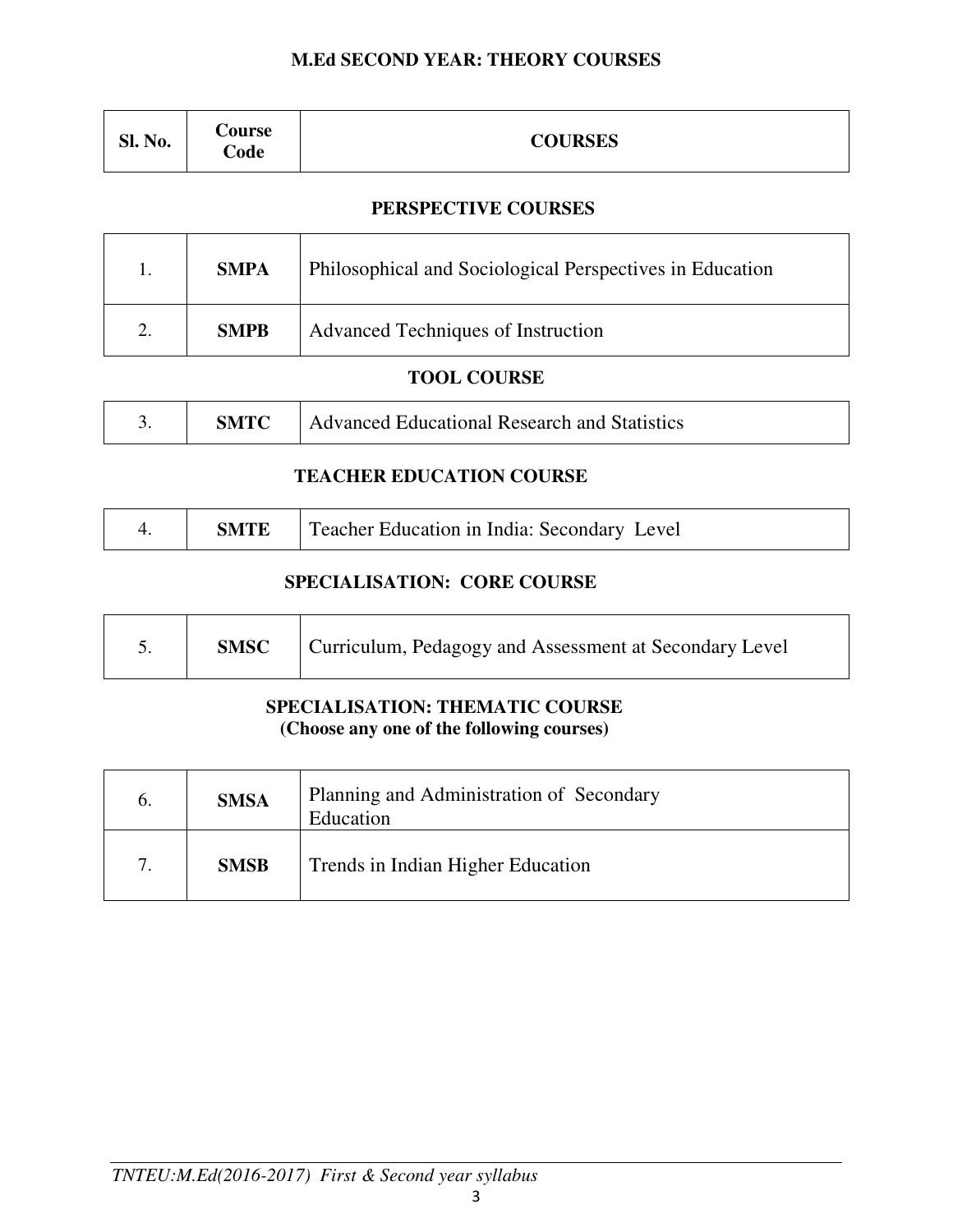### **M.Ed FIRST YEAR: PRACTICAL COMPONENTS**

| SI.<br>N <sub>0</sub> | <b>ACTIVITIES</b>                                                                                                                                                                                                                                                                                                                                                                           |
|-----------------------|---------------------------------------------------------------------------------------------------------------------------------------------------------------------------------------------------------------------------------------------------------------------------------------------------------------------------------------------------------------------------------------------|
|                       | <b>Field Immersion with Co-operative Schools (2 Weeks)</b>                                                                                                                                                                                                                                                                                                                                  |
| 1.                    | The prospective teacher educators shall be present in the co-operative schools<br>concerned to the Teacher Education Institutions and prepare reflective reports upon<br>the administration, curriculum transaction, mode of evaluation and student -<br>teachers' curricular and co-curricular activities. The report of the same has to be<br>submitted during the Practical Examination. |
|                       | <b>Field Visit (2 Weeks)</b>                                                                                                                                                                                                                                                                                                                                                                |
| 2.                    | The prospective teacher educators shall visit and write reflective reports on any one<br>of the Teacher Education Institutions that is engaged in developing innovative<br>curriculum and pedagogic practice, educational policy planning, educational<br>management and administration, etc.                                                                                               |
|                       | <b>Dissertation Preliminary Work</b>                                                                                                                                                                                                                                                                                                                                                        |
| 3.                    | Problem identification, selection/construction of tool/instrument, conduct of pilot<br>study related to the title of dissertation of the prospective teacher-educators and the<br>same should be submitted as a record during the Practical Examination.                                                                                                                                    |
|                       | <b>Communication Skills: Expository Writing</b>                                                                                                                                                                                                                                                                                                                                             |
| $\overline{4}$ .      | The prospective teacher educators shall write the conceptual framework related to<br>the problem/topic chosen for the dissertation and present it in the form of seminars<br>for discussions and suggestions. The record of the same shall be submitted during<br>the Practical Examination.                                                                                                |
|                       | <b>Self-Development: Yoga</b>                                                                                                                                                                                                                                                                                                                                                               |
| 5.                    | The prospective teacher educators shall demonstrate and conduct five sessions of<br>yoga to the students of the co-operative schools. The procedures of these activities<br>have to be recorded and submitted during the Practical Examination.                                                                                                                                             |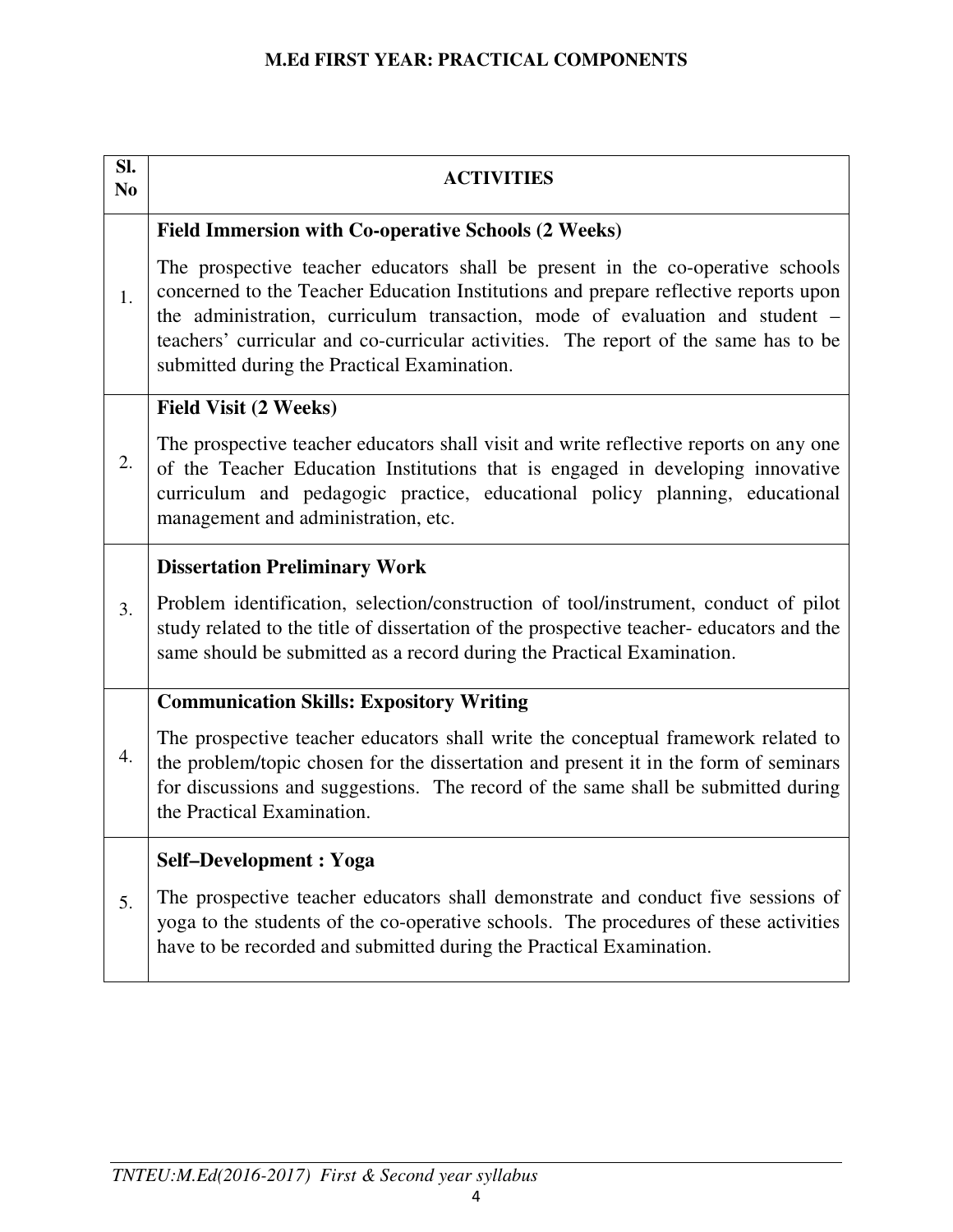| SI.<br>No. | <b>ACTIVITIES</b>                                                                                                                                                                                                                                                                                                                                                                                                                                                                                                                                                                                                                                                                                                                                                                                                                                                                                                                                                                                                                                                                                                                                     |
|------------|-------------------------------------------------------------------------------------------------------------------------------------------------------------------------------------------------------------------------------------------------------------------------------------------------------------------------------------------------------------------------------------------------------------------------------------------------------------------------------------------------------------------------------------------------------------------------------------------------------------------------------------------------------------------------------------------------------------------------------------------------------------------------------------------------------------------------------------------------------------------------------------------------------------------------------------------------------------------------------------------------------------------------------------------------------------------------------------------------------------------------------------------------------|
| 1.         | a) Dissertation<br>The dissertation includes: Appropriate title/topic, statement of the problem, scope<br>and limitations, objectives, operational definition of variables, hypotheses, need<br>and importance of the study, review of related studies, method of study, analysis<br>and interpretation of data, results, discussion and conclusion, bibliography and<br>appendices.<br>b) Viva-voce<br>The prospective teacher educators should submit the data collection materials,<br>master table, analysis output and the completed dissertation during the Viva voce                                                                                                                                                                                                                                                                                                                                                                                                                                                                                                                                                                           |
|            | Examination.<br>a) Field-based Internship in the Co-operative Schools (1 Week)                                                                                                                                                                                                                                                                                                                                                                                                                                                                                                                                                                                                                                                                                                                                                                                                                                                                                                                                                                                                                                                                        |
| 2.         | The prospective teacher educators shall observe the teaching and other co-<br>curricular activities of student - teachers both at Level I & II in the co-operative<br>schools and submit their reflective records during the Practical Examination.<br>b) Field based Internship in the Teacher Education Institutions (3 Weeks)<br>Each prospective teacher educator should be attached with their Parent Teacher<br>Education Institution or any one of the Teacher Education Institutions for field<br>immersion for a period of 3 weeks continuously to undertake the following<br>activities. The prospective teacher educators shall be engaged handling 12 classes<br>during the field immersion @ 4 classes per week in their Parent Teacher Education<br>Institution or nearby Teacher Education Institutions affiliated to TNTEU, offering<br>B.Ed programme. Each prospective teacher educator should submit their field<br>attachment appraisal reports duly endorsed by the mentor as well as by the Head of<br>the Institution, where he/she is attached with and the same should be submitted at<br>the time of Practical Examination. |
| 3.         | <b>Communication Skills: Academic Writing</b><br>Presentation of one research article related to the dissertation title/topic of the<br>prospective teacher educators in the research colloquium of the respective Teacher<br>Education Institution and the same should be submitted during the Practical<br>Examination.                                                                                                                                                                                                                                                                                                                                                                                                                                                                                                                                                                                                                                                                                                                                                                                                                             |
| 4.         | <b>Hands on Training</b><br>The prospective teacher educators shall prepare a master table based on the data<br>collected and the data shall be statistically analyzed using any relevant software.<br>The output of the data should be submitted during the Viva-voce Examination.                                                                                                                                                                                                                                                                                                                                                                                                                                                                                                                                                                                                                                                                                                                                                                                                                                                                   |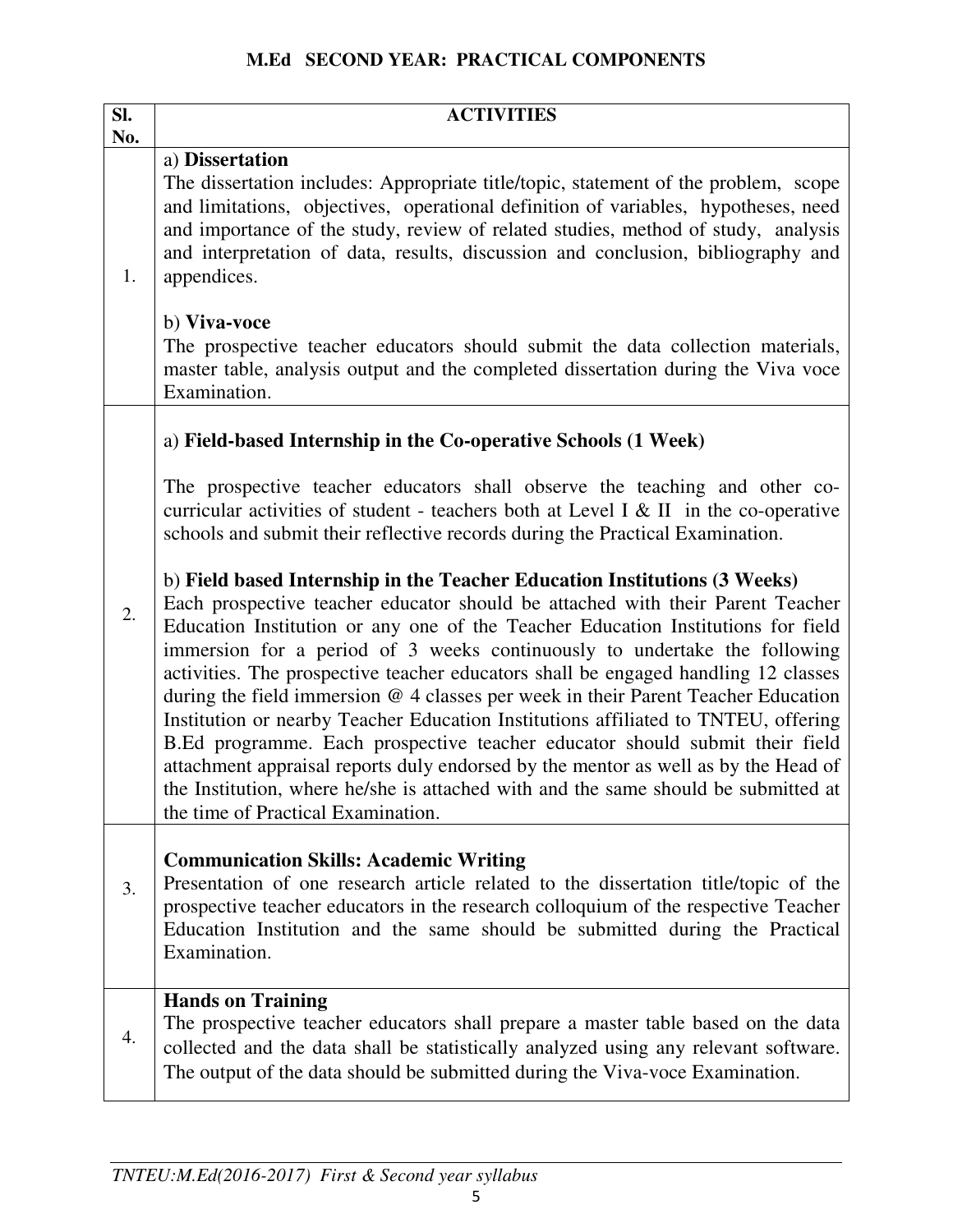| Year         | <b>Theory</b> | <b>Practical</b> | <b>Total</b> |
|--------------|---------------|------------------|--------------|
|              | 700           | 300              | 1000         |
|              | 600           | 400              | 1000         |
| <b>Total</b> | 1300          | 700              | 2000         |

### **SCHEME OF EXAMINATION FOR TWO YEARS**

| <b>M.Ed FIRST YEAR: THEORY COURSES</b> |                       |                                                           |                                 |                                 |                              |  |  |
|----------------------------------------|-----------------------|-----------------------------------------------------------|---------------------------------|---------------------------------|------------------------------|--|--|
| Sl.<br>No.                             | <b>Course</b><br>Code | <b>COURSES</b>                                            | <b>MARKS</b>                    |                                 |                              |  |  |
| PERSPECTIVE COURSES                    |                       |                                                           | <b>Internal</b><br><b>Marks</b> | <b>External</b><br><b>Marks</b> | <b>Total</b><br><b>Marks</b> |  |  |
|                                        | <b>FMPA</b>           | Historical and Political Economy of<br>Education in India | 30                              | 70                              | 100                          |  |  |
| 2.                                     | <b>FMPB</b>           | <b>Advanced Educational Psychology</b>                    | 30                              | 70                              | <b>100</b>                   |  |  |
| 3.                                     | <b>FMPC</b>           | Curriculum Design and Development                         | 30                              | 70                              | 100                          |  |  |

### **TOOL COURSE**

|  |  |  | <b>Basics</b><br>i Educational Research<br>1n | .3U |  |  |
|--|--|--|-----------------------------------------------|-----|--|--|
|--|--|--|-----------------------------------------------|-----|--|--|

### **TEACHER EDUCATION COURSE**

|  | TMTF : | Teacher Education in India:<br>evel<br>Elementary I | 30 | 70 |  |
|--|--------|-----------------------------------------------------|----|----|--|
|--|--------|-----------------------------------------------------|----|----|--|

### **SPECIALISATION: CORE COURSE**

|  | FMSC | Curriculum, Pedagogy and<br>Assessment at Elementary Level | 30 | 70 | 100 |
|--|------|------------------------------------------------------------|----|----|-----|
|--|------|------------------------------------------------------------|----|----|-----|

### **SPECIALISATION: THEMATIC COURSE (Choose any one of the following courses)**

| <b>FMSA</b> | Planning and Administration of<br><b>Elementary Education</b> | 30  | 70  | 100 |
|-------------|---------------------------------------------------------------|-----|-----|-----|
| <b>FMSB</b> | Early Childhood Care and Education                            |     |     |     |
|             | <b>TOTAL</b>                                                  | 210 | 490 | 700 |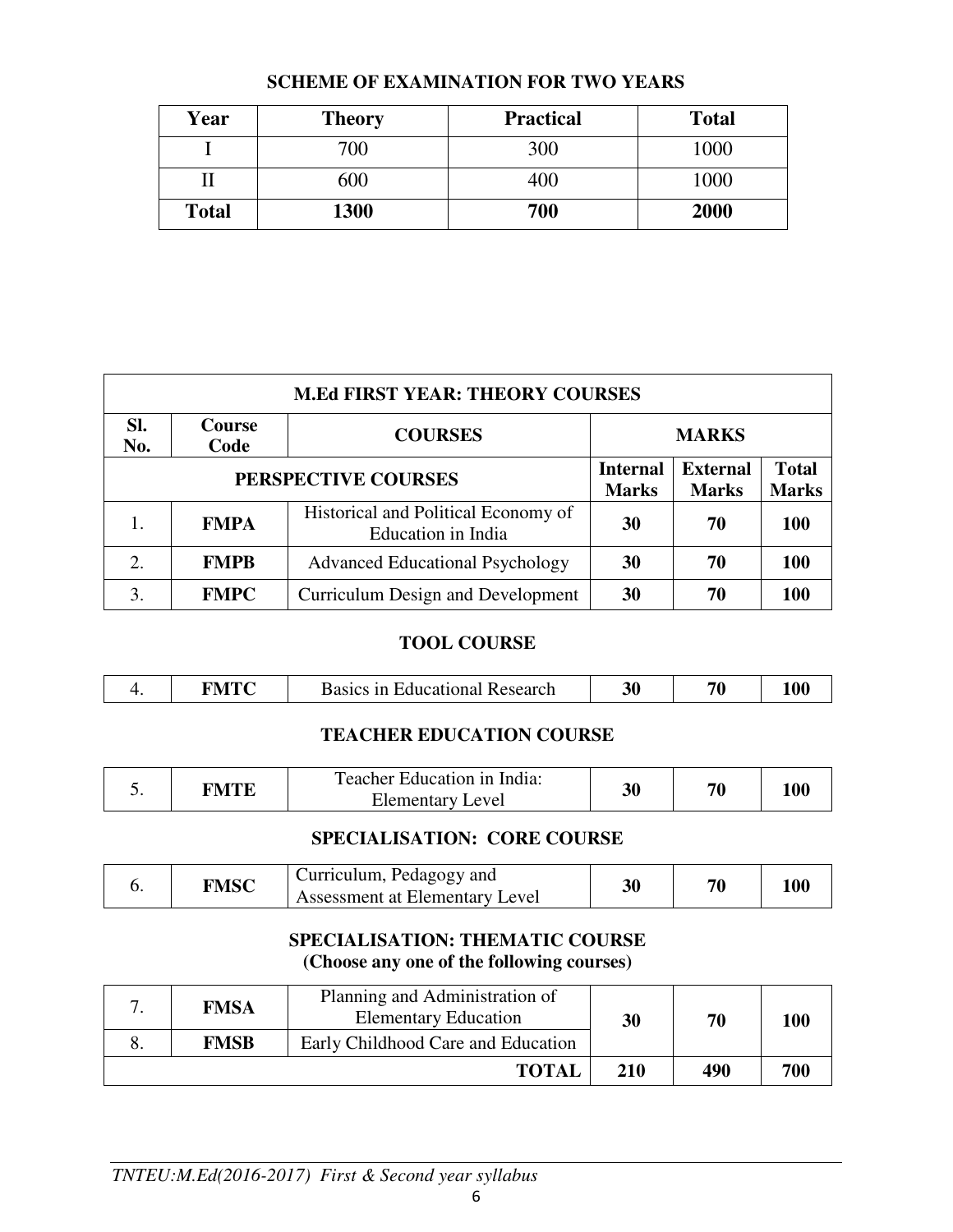|                  | <b>M.Ed FIRST YEAR: PRACTICAL COMPONENTS</b>                                                                                                                                                                                                                                                                                                                                                                                                               |              |  |  |  |
|------------------|------------------------------------------------------------------------------------------------------------------------------------------------------------------------------------------------------------------------------------------------------------------------------------------------------------------------------------------------------------------------------------------------------------------------------------------------------------|--------------|--|--|--|
| Sl. No           | <b>ACTIVITIES</b>                                                                                                                                                                                                                                                                                                                                                                                                                                          | <b>Marks</b> |  |  |  |
| 1.               | <b>Field Immersion with Co-operative Schools (2 Weeks)</b><br>The prospective teacher educators shall be present in the co-operative<br>schools concerned to the Teacher Education Institutions and prepare<br>reflective reports upon the administration, curriculum transaction,<br>mode of evaluation and student-teachers' curricular and co-curricular<br>activities. The report of the same has to be submitted during the<br>Practical Examination. | 50           |  |  |  |
| 2.               | <b>Field-Visit (2 Weeks)</b><br>The prospective teacher educators shall visit and write reflective<br>reports on any one of the Teacher Education Institutions that is<br>engaged in developing innovative curriculum and pedagogic practice,<br>educational policy planning, educational<br>management<br>and<br>administration, etc.                                                                                                                     | 75           |  |  |  |
| 3.               | <b>Dissertation Preliminary Work</b><br>Problem identification, selection/construction of tool/instrument,<br>conduct of pilot study related to the title of dissertation of the<br>prospective teacher- educators and the same should be submitted as a<br>record during the Practical Examination.                                                                                                                                                       | 75           |  |  |  |
| $\overline{4}$ . | <b>Communication Skills: Expository Writing</b><br>The prospective teacher educators shall write the conceptual<br>framework related to the problem/topic chosen for the dissertation and<br>present it in the form of seminars for discussions and suggestions. The<br>record of the<br>same shall be submitted during the Practical<br>Examination.                                                                                                      | 50           |  |  |  |
| 5.               | <b>Self-Development: Yoga</b><br>The prospective teacher educators shall demonstrate and conduct five<br>sessions of yoga to the students of the co-operative schools.<br>The<br>procedures of these activities have to be recorded and submitted<br>during the Practical Examination.                                                                                                                                                                     | 50           |  |  |  |
|                  | <b>TOTAL</b>                                                                                                                                                                                                                                                                                                                                                                                                                                               | 300          |  |  |  |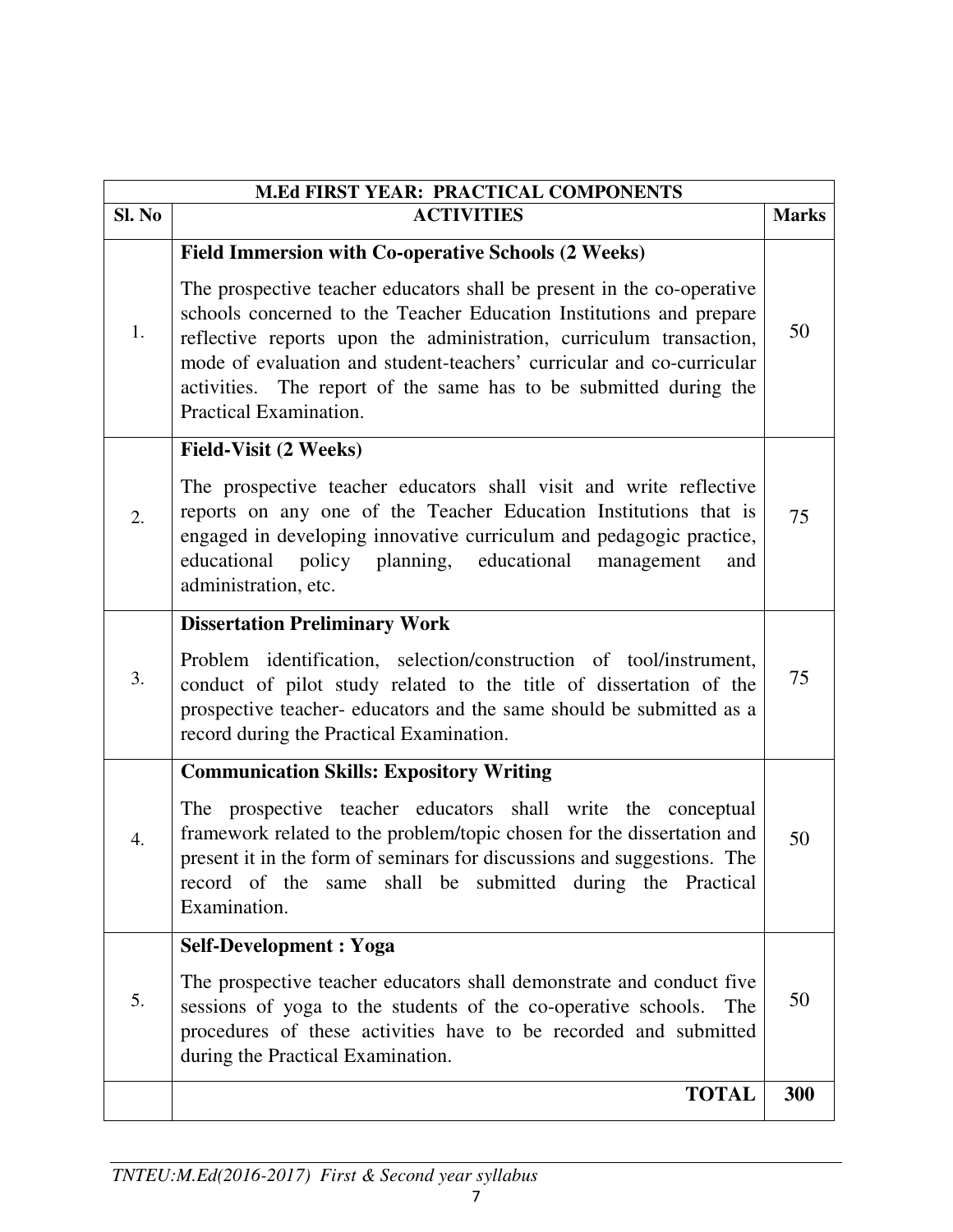| <b>M.Ed SECOND YEAR: THEORY COURSES</b> |                       |                                                             |                                 |                                 |                              |  |  |
|-----------------------------------------|-----------------------|-------------------------------------------------------------|---------------------------------|---------------------------------|------------------------------|--|--|
| Sl. No.                                 | <b>Course</b><br>Code | <b>COURSES</b>                                              | <b>MARKS</b>                    |                                 |                              |  |  |
| PERSPECTIVE COURSES                     |                       |                                                             | <b>Internal</b><br><b>Marks</b> | <b>External</b><br><b>Marks</b> | <b>Total</b><br><b>Marks</b> |  |  |
|                                         | <b>SMPA</b>           | Philosophical and Sociological<br>Perspectives in Education | 30                              | 70                              | 100                          |  |  |
|                                         | <b>SMPB</b>           | Advanced Techniques of Instruction                          | 30                              | 70                              | 100                          |  |  |

### **TOOL COURSE**

| <u>.</u> | SMTC | <b>Advanced Educational Research and</b><br>Statistics | 30 | $\pi$ |  |
|----------|------|--------------------------------------------------------|----|-------|--|
|----------|------|--------------------------------------------------------|----|-------|--|

# **TEACHER EDUCATION COURSE**

|  | $\gamma$ of $\Gamma$ | l'eacher Education in India:<br>evel<br>Secondary | 30 | 70 | 1 A A |  |
|--|----------------------|---------------------------------------------------|----|----|-------|--|
|--|----------------------|---------------------------------------------------|----|----|-------|--|

# **SPECIALISATION: CORE COURSE**

|  | <b>SMSC</b> | Curriculum, Pedagogy and Assessment 1<br>at Secondary Level |  | 70 | 100 |  |
|--|-------------|-------------------------------------------------------------|--|----|-----|--|
|--|-------------|-------------------------------------------------------------|--|----|-----|--|

#### **SPECIALISATION: THEMATIC COURSE (Choose anyone of the following courses)**

| 6. | <b>SMSA</b> | Planning and Administration of<br><b>Secondary Education</b> |     | 30  | 70  | 100 |
|----|-------------|--------------------------------------------------------------|-----|-----|-----|-----|
| 7. | <b>SMSB</b> | Trends in Indian Higher Education                            |     |     |     |     |
|    |             | <b>TOTAL</b>                                                 | 180 | 420 | 600 |     |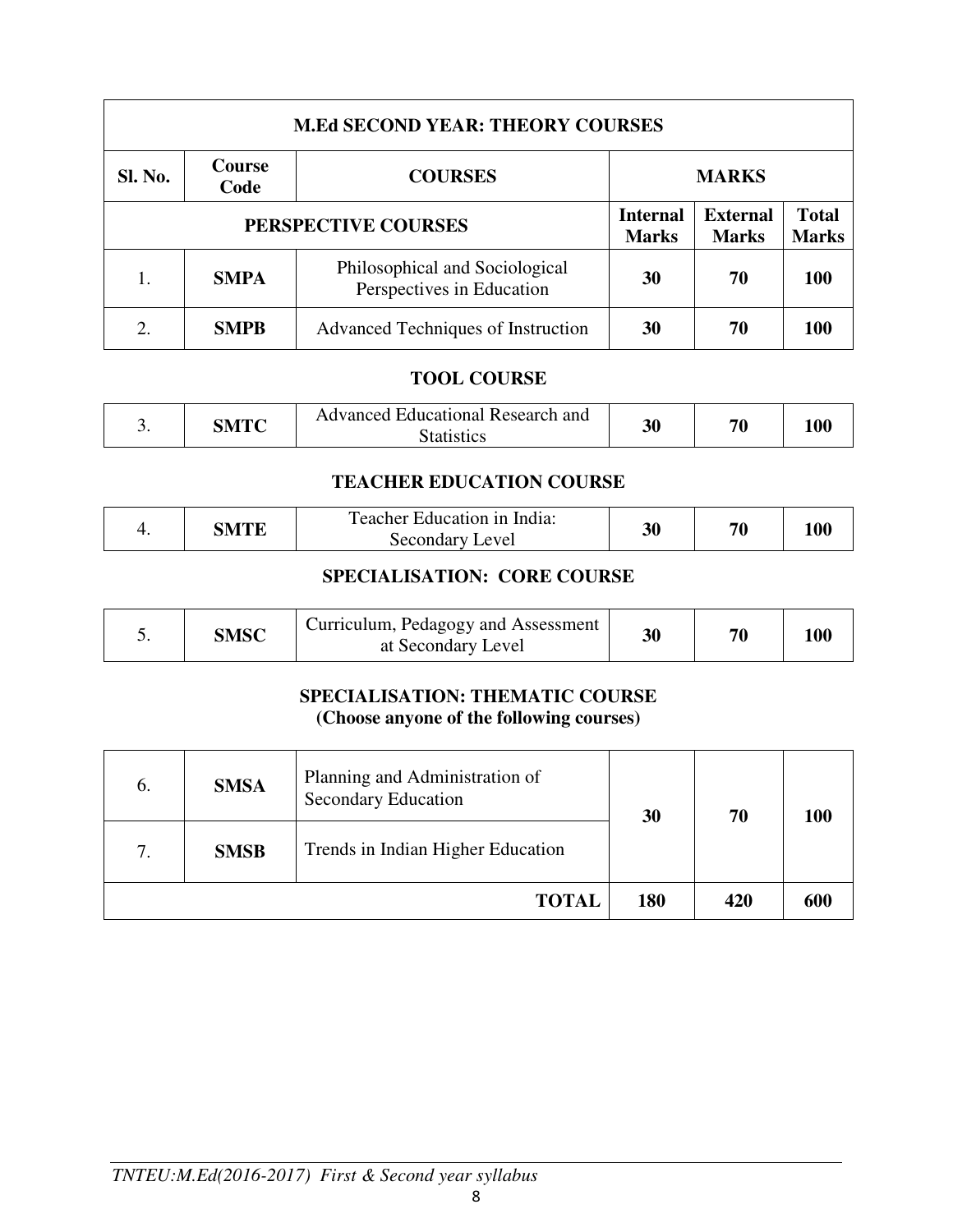| <b>M.Ed SECOND YEAR: PRACTICAL COMPONENTS</b> |                                                                                                                                                                                                                                                                                                                                                                                                                                                                                                                                                                                                                                                                                                                                                                                                                                                                                                  |              |  |
|-----------------------------------------------|--------------------------------------------------------------------------------------------------------------------------------------------------------------------------------------------------------------------------------------------------------------------------------------------------------------------------------------------------------------------------------------------------------------------------------------------------------------------------------------------------------------------------------------------------------------------------------------------------------------------------------------------------------------------------------------------------------------------------------------------------------------------------------------------------------------------------------------------------------------------------------------------------|--------------|--|
| Sl. No.                                       | <b>ACTIVITIES</b>                                                                                                                                                                                                                                                                                                                                                                                                                                                                                                                                                                                                                                                                                                                                                                                                                                                                                | <b>MARKS</b> |  |
| 1.                                            | a) Dissertation<br>The dissertation includes: Appropriate title/topic, statement of the problem,<br>objectives,<br>operational definition of variables,<br>scope and limitations,<br>hypotheses, need and importance of the study, review of related studies, method<br>analysis and interpretation of data, results, discussion and<br>of study,<br>conclusion, bibliography and appendices.<br>b) Viva-voce<br>The prospective teacher educators should submit the data collection materials,                                                                                                                                                                                                                                                                                                                                                                                                  | 100          |  |
|                                               | master table, analysis output and the completed dissertation during the Viva<br>voce Examination.                                                                                                                                                                                                                                                                                                                                                                                                                                                                                                                                                                                                                                                                                                                                                                                                | 50           |  |
|                                               | a) Field based Internship in the Cooperative Schools (1 Week)<br>The prospective teacher educators shall observe the teaching and other<br>co-curricular activities of student - teachers both at Level I & II in the<br>$CO-$<br>operative schools and submit their reflective records during the Practical<br>Examination.                                                                                                                                                                                                                                                                                                                                                                                                                                                                                                                                                                     | 50           |  |
| 2.                                            | b) Field-based Internship in the Teacher Education Institutions (3 Weeks)<br>Each prospective teacher educator should be attached with their Parent Teacher<br>Education Institution or any one of the Teacher Education Institutions for field<br>immersion for a period of 3 weeks continuously to undertake the following<br>activities. The prospective teacher educators shall be engaged handling 12<br>classes during the field immersion $@$ 4 classes per week in their Parent Teacher<br>Education Institution or nearby Teacher Education Institutions affiliated to<br>TNTEU, offering B.Ed programme. Each prospective teacher educator should<br>submit their field attachment appraisal reports duly endorsed by the mentor as<br>well as by the Head of the Institution, where he/she is attached with and the<br>same should be submitted at the time of Practical Examination. | 75           |  |
| 3.                                            | <b>Communication Skills: Academic Writing</b><br>Presentation of one research article related to the dissertation title/topic of the<br>prospective teacher educators in the research colloquium of the respective<br>Teacher Education Institution and the same should be submitted during the<br>Practical Examination.                                                                                                                                                                                                                                                                                                                                                                                                                                                                                                                                                                        | 75           |  |
| $\overline{4}$                                | <b>Hands on Training</b><br>The prospective teacher educators shall prepare a master table based on the data<br>collected and the data shall be statistically analyzed using any relevant<br>software. The output of the data should be submitted during the Viva-voce<br>Examination.                                                                                                                                                                                                                                                                                                                                                                                                                                                                                                                                                                                                           | 50           |  |
|                                               | <b>TOTAL</b>                                                                                                                                                                                                                                                                                                                                                                                                                                                                                                                                                                                                                                                                                                                                                                                                                                                                                     | 400          |  |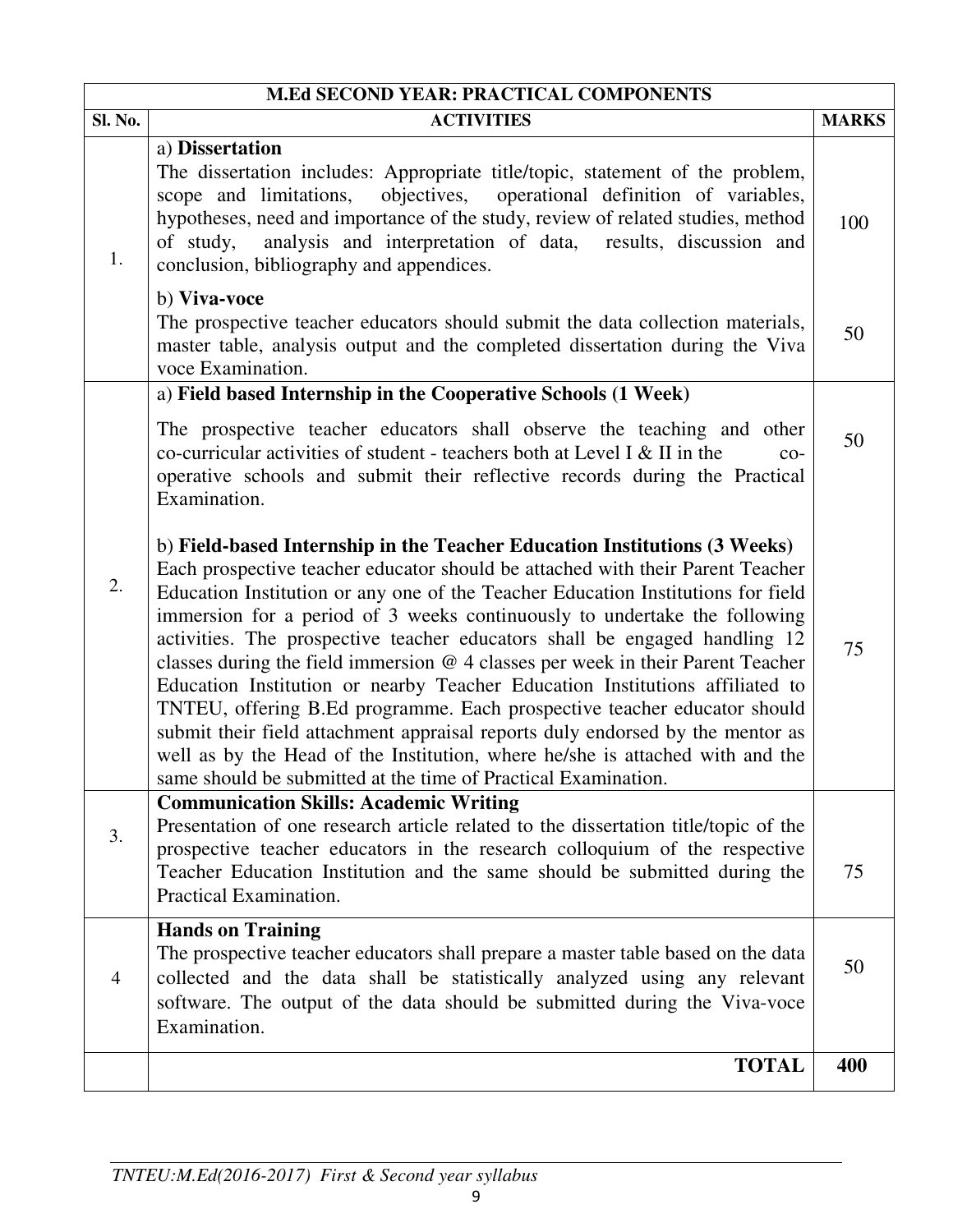### **SCHEME OF CONTINUOUS AND COMPREHENSIVE EVALUATION FOR**

| S. No | <b>Components</b>                           | <b>Marks</b> |  |
|-------|---------------------------------------------|--------------|--|
|       | Assignments (An average of Two Assignments) |              |  |
|       | Seminar                                     | 10           |  |
| 3.    | Class Tests (An average of 2 Unit Tests)    |              |  |
|       | <b>TOTAL</b>                                | 30           |  |

### **THEORY COURSES (30 MARKS)**

### **MEDIUM OF INSTRUCTION**

Each candidate admitted into M.Ed programme in any one of the Colleges of Education affiliated to Tamil Nadu Teachers Education University should select the Medium of Instruction either as English or as Tamil depending on the availability of Medium of Instruction in the College of Education.

After the last date of admission, Principals of the Colleges of Education should submit the name list along with the medium of instruction opted by each candidate to Tamil Nadu Teachers Education University. In case, if the admitted candidates prefer to change their Medium of Instruction at later stage of the programme it should be permitted only after obtaining necessary written permission from the Tamil Nadu Teachers Education University, prior to the publication of Nominal Roll.

Medium of Instruction chosen by the candidates to pursue the M.Ed programme should be indicated in the M.Ed. programme Transfer Certificates by the Colleges of Education.

# **ATTENDANCE**

Each candidate whose admission is approved by Tamil Nadu Teachers Education University should gain 85% (170 days) of attendance, failing which they will not be permitted to appear for the M.Ed degree examination (both written and practical examination). However, as per the decision of the Syndicate of Tamil Nadu Teachers Education University in its meeting held on 10.08.2010, candidates who are able to gain attendance only upto 75% on medical ground, will be permitted to appear for the examination after getting condonation of attendance, adhering to the norms of Tamil Nadu Teachers Education University.

# **EXAMINATIONS**

 Each candidate whose admission is approved by Tamil Nadu Teachers Education University should apply for written examination and practical examination in the first attempt itself. Candidates who have failed to satisfy the minimum attendance norms of Tamil Nadu Teachers Education University will not be permitted to appear for the written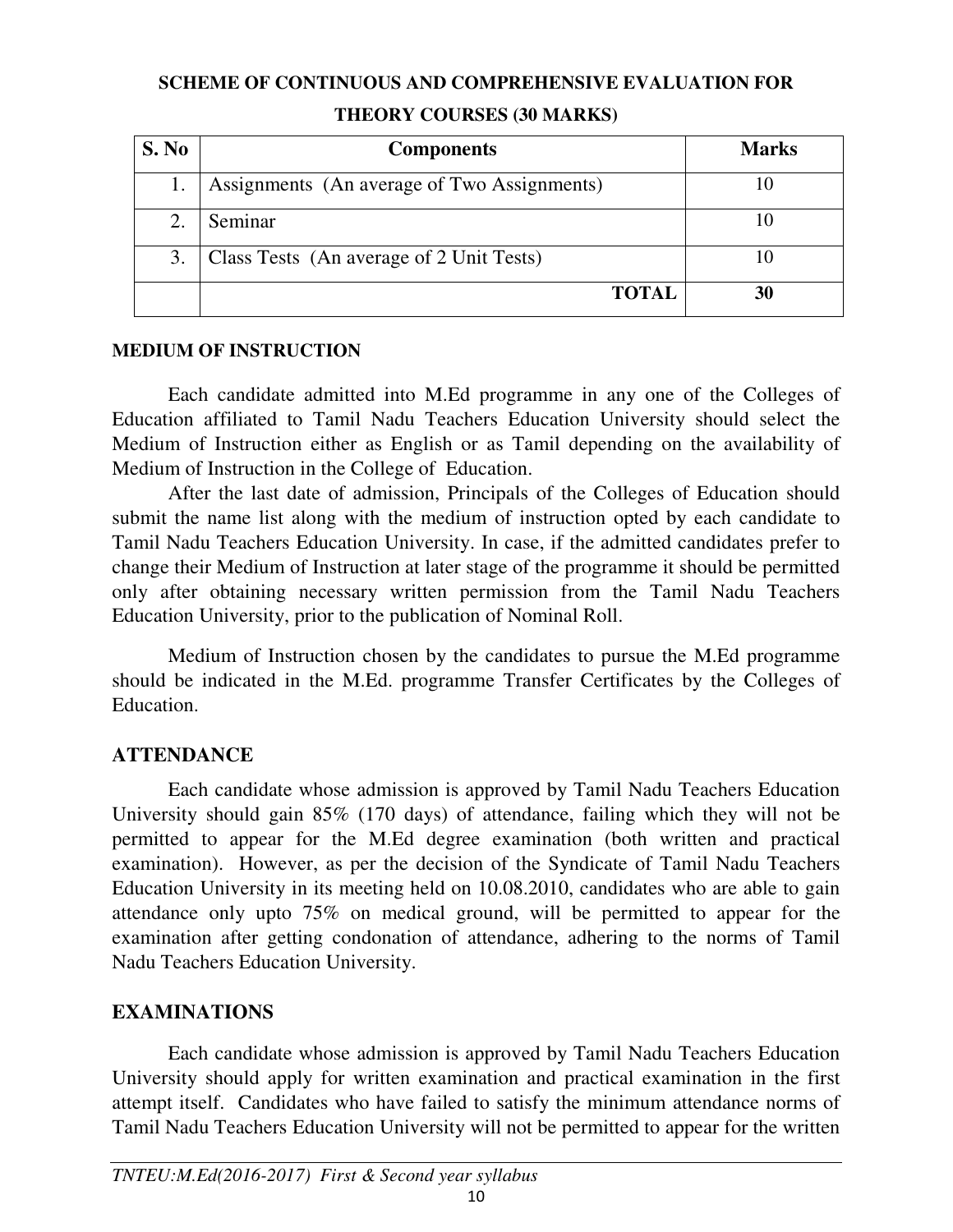examination. Such candidates appearance in the practical examination will stand cancelled automatically.

| <b>Duration</b> | <b>Type of Question</b>                         | <b>No. of Questions</b> | <b>Marks</b>          |
|-----------------|-------------------------------------------------|-------------------------|-----------------------|
| 3 Hours         | Essay Type<br>(Not Exceeding 500 words/5 pages) | $7$ out of $10$         | $7 \times 10 =$<br>70 |

**Question Paper Pattern for Theory Courses: M.Ed Degree Examination** 

# **PASSING MINIMUM FOR WRITTEN EXAMINATION**

Each candidate who appears for the written examination in the first attempt shall be declared to have passed the Written Examination only if he/she secures not less than 50% in aggregate (Internal + External) in each course with a minimum of  $50\%$  in the external examination. All other candidates shall be deemed to have failed in the Written Examination. A candidate who fails in one or more courses in the Written Examination shall be permitted to reappear only for those courses in which he/she failed.

# **RE-TOTALING/REVALUATION/PHOTOCOPY OF ANSWER SCRIPTS**

Candidates can apply for either re-totaling/revaluation/photo copy of answer scripts to the Tamil Nadu Teachers Education University within 10 days after the publication of results by paying necessary fees prescribed by the University.

# **REAPPEARANCE FOR WRITTEN EXAMINATION**

Each unsuccessful candidate shall be permitted to reappear for the Written Examination within next three consecutive academic years.

# **PRACTICAL EXAMINATION**

All the records related to the practical components should be made available to the examiner at the time of Practical Examination.

For the first year each candidate's practical work records shall be assessed by an examiner duly appointed by the Tamil Nadu Teachers Education University.

During the second year the Viva-voce Examination along with evaluation of practical work records shall be assessed by an examiner duly appointed by the Tamil Nadu Teachers Education University.

# **PASSING MINIMUM FOR PRACTICAL EXAMINATION**

Each candidate who appears for the practical examination in the first attempt shall be declared to have passed the practical examination only if he/she secure not less than 50% in aggregate in practical activities. All other candidates shall be deemed to have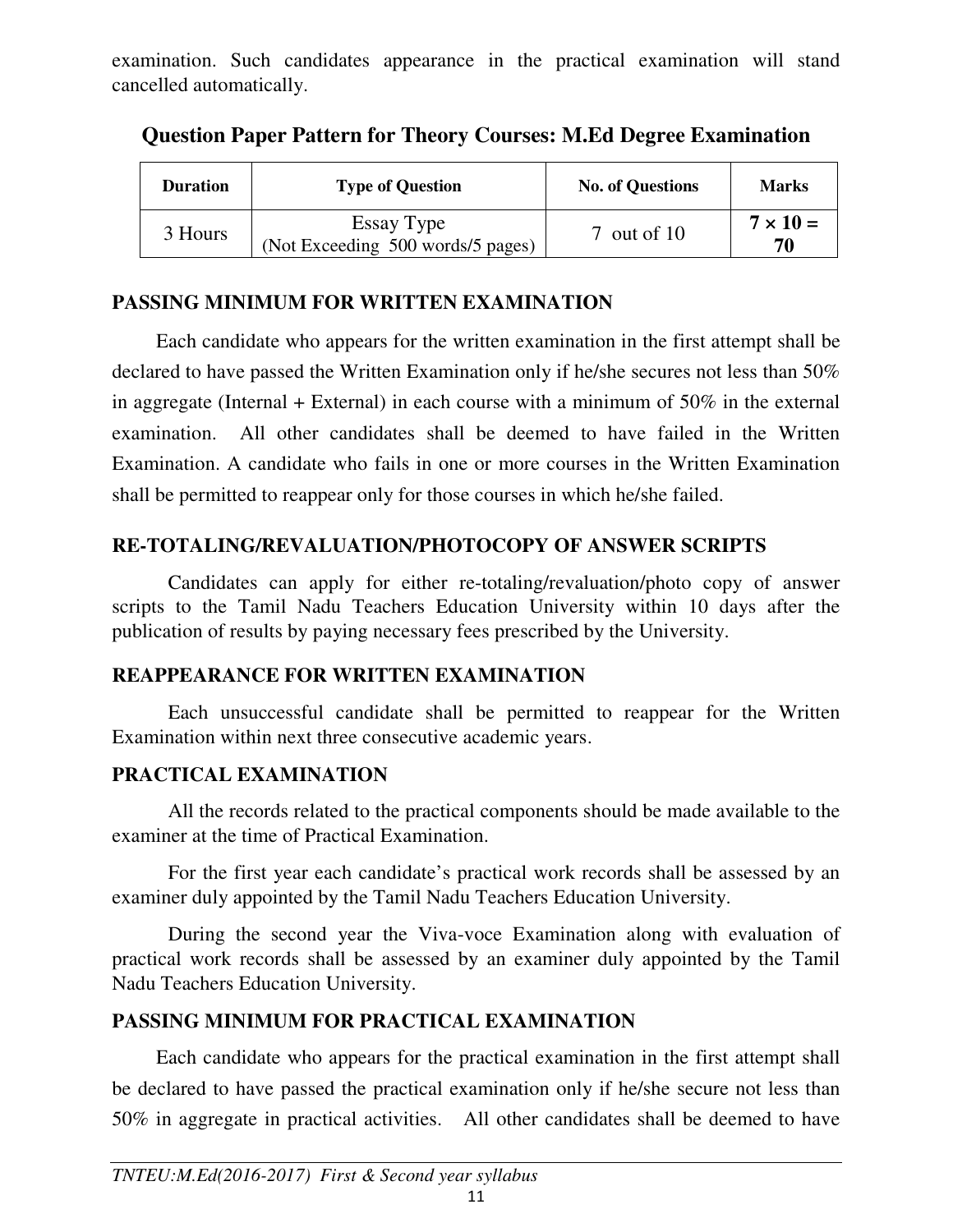# **REAPPERANCE FOR PRACTICAL EXAMINATION**

 Each unsuccessful candidate shall be permitted to reappear for the Practical Examination within the next three consecutive academic years in the main examinations only.

# **CLASSIFICATION OF SUCCESSFUL CANDIDATES**

 A candidate shall be awarded the M.Ed degree if he/she has passed both theory courses and the practical components. Successful candidates shall be classified as specified hereunder by taking into account of their marks secured in Theory and Practical Examinations.

| <b>Percentage of Marks</b> | <i><b>Classification</b></i> |  |  |
|----------------------------|------------------------------|--|--|
| 50 to 59                   | Second Class                 |  |  |
| 60 to $74$                 | <b>First Class</b>           |  |  |
| 75 and Above               | Distinction                  |  |  |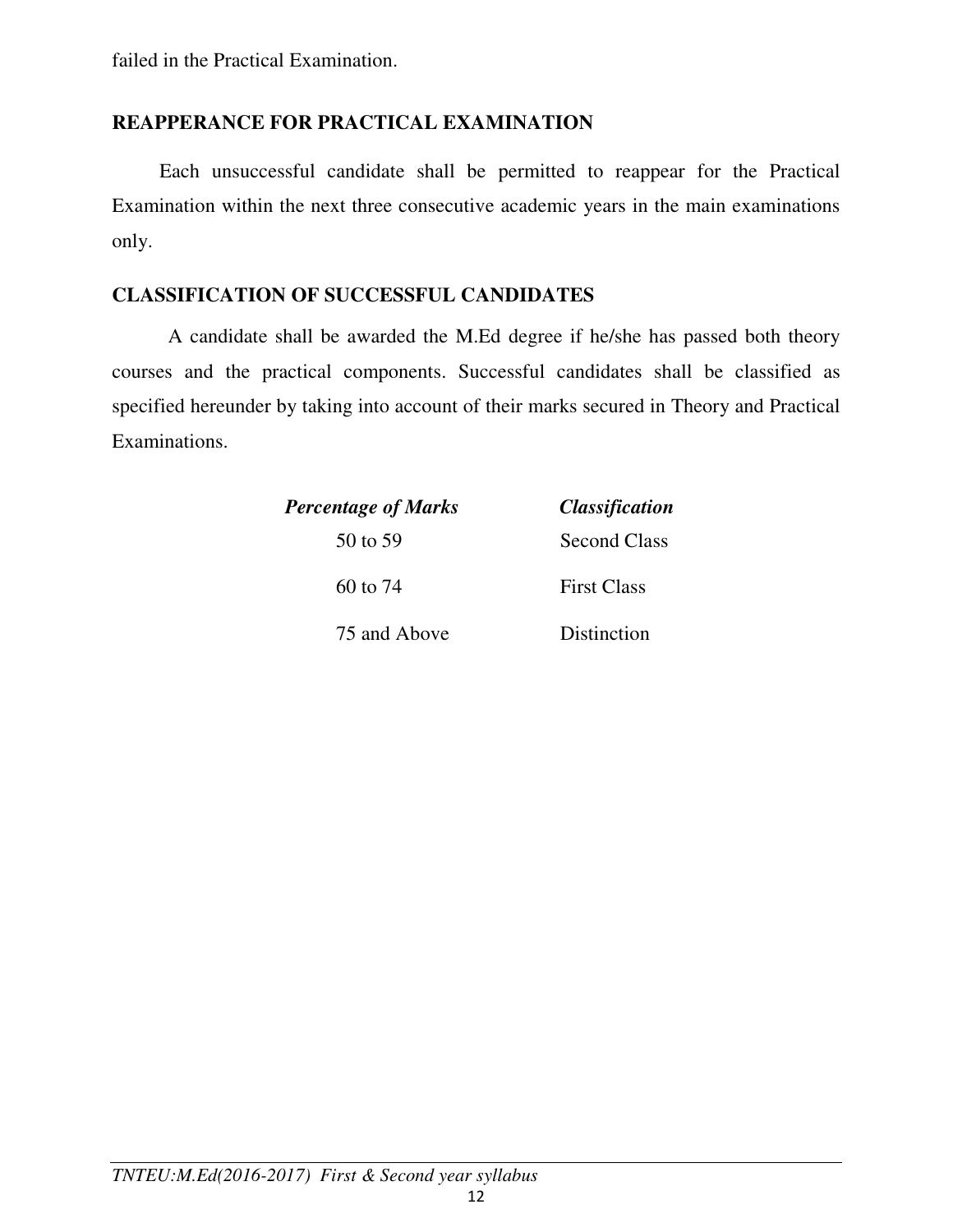# **DEGREE OF MASTER OF EDUCATION ( M.Ed )**  FIRST YEAR SYLLABUS

*TNTEU:M.Ed(2016-2017) First & Second year syllabus*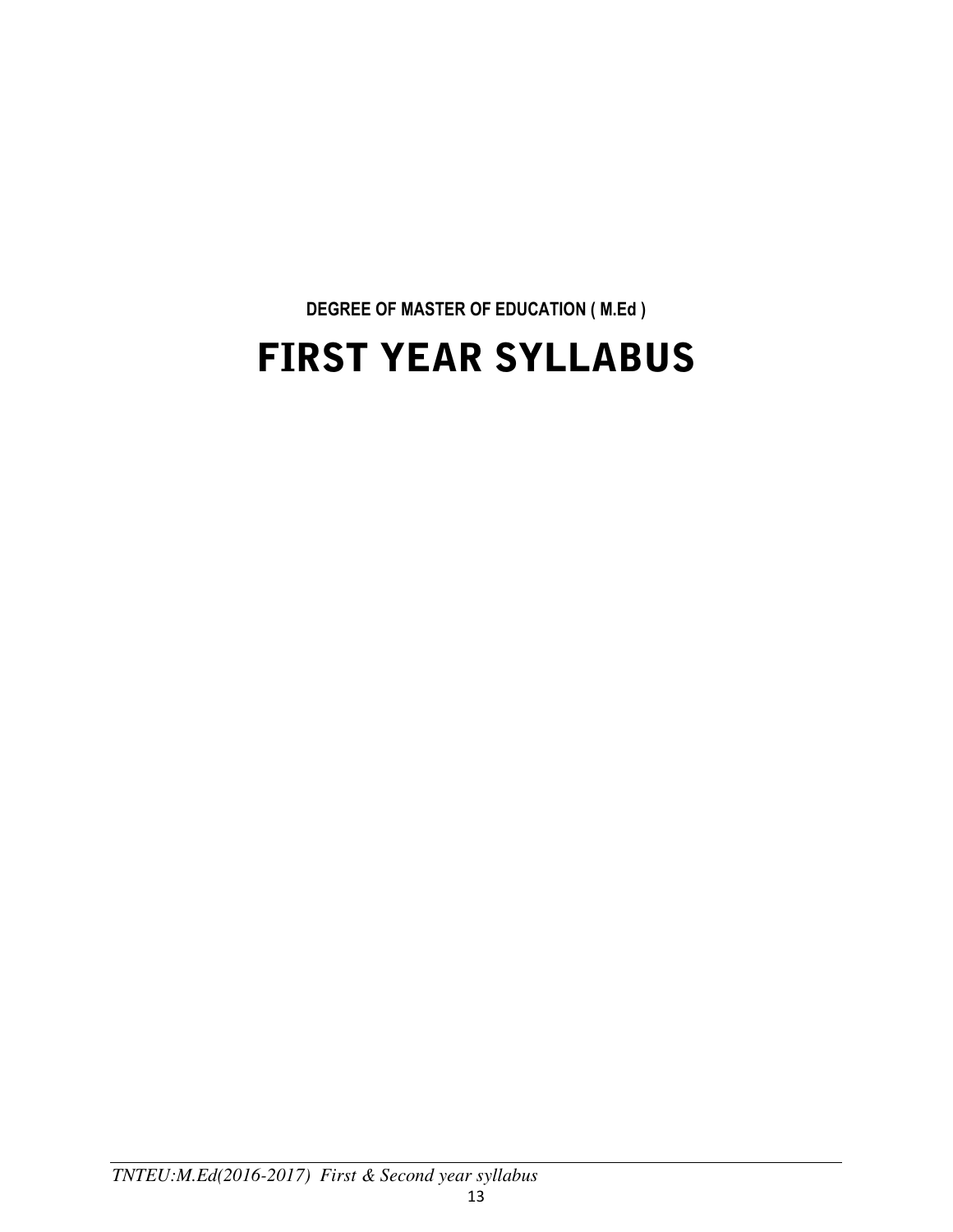# **Course Code: FMPA**

# **HISTORICAL AND POLITICAL ECONOMY OF EDUCATION IN INDIA**

# **Course Objectives:**

The prospective teacher-educators will be able to:

- 1. acquire knowledge on education and its agencies
- 2. develop understanding about the educational system of ancient India
- 3. develop understanding about the educational system of medieval India
- 4. list out the educational contributions of Christian Missionaries and the East India Company
- 5. analyse the major recommendations of various educational committees and commissions during the British rule
- 6. develop understanding about the educational provisions spelt out in the Indian constitution
- 7. analyse the major recommendations of various educational committees and commissions after India independence
- 8. recognise the important role of education in promoting nationalism and international understanding
- 9. examine the Indian political policy of education
- 10. critically evaluate the changing economic policy in developing education.

# **UNIT – I: EDUCATION AND ITS AGENCIES**

Education: Meaning, definition, concept - Aims of Education, Functions of Education - Forms of Education: Formal, Non-formal and Informal - Agencies of Education: Formal, Non-formal and Informal agencies of education.

# **UNIT – II: EDUCATION IN ANCIENT INDIA**

Vedic System of education and its Educational implications – Buddhist System of Education and its educational implications – Jain System of Education and its educational implications.

# **UNIT – III: EDUCATION IN MEDIEVAL INDIA**

Indigenous Education: Nature, types and its implications – Islamic Education: Nature, types and its implications.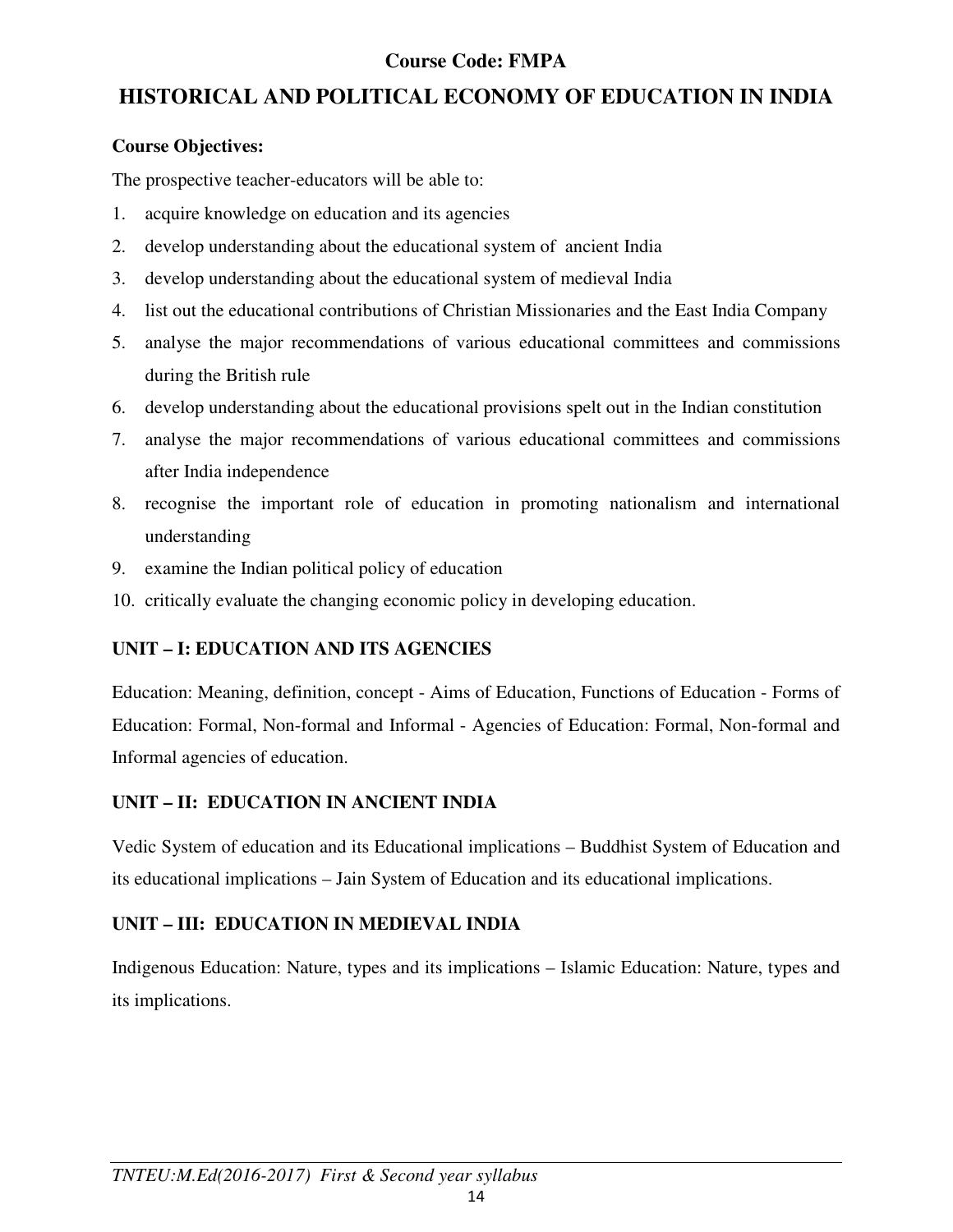### **UNIT – IV: EDUCATION UNDER THE EAST INDIA COMPANY**

Educational contributions of The Portuguese, The Dutch, The French, The Danish and The English Christian Missionaries – Educational contributions of the East India Company: Charter Act (1813), Charter Act (1833), Macaulay's Minutes (1835), Wood's Despatch (1854).

# **UNIT – V: EDUCATION UNDER THE BRITISH RULE**

Hunter Commission (1881-1882) – Indian Universities Commission (1902) – Indian Universities Act (1904) – Sadler Commission (1917-1919) – Hartog Committee (1928-1929) – Abbot-Wood Report (1936-1937) – Wardha Scheme of Basic Education (1937) – Sargent Plan (1944).

# **UNIT – VI: INDIAN CONSTITUTIONAL PROVISIONS ON EDUCATION**

Preamble of the Constitution – Seventh Schedule of the Constitution: Central List, State List and Concurrent List – Directive Principles of State Policy and Education – Constitutional Amendments on Education – Right to Education Act (2009).

# **UNIT – VII: DEVELOPMENT OF EDUCATION IN INDEPENDENT INDIA**

Radhakrishanan Commission (1948–1949) – Mudaliar Commission (1952-1953) – Kothari Commission (1964-1966) – New Policy of Education (1968,1986) – Revised National Policy of Education and Programme of Action (1992) – Yashpal Committee (1993) – Chadurvedi Committee (1993) – Ambani-Birla Committee (2000) – National Knowledge Commission (2006).

# **UNIT – VIII: EDUCATION FOR NATIONAL INTEGRATION AND INTERNATIONAL UNDERSTANDING**

Nationalism: Meaning, Concept, Education and Nationalism - National and Emotional Integration: Meaning, Concept, Factors affecting national integration, Emotional Integration Committee (1961), Education and National Integration - Inter-cultural Integration: Meaning, Concept, Development of inter-cultural understanding - International Understanding: Meaning, Concept, Factors affecting international understanding, Education and International Understanding.

# **UNIT – IX: POLITICAL POLICY OF EDUCATION IN INDIA**

Education for the elite group – Education for Democracy, Secularism, Socialism, Social Change and Modernization - Education for Knowledge Economy – Brain Drain and Brain Gain – National Skill Development Mission - Education for Human Resource Development.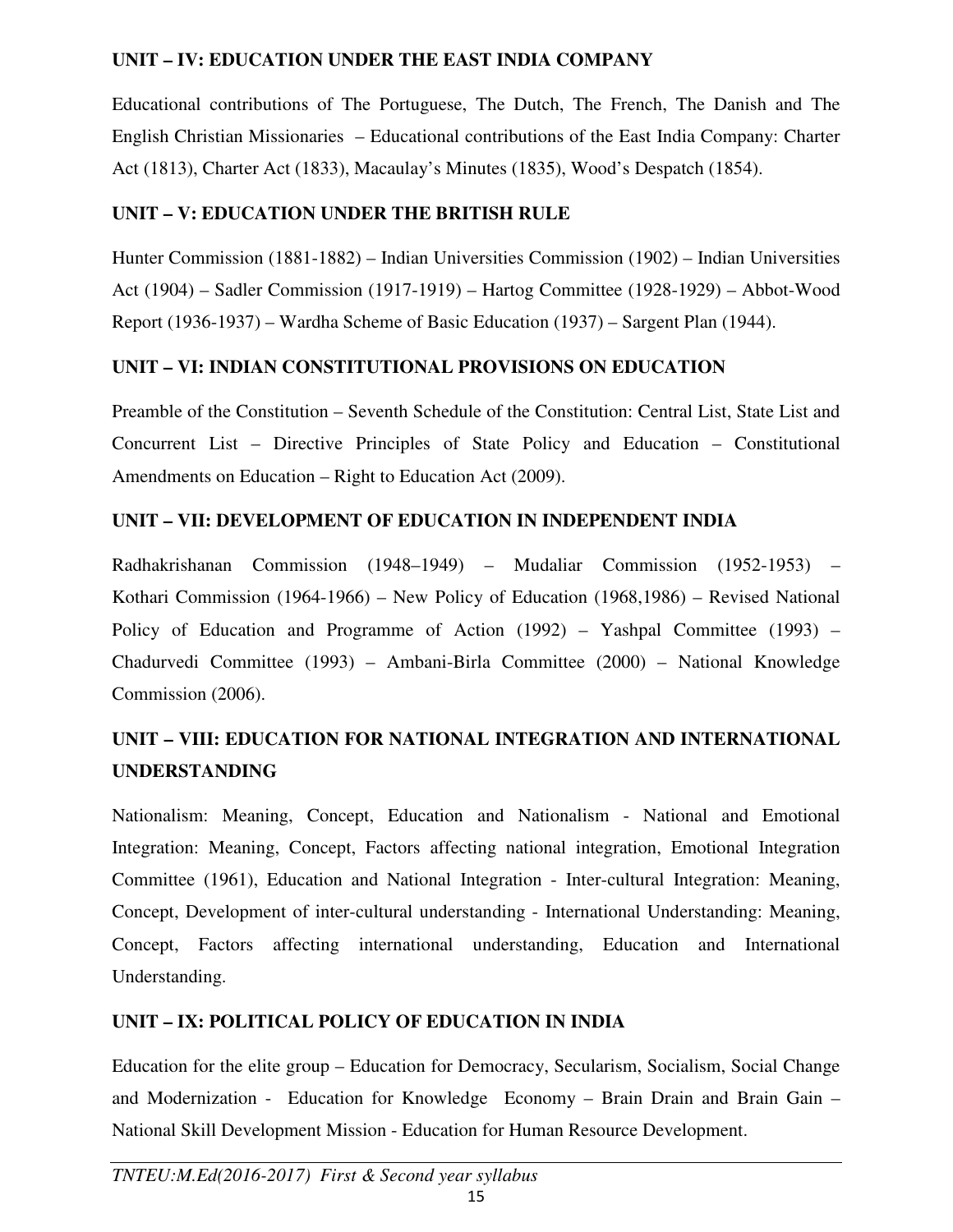#### **UNIT – X: ECONOMICS OF EDUCATION**

Financing of Education in Ancient and Medieval Period: Individual Contributions (Guru Dhakshanai), Religious Charities (Hinduism, Buddhism, Jainism, Islam and Christianity) – Philanthropic Contributions (Rulers and Individuals) – Grant-in-aid System of East India Company – Financing of Education in Free India: Public (Union and State Governments) and Private Funding, Public-Private Partnership Funding – Five Year Plans and Educational Development: Welfare Economic Approach (Public Funding) – New Economic Policy and Education: Privatization of Education, Internationalization of Education (Exporting and Importing of Education).

### **SUGGESTED ACTIVITIES:**

- 1. Visit any one the formal or non-formal agencies of education and submit a report on the mode of its functioning.
- 2. Report presentation on "Success of Implementing Right to Education Act rests with the Government Machineries or Common People".
- 3. Seminar presentation on "Role of Education in Nation Building Activities".
- 4. Present a report on the changing educational policies since India independence.
- 5. Report presentation of the debate on "Brain Drain and Brain Gain in the Indian context".

### **REFERENCES:**

- 1. Aggarwal, J. C. (2009). *Recent developments and trends in education*. Delhi: Shipra Publications.
- 2. Biswas, A. & Agarwal, S.P. (1994). *Development of education in India.* Delhi: Shipra Publications.

Chandra, S.S., et al. (2008). *Indian education development, problems, issues and trends,* Meerut: R.Lal Book Depot.

- 3. Gupta, S. (2011). *Education in emerging India*. Delhi: Shipra Publications.
- 4. Lal & Sinha. (2011). *Development of Indian education and its problems.* Meerut: R.Lal Book Depot.
- 5. Mohanty, Jaganath. (2011). *Dynamics of educational thoughts and practices*. Delhi: Shipra Publications.
- 6. Prasad, Janardan. (2009). *Education and society*. New Delhi: Kanishka Publications.
- 7. Seema, Sharma. (2004). *History of education.* New Delhi: Anmol Publications.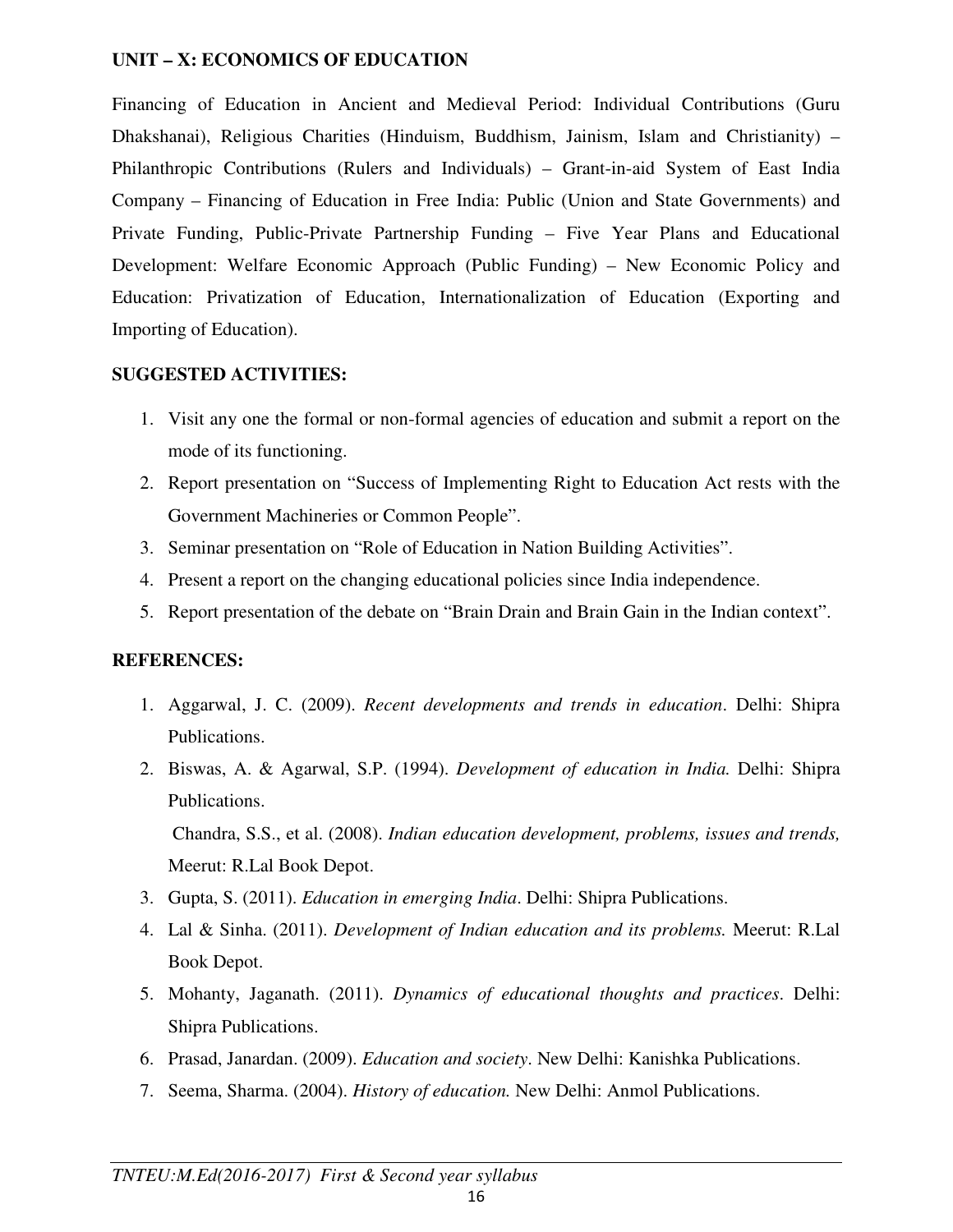- 8. Suresh, Bhatnagar &Madhu, Mullick. (2008). *Development of educational system in India.* Meerut: R.Lal Book Depot.
- 9. http://www.aqu.cat/elButlleti/butlleti75/articles1\_en.html#.WBBFTxKYiLo
- 10. http://www.skilldevelopment.gov.in/assets/images/Mission%20booklet.pdf
- 11. http://www.go.worldbank.org/6C7DK7W520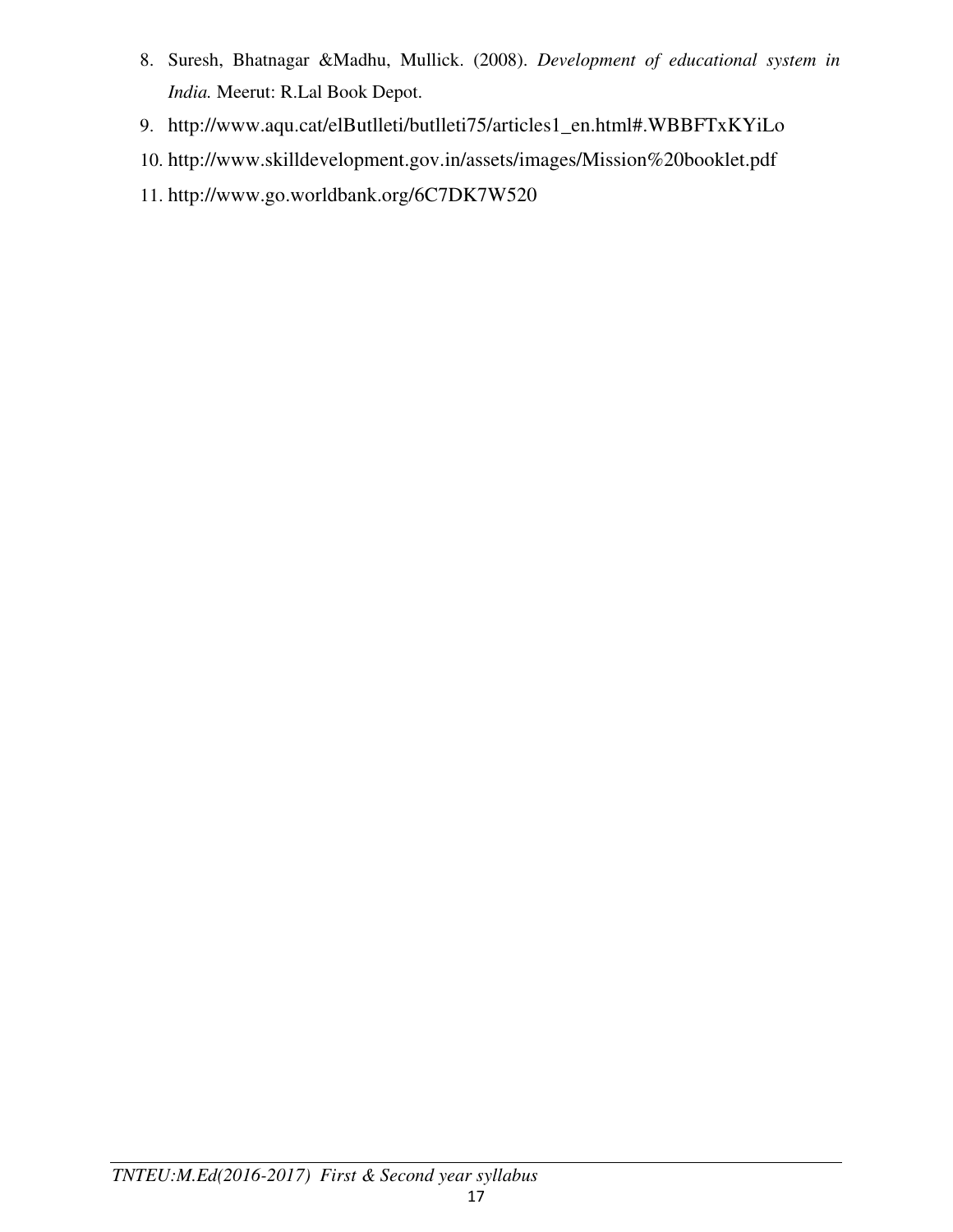### **Course Code: FMPB**

# **ADVANCED EDUCATIONAL PSYCHOLOGY**

### **Course Objectives:**

The prospective teacher-educators will be able to:

- 1. understand the various schools and methods of psychology
- 2. understand adolescent's growth, development and their problems
- 3. acquaint with the significance of learning and the various theories of learning
- 4. understand the biogenic and sociogenic motives and different theories of motivation
- 5. understand the concepts and theories of intelligence and creativity
- 6. understand the theories of personality and its measurement
- 7. identify the different types of adjustment mechanisms
- 8. differentiate the concept of mental health from mental hygiene
- 9. describe the various types of groups and leadership styles
- 10. familiarize with various psychological testing procedures.

# **UNIT - I: SCHOOLS AND METHODS OF PSYCHOLOGY**

Educational Psychology: Nature, Meaning and Scope - Major Schools of Psychology: Structuralism, Functionalism, Behaviourism, Constructivism and Humanism - Methods of Psychology: Introspection, Descriptive, Observation, Case Study, Survey and Experimental.

# **UNIT - II: GROWTH AND DEVELOPMENT**

Growth and Development: Concept and Stages - Factors influencing Development: Genetic, Biological, Physical and Environmental - Theories of Development: Psycho-analytic Theory of Freud and Erikson - Behavioural Theory of Albert Bandura - Cognitive Theory of Jean Piaget, Kohlberg and Havighurst.

# **UNIT - III: LEARNING**

Learning: Meaning and definitions –Behavioral Theory: Bandura's Social Learning Theory - Cognitive Theory: Gagne's Theory and Bruner's Theory - Developmental Theory: Vygotsky's Theory - Constructivist Theory: Kolb's Theory - Humanistic Theory: Carl Rogers Theory - Field Theory: Kurt Lewin's Theory - Information Processing Theory: Donald Norman Theory.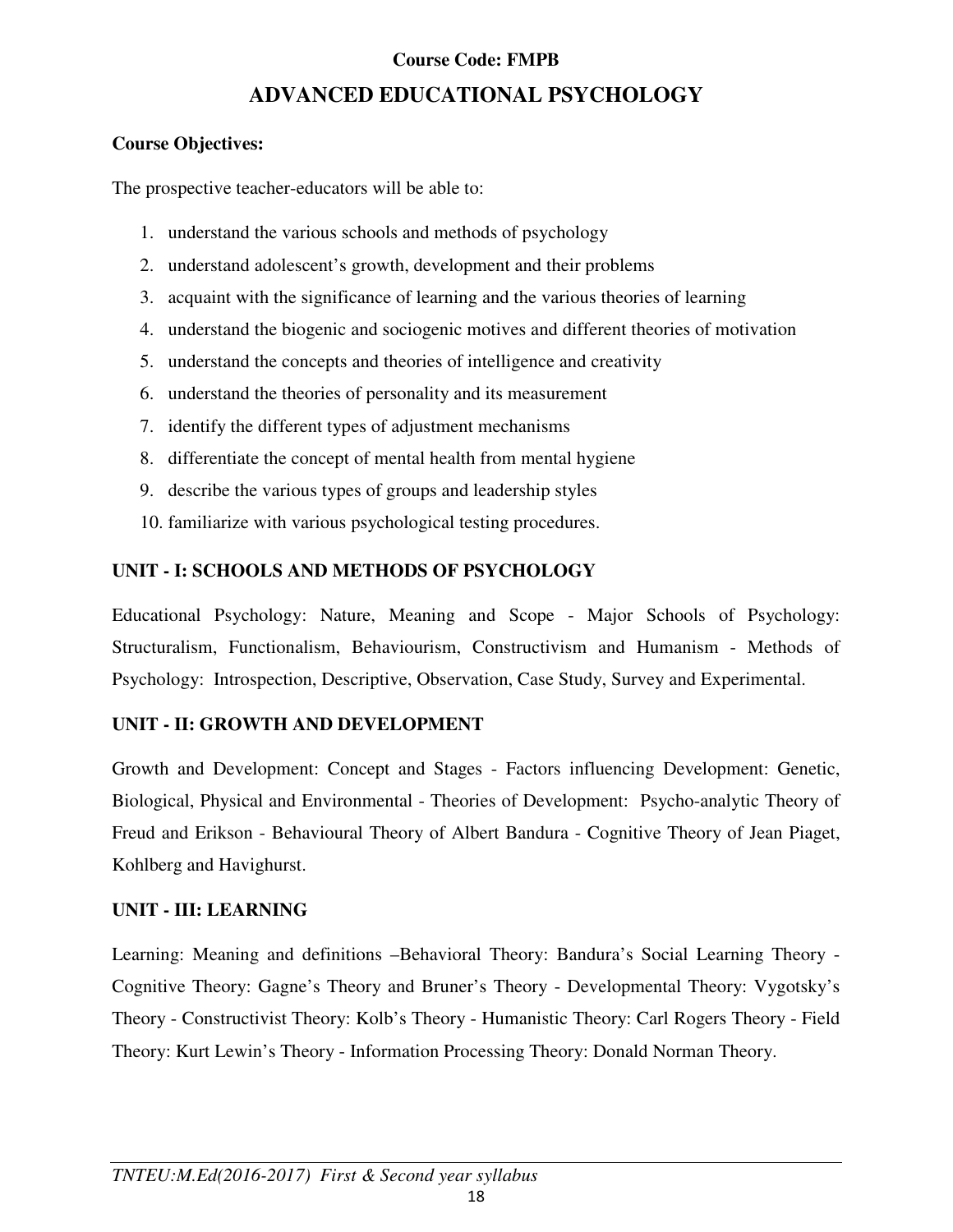### **UNIT - IV: MOTIVATION AND SELF-REGULATION**

Motivation: Meaning – Biogenic and Sociogenic motives – Approaches: Behavioural, Humanistic, Cognitive and Socio-cultural – Theories: Maslow, Vrooms Expectancy Model and Mclelland - Level of Aspiration: Zeigarnik effect – Self-Regulation: Meaning - Factors influencing self-regulation.

### **UNIT – V: INTELLIGENCE AND CREATIVITY**

Intelligence: Definitions and nature – concept of IQ – Gardner's theory of multiple intelligence, Stemberg's Triarchic theory, Catell's theory of fluid and crystalised intelligence, PASS theory of intelligence – culture and intelligence – measuring intelligence. Creativity: nature, factors affecting creativity – programmes and strategies for developing creavity.

### **UNIT - VI: PERSONALITY**

Personality: Meaning and definitions – Determinants of personality: Genetic, Social and Cultural – Theories of personality: Type Theory, Trait Theory, Psycho-analytic Theory, Phenomenological Theory, Learning Theory, Social Behaviouristic Theory and Rotter's Expectancy–Reinforcement Model - Measuring Personality: Subjective, Objective methods – Projective techniques.

### **UNIT - VII: ADJUSTMENT**

Adjustment: Meaning and process – Adjustment Mechanisms – Adjustment problems of children and adolescents – Maladjustment Causes: Physical, Emotional, Social and Mental – Remedial Measures for maladjustment – Stress Management - Exceptional Children: Meaning, definition and types - Education for gifted and backward children.

### **UNIT – VIII: MENTAL HEALTH AND HYGIENE**

Mental Health: Concept – Mental Health status of Indian Children – Strategies for strengthening mental health of students and teachers - Mental Hygiene: Concept and importance - Student's Unrest and Conflict: Nature, Causes, Conflict Resolution and Management.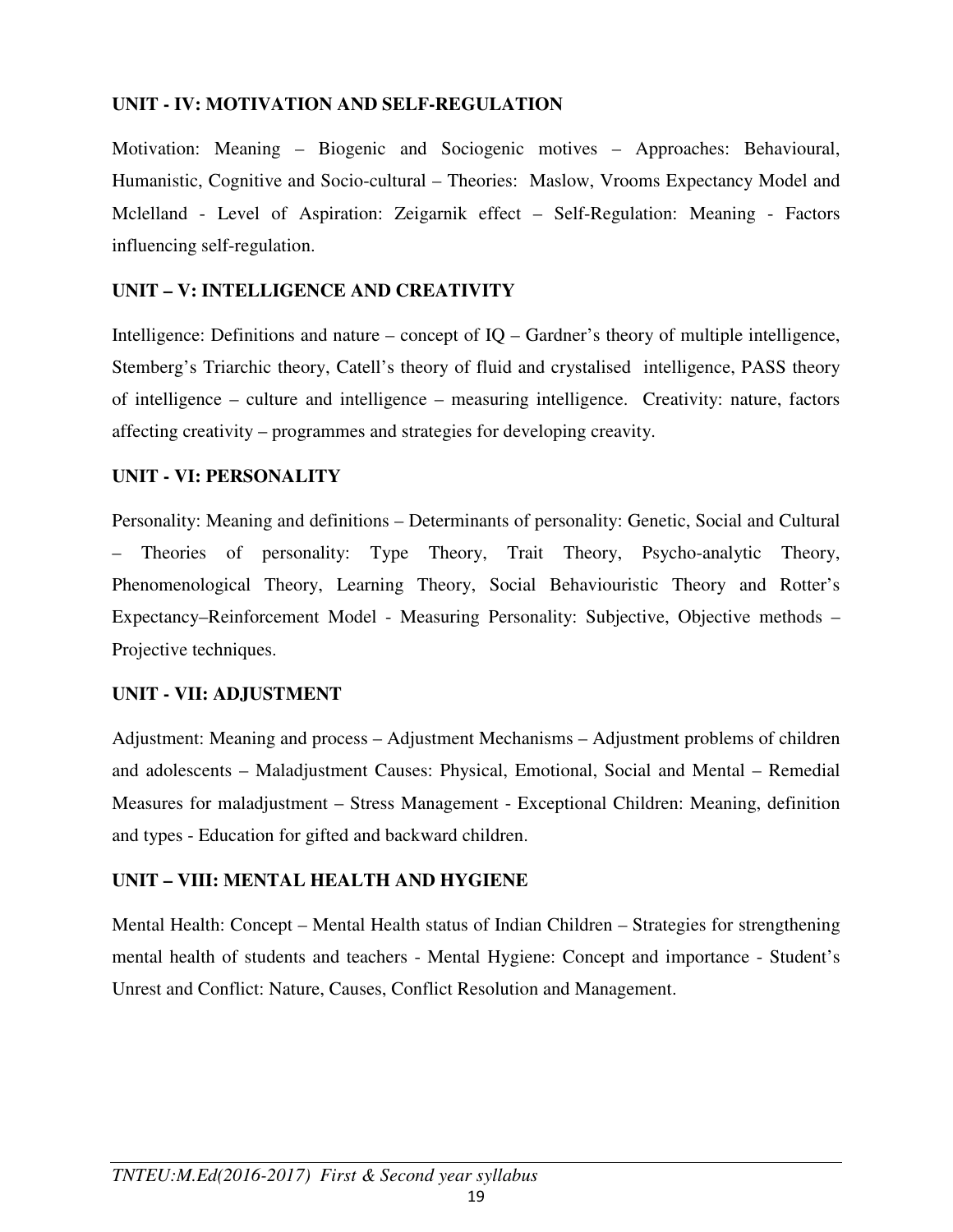### **UNIT – IX: GROUP DYNAMICS**

Group Dynamics and Teams: Types of Groups - Dynamics of Informal and Formal groups – Group relationship in the class - Teams: Characteristics, Types, Team building, Team effectiveness – Leadership: Nature, Styles, Role and Activities.

### **UNIT – X: PSYCHOLOGICAL MEASUREMENT**

Concept of Assessment, Measurement and Evaluation – Psychological tests: Nature, characteristics and Types: Norm Referenced Test – Criterion-Referenced Test –Standardized Tests: Achievement Test, Diagnostic Test and Aptitude Test.

### **SUGGESTED ACTIVITIES:**

- 1. Visit a nearby Mental Healing Institute and prepare a detailed report about the various Mental Health Programmes offered to the Mentally Retarded Adolescents.
- 2. Observe and list out the developmental characteristics of a sample of 5 students at secondary level.
- 3. Conduct a Case Study of adolescent learners with deviant behaviour.
- 4. Identify the learning difficulties of the student in any school subject at secondary level through administration of a diagnostic test and develop a module for remedial instruction.
- 5. Analyse the merits and demerits of the various methods of assessing the personality.

### **REFERENCES:**

- 1. Anita Woolfolk. (2004). *Educational psychology*. Singapore: Pearson Education.
- 2. Baron, R. A. and Misra .G (2016). *Psychology .* New Delhi: Pearson.
- 3. Dandapani, S. (2001). *A text book of advanced educational psychology (2ndEdn.).* New Delhi: Animol Publications.
- 4. Garrett, H.E. (1981). *Fundamental statistics in psychology and education*. Bombay: Vakils Publishers.
- 5. Hurlock, Elizabeth. B. (1980). *Development psychology*. New Delhi: McGraw Hill Education.
- 6. Hurlock, Elizabeth. B. (1980). *Adolescent development*. New Delhi: McGraw Hill Education.
- 7. Hurlock, Elizabeth. B. (2015). *Child development*. New Delhi: McGraw Hill Education.
- 8. Laura, E. Berk. (2003). *Child development*. New Delhi: Pearson Education.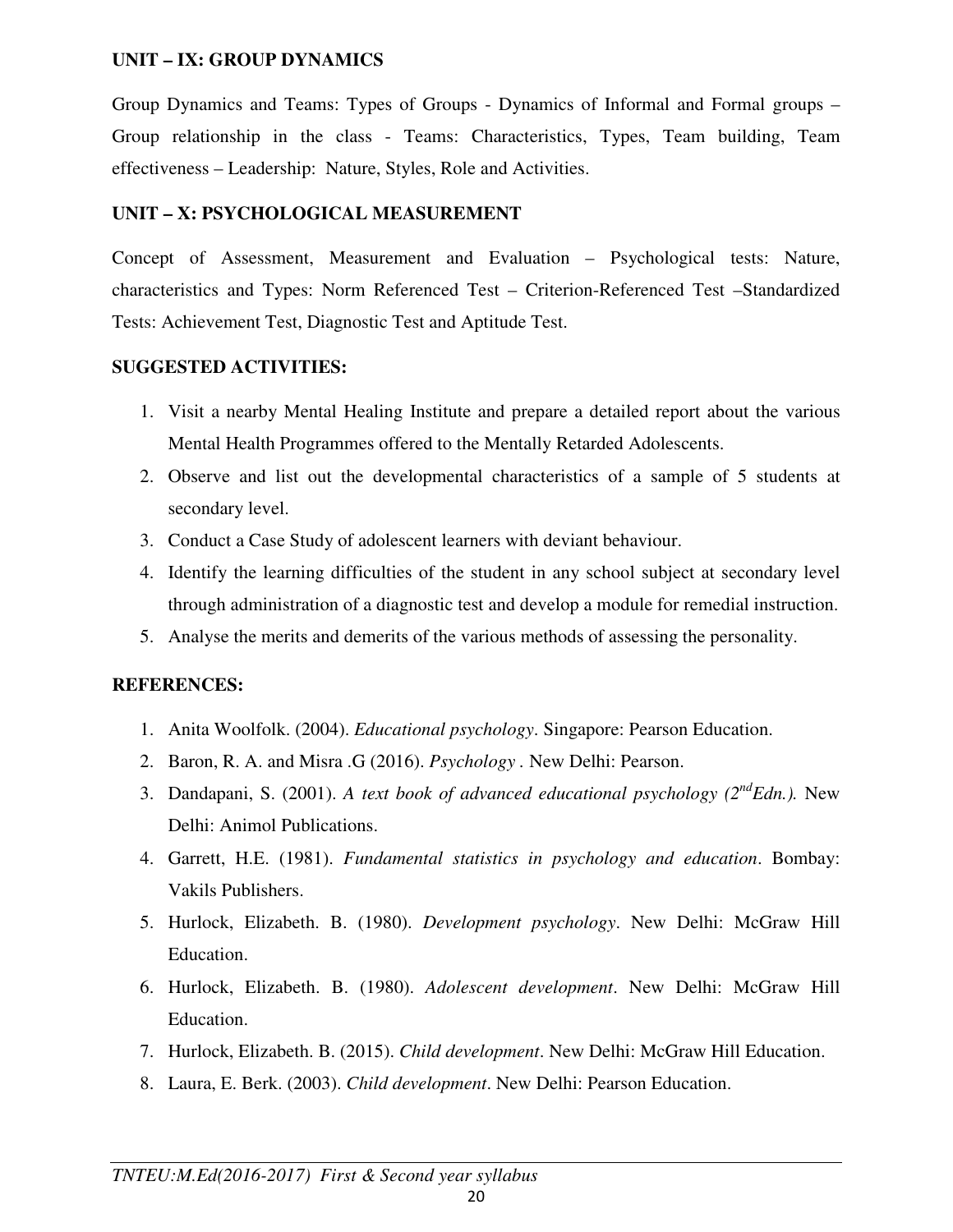- 9. Thangaswamy, Kokila. (2014). *Psychology of learning and human development*. Madurai (TN): MaaNila Publishers.
- 10. http//:www.simplypsychology.org
- 11. http//:www.psychlassic.yorkn.ca
- 12. http//:www.wikia.com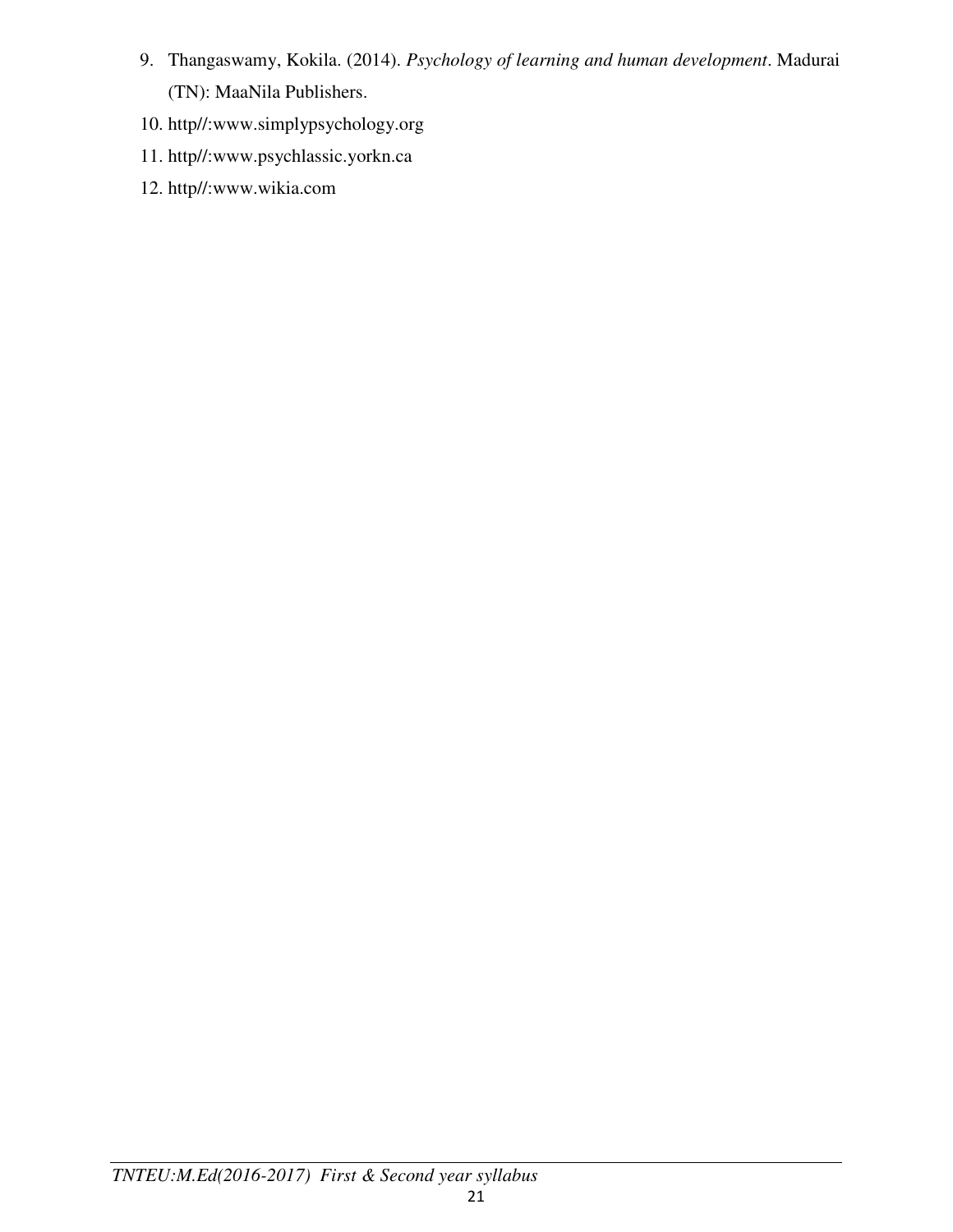### **Course Code: FMPC**

### **CURRICULUM DESIGN AND DEVELOPMENT**

### **Course Objectives:**

The prospective teacher-educators will be able to:

- 1. acquire the knowledge of the nature of the curriculum
- 2. understand the determinants of curriculum design
- 3. comprehend the various principles involved in curriculum design
- 4. understand phases of curriculum process
- 5. recognise models of curriculum development
- 6. analyse the approaches of curriculum organization
- 7. understand the models of curriculum implementation
- 8. understand the factors influencing effective teaching
- 9. recognise the various approaches and models of curriculum evaluation
- 10. comprehend the strategies and models of curriculum change.

### **UNIT- I: THE NATURE OF CURRICULUM**

Definition of curriculum: Curriculum as a/an Plan, Experience, Objective, Product, Process, Subject Matter – Principles of Curriculum Construction.

### **UNIT- II: DETERMINANTS OF CURRICULUM**

National Aspirations and Needs – Cultural and Social Change – Factors influencing Curriculum: Political, Social, Economic, Technological, Environmental Factors – Changes in Values – Value System – Foundations of Curriculum: Philosophical, Sociological and Psychological Foundations of curriculum.

### **UNIT- III: CURRICULUM DESIGN**

Components of Curriculum design – Sources of curriculum design – Conceptual framework: Horizontal and Vertical organisation – Design dimensions considerations: Scope, Integration, Sequence - Articulation, Balance and Continuity.

### **UNIT - IV: PROCESS OF CURRICULUM DEVELOPMENT**

Phases of Curriculum Development process: Need assessment, Formulation of aims, goals and objectives, Selection of content, Selection of learning experience, Organization of content and learning experience and Evaluation.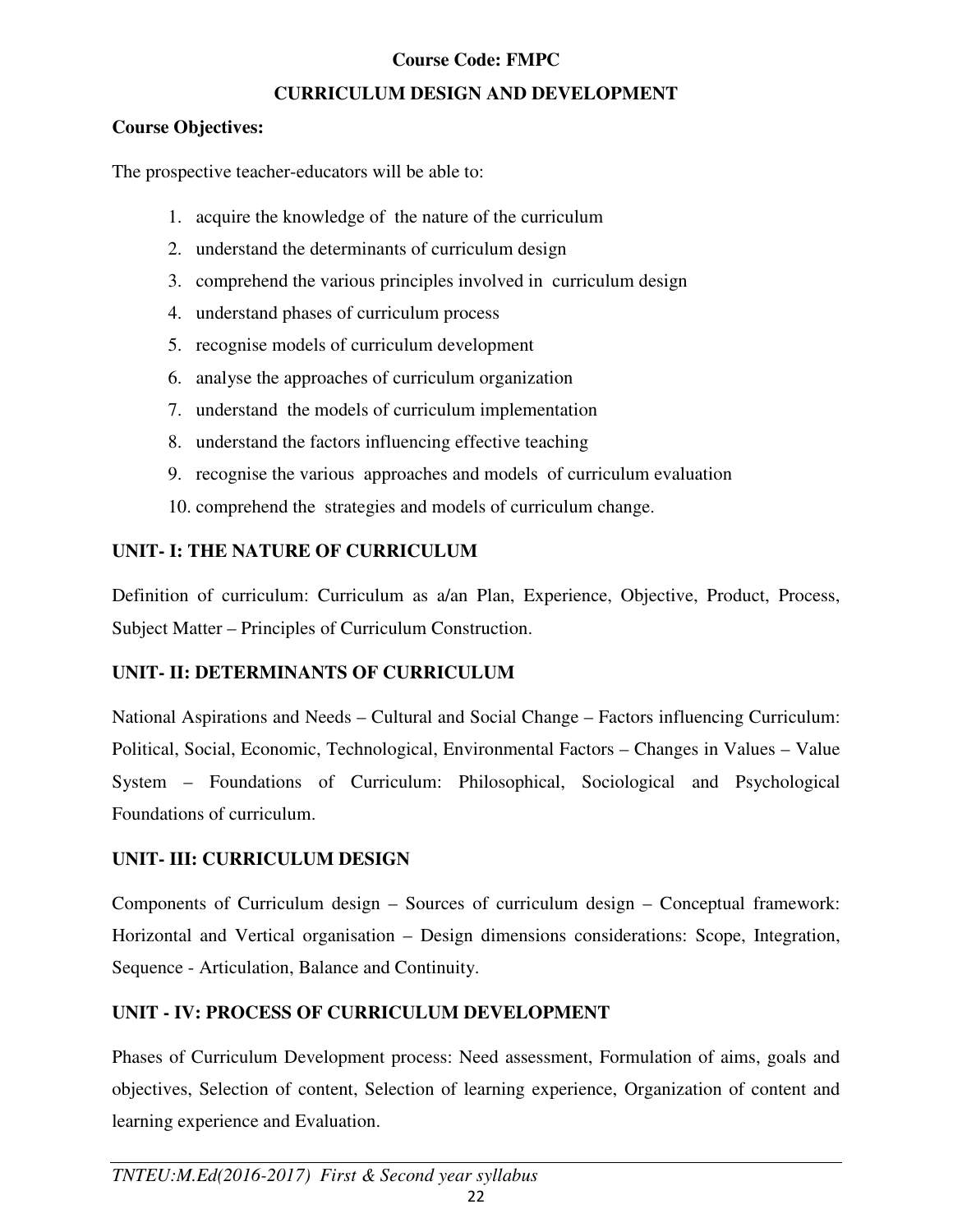# **UNIT - V: MODELS OF CURRICULUM DEVELOPMENT**

Technical-Scientific Models: Tyler's Model, Hilda Taba's Model, Saylor and Alexander's Model - Non-technical Non-scientific Models: Kohl and Holt's Model, and Rogers Model.

# **UNIT-VI: APPROACHES OF CURRICULUM DESIGN**

Subject- Centred Designs: Subject design, Discipline design, Broad- field design and Correlation design – Learner-centred designs: Child-centred design, Experience-centred design, Romantic design and Humanistic design – Problem-centred Designs: Life-Situation design, Core design and Social Reconstruction design.

# **UNIT - VII: CURRICULUM IMPLEMENTATION**

Models of Curriculum Implementation: Overcoming Resistance to Change (ORC) Model, Leadership Obstacle Course (LOC) Model, Linkage Model, Organizational Development (OD) Model and Rand Change Agent (RCA) Model – Factors influencing Curriculum Implementation.

# **UNIT - VIII: CURRICULUM TRANSACTION**

Concept of teaching-learning – Teaching-Learning Process - Creating an effective environment – Effective Teaching – Factors influencing effective teaching- Instructional system – Need to enhance curricular transactions – Different types of enhancing curriculum transactions.

# **UNIT - IX: CURRICULUM EVALUATION**

Concept, Definition, Need, Importance, Source Aspects and Methods of Curriculum Evaluation – Approaches of Curriculum Evaluation: Bureaucratic, Autocratic and Democratic Evaluation – Models of Curriculum Evaluation: Tyler's Objectives-centred Model – Stufflebeam's CIPP Model and Robert Stake's Congruence – Contingency Model.

# **UNIT X: CHANGE AND INNOVATION IN CURRICULUM**

Definition, Need, Factors influencing the change in curriculum – Dimensions of curriculum change - Curriculum Change and Innovations - Context of Curriculum Change and Innovations – Strategies and Models for Curriculum Change and Innovations – Planning and Executing Change – Restructuring the curriculum.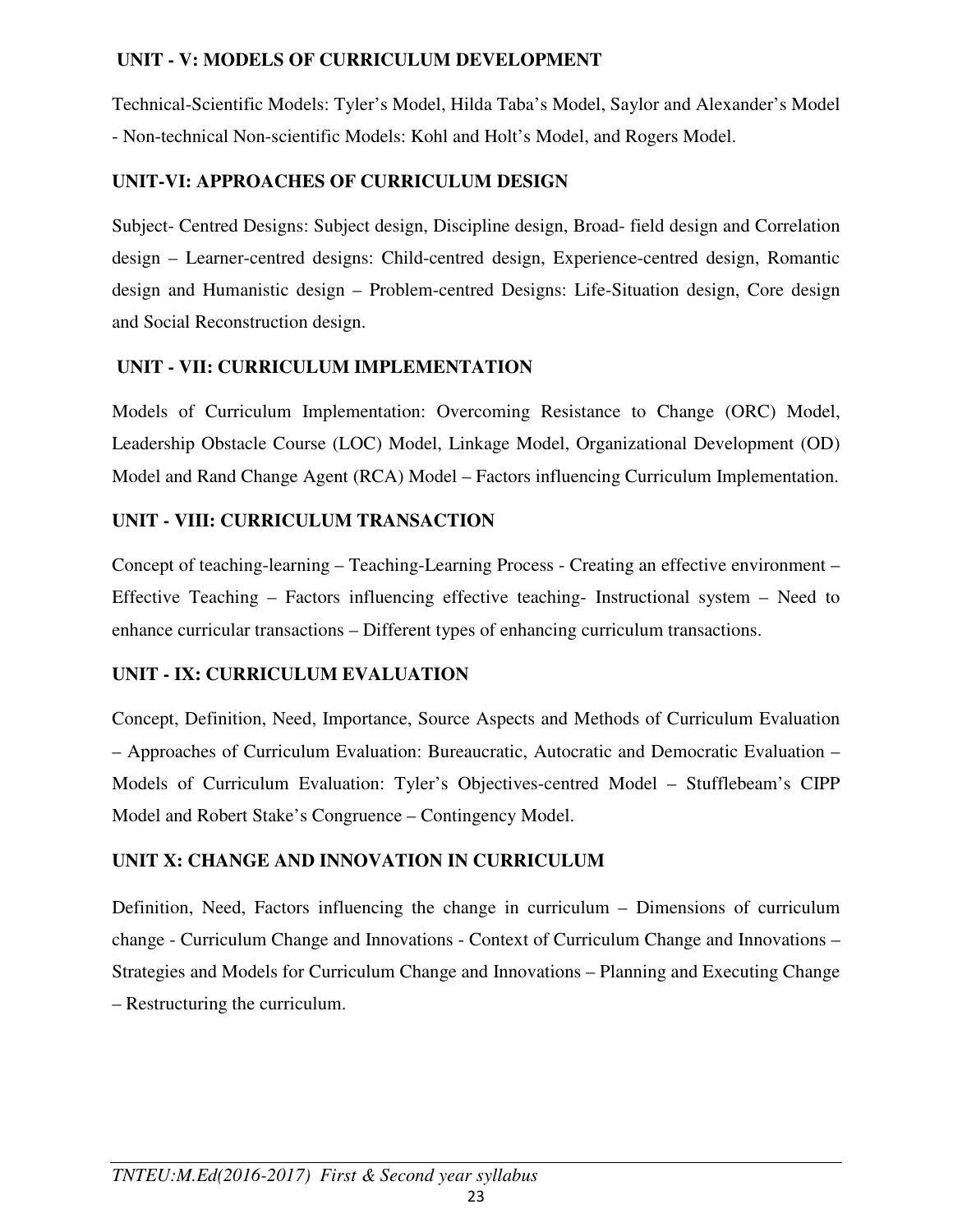### **SUGGESTED ACTIVITIES:**

- 1. Conduct a seminar on determinants of curriculum.
- 2. Talk by teacher educators on process of curriculum development.
- 3. A debate on various models of curriculum implementation.
- 4. Discussion on various approaches of curriculum organization and submit a report on merits and demerits of the same.
- 5. Prepare a report on various models of curriculum evaluation.

### **REFERENCES:**

- 1. Aggarwal, Deepak. (2007). *Curriculum development: Concept, methods and techniques.* New Delhi: Book Enclave.
- 2. Arora, G.L. (1984). *Reflections on curriculum*. New Delhi: NCERT.
- 3. Chikumbu, T.J and Makamure, R. (2000). *Curriculum theory, design and assignment (Module 13).* Canada: The Common wealth of Learning.
- 4. Dewey, John. (1996). *The child and the curriculum.* Chicago: The University of Chicago Press.
- 5. Glatthorn, A.A Boschee, F and Whiteheed, B.M. (2009). *Curriculum leadership: strategies for development and implementation,* New Delhi: Sage
- 6. Joseph.P.B et al. (2000). *Cultures of curriculum (Studies in Curriculum Theory)*. New York: Teachers College Press.
- 7. McKernan, James. (2007). *Curriculum and imagination: Process, theory, pedagogy and action research.* London: Routledge.
- 8. Orestein A.C and Hunkins F.P (1988). *Curriculum: Foundations, principles and issues*. New Jersey: Prentice Hall
- 9. www.cited.org
- 10. www.nsdc.org/library/publications/jsd/ginsberg222.cfm
- 11. www.edtrust.org

www.infed.org/research/b-actres.htm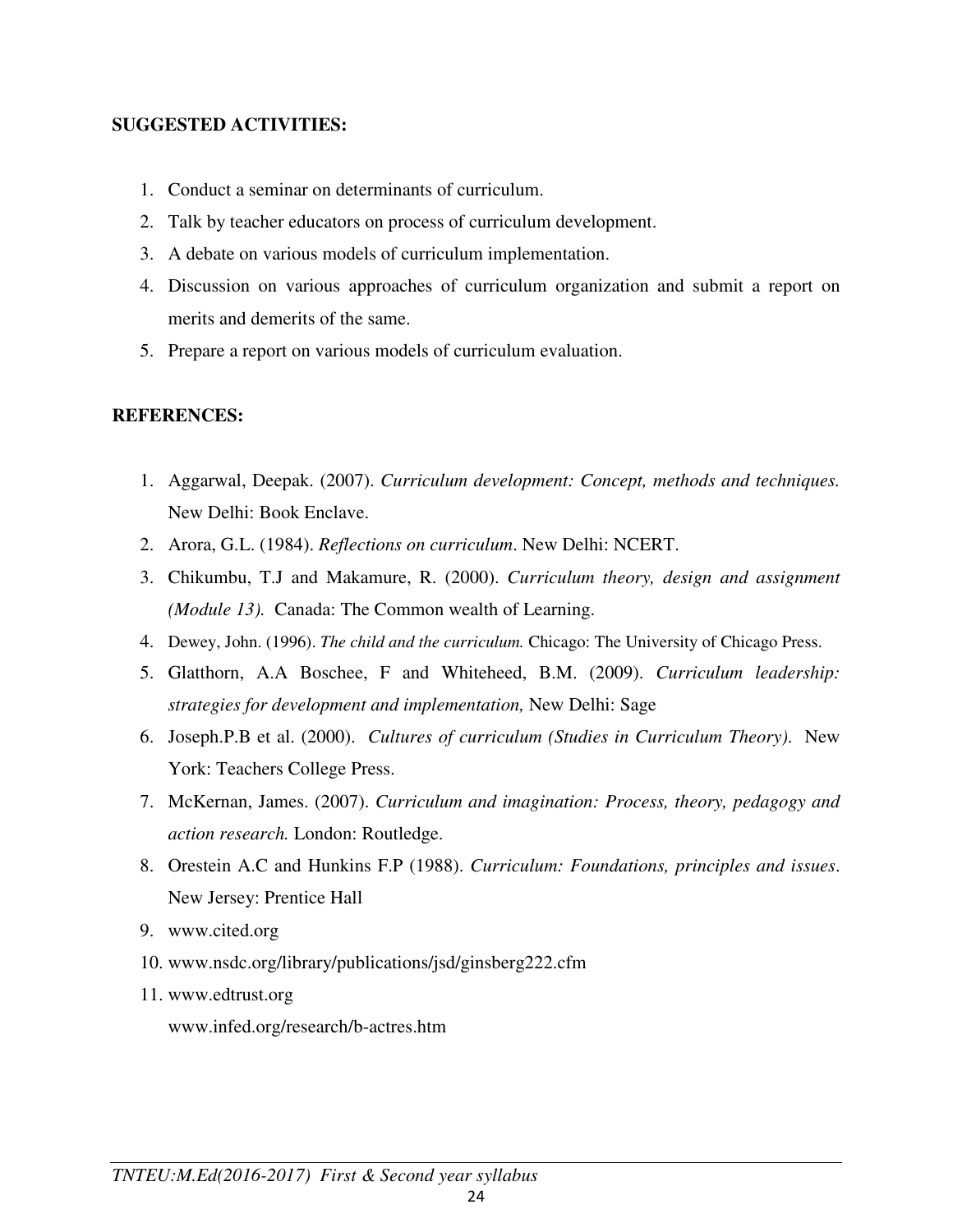# **Course Code: FMTC**

# **BASICS IN EDUCATIONAL RESEARCH**

### **Course Objectives:**

The prospective teacher-educators will be able to:

- 1. acquire knowledge of research in the field of education
- 2. understand the process of research
- 3. comprehend the research design and research plan
- 4. recognize the research problem
- 5. understand the formulation of hypothesis
- 6. understand the sampling technique
- 7. understand the scaling techniques
- 8. recognize the psychological theories and inventories
- 9. understand the interview and observation techniques
- 10. understand the different types inquiry forms and social scaling.

# **UNIT - I: NATURE AND PURPOSE OF EDUCATIONAL RESEARCH**

Meaning and objectives of Research - Characteristics of research – Scope and Need for Educational Research – Basic types of research: Descriptive versus Analytical research, Applied versus fundamental research, Quantitative versus Qualitative research, Conceptual versus Empirical research – Significance of research – Ethnical principles in conduct of research with human participants.

# **UNIT - II: PROCESS OF RESEARCH**

Research proposal –Phases of Research process – Steps in the process of research: Identifying a Research problem, Reviewing the Literature, Specifying a purpose of research, collecting data, Analyzing and Interpreting the data. Reporting and evaluating research.

# **UNIT - III: RESEARCH DESIGNS**

Meaning and parts of Research design, Need for research design , Features of a good design, Important concepts relating to research design - Experimental Research designs – Developing a Research plan.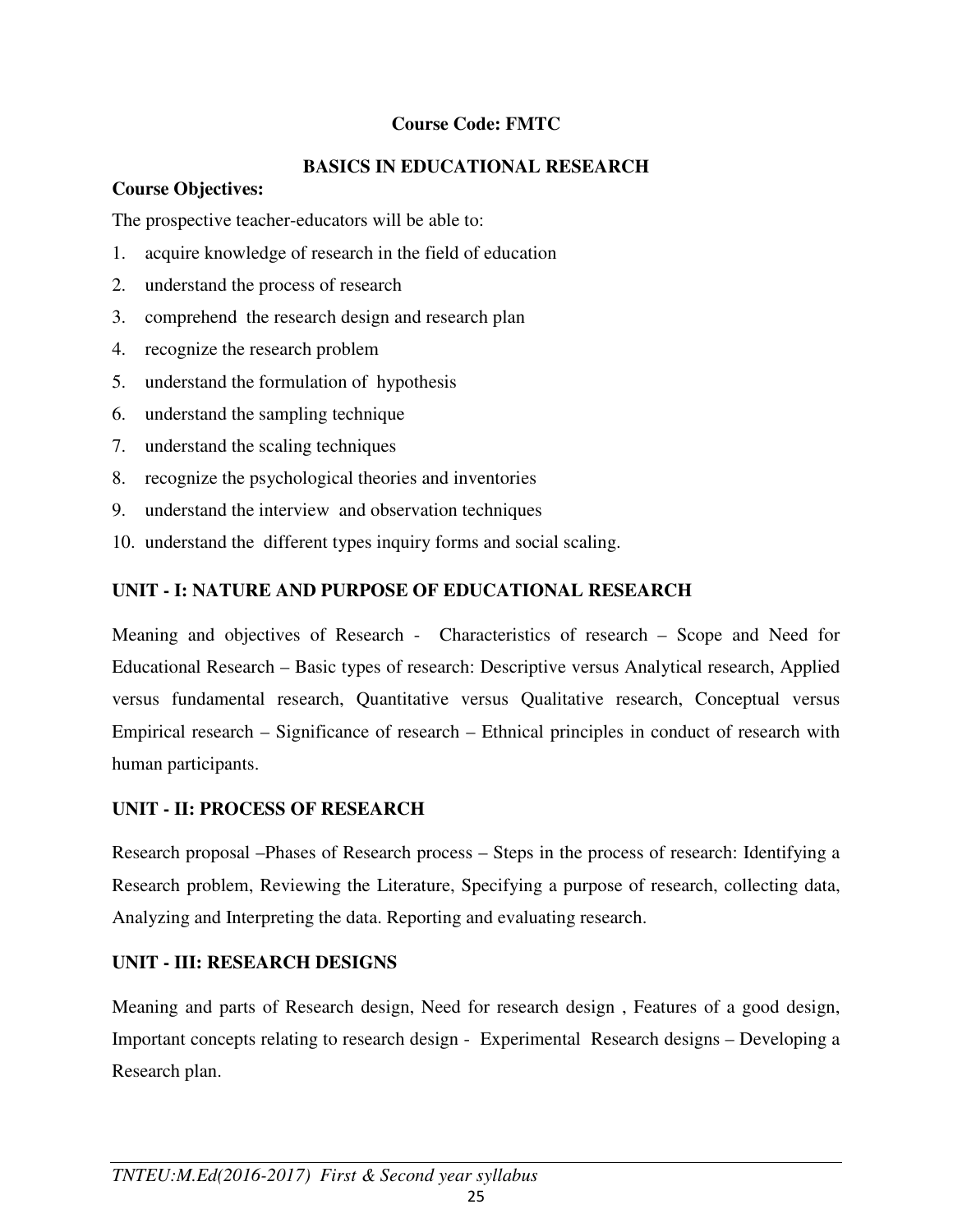### **UNIT - IV: DEFINING RESEARCH PROBLEM**

Nature of Research problem – Research topic, Research problem, Research purpose, Research questions – Important tasks for determining research problem: Classifying in argument information needs, Redefining research problem - Establishing hypothesis, Research questions and Objectives - Criteria of a good research problem, Sources of research problem, Conditions for a research problem, Formulating and stating the problem.

### **UNIT - V: FORMULATING HYPOTHESIS**

Meaning, Types, uses, Forms of hypothesis, Criteria for a hypothesis, Methods of deriving hypothesis, Testing of hypothesis, Basic concepts in testing the hypothesis: Null hypothesis and Alternative hypothesis, Level of significance, Decision Rule, Type I and Type II Errors, Two tailed and One- tailed tests – Procedure for hypothesis testing – Distinguish among Purpose statements, Research questions, Hypothesis and Objectives.

### **UNIT - VI: SAMPLING TECHNIQUES**

Sampling design, Steps in sampling design, Characteristics of a good sample design, Types of sampling: Probability sampling: random, Stratified random, Systematic, Cluster Multi-stage random sampling – Non-probability sampling: Purposive, Quota, Convenience, Sequential, Snowbell sampling,

### **UNIT - VII: SCALING TECHNIQUES**

Scale Measurement, Scaling, properties - Types of scales: Nominal, Ordinal, Interval and Ratio scales - Steps in developing or constructing research tool - Criteria for good measurement: Reliability, Validity , Objectivity, Sensitivity, Practicality and Economy - Techniques for measuring attitudes : Ranking , Rating, Sorting and Choice techniques - Attitude rating scale: Simple attitude scales, Category scales, Numerical scale, Constant sum scale – Graphic rating scale.

### **UNIT - VIII: PSYCHOLOGICAL TESTS AND INVENTORIES**

Achievement Tests, Aptitude Tests, Interest inventories, Personality inventories, Projective devices: Nature and Characteristics of projective devices , Association, Completion, Roleplaying and Creative or Constructive techniques – Rorschach Test, Thematic Apperception Test.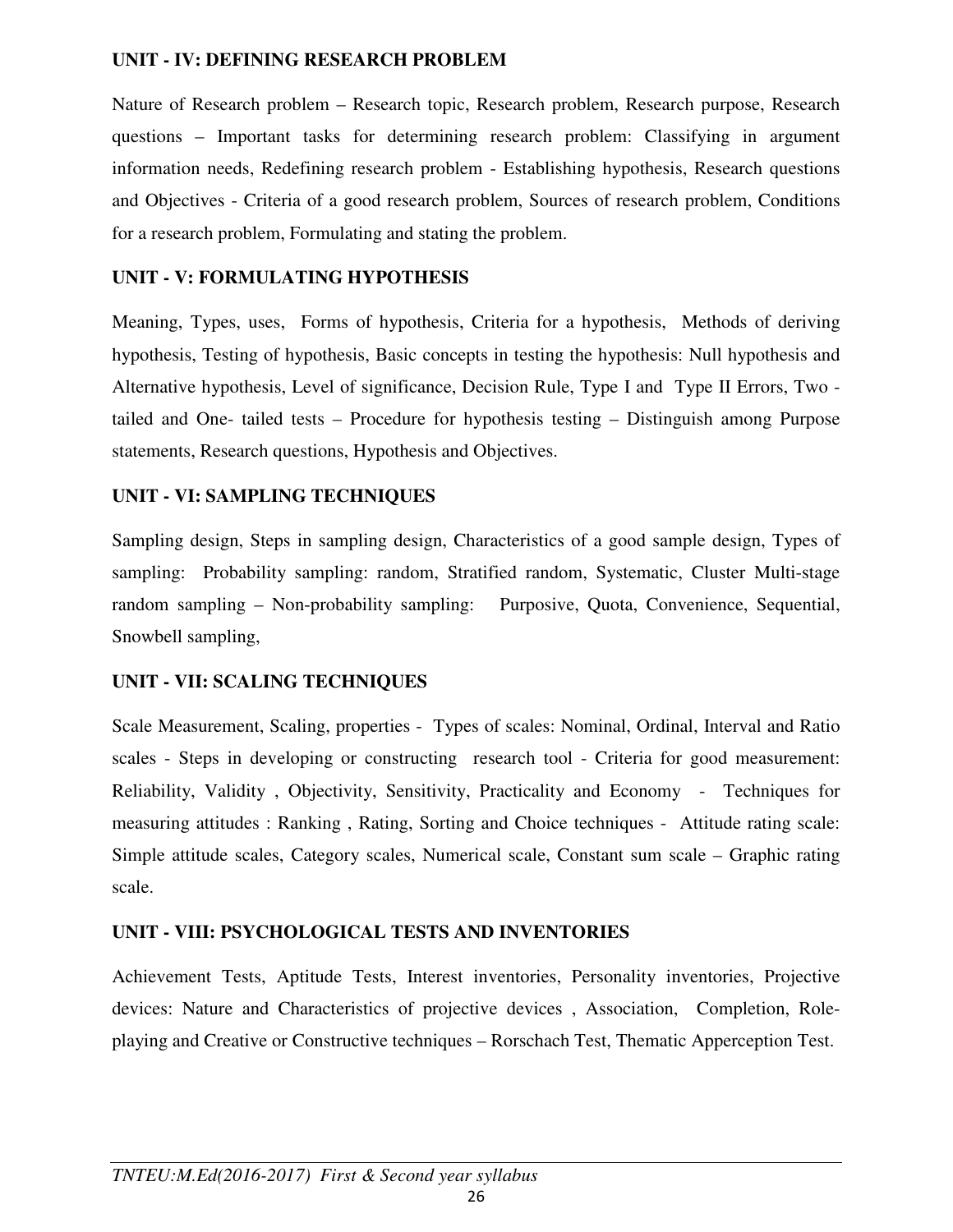### **UNIT - IX: INTERVIEW AND OBSERVATION TECHNIQUES**

Interview: Meaning, Process of interview, Types of Interviews, Merits and Demerits of interview – Observation technique: Types of observation: Participant and non-participant – observations - Observation devices: Checklist, Rating scales – Case Study.

### **UNIT – X: INQUIRY FORMS AND SOCIAL SCALING**

Questionnaire: Types of questionnaire, Characteristics of a good questionnaire, Preparing and administering the Questionnaire – The opinionnaire: Thurston technique, Likert method and Semantic differential method – Social Scaling: Sociometry.

# **SUGGESTED ACTIVITIES:**

- 1. Talk by teacher educators on various research designs in education.
- 2. A debate on phases of educational research.
- 3. Seminar on sampling technique.
- 4. Invited talk on scaling techniques.
- 5. Discussion on procedure for hypothesis testing and level of significance.

# **REFERENCES:**

- 1. Agarwal.L.R.(2007*).Modern educational research*. New Delhi: Dominant Publishers.
- 2. Bhandarkar, P.L. Wilkinson, T.S., and Laldas, D.K., (2004). *Methodology and techniques of social research*.Mumbai: Himalaya Publishing House.
- 3. Best. John.W and Kahn, James.V. (2006). *Research in education*. Delhi:PHI Learning.
- 4. Chandra, S.S and Sharma, R.K. (2007).*Research in education*. New Delhi: Atlantic Publishers.
- 5. Creswell, John. W. (2014).*Educational Research*, Delhi: PHI Learning.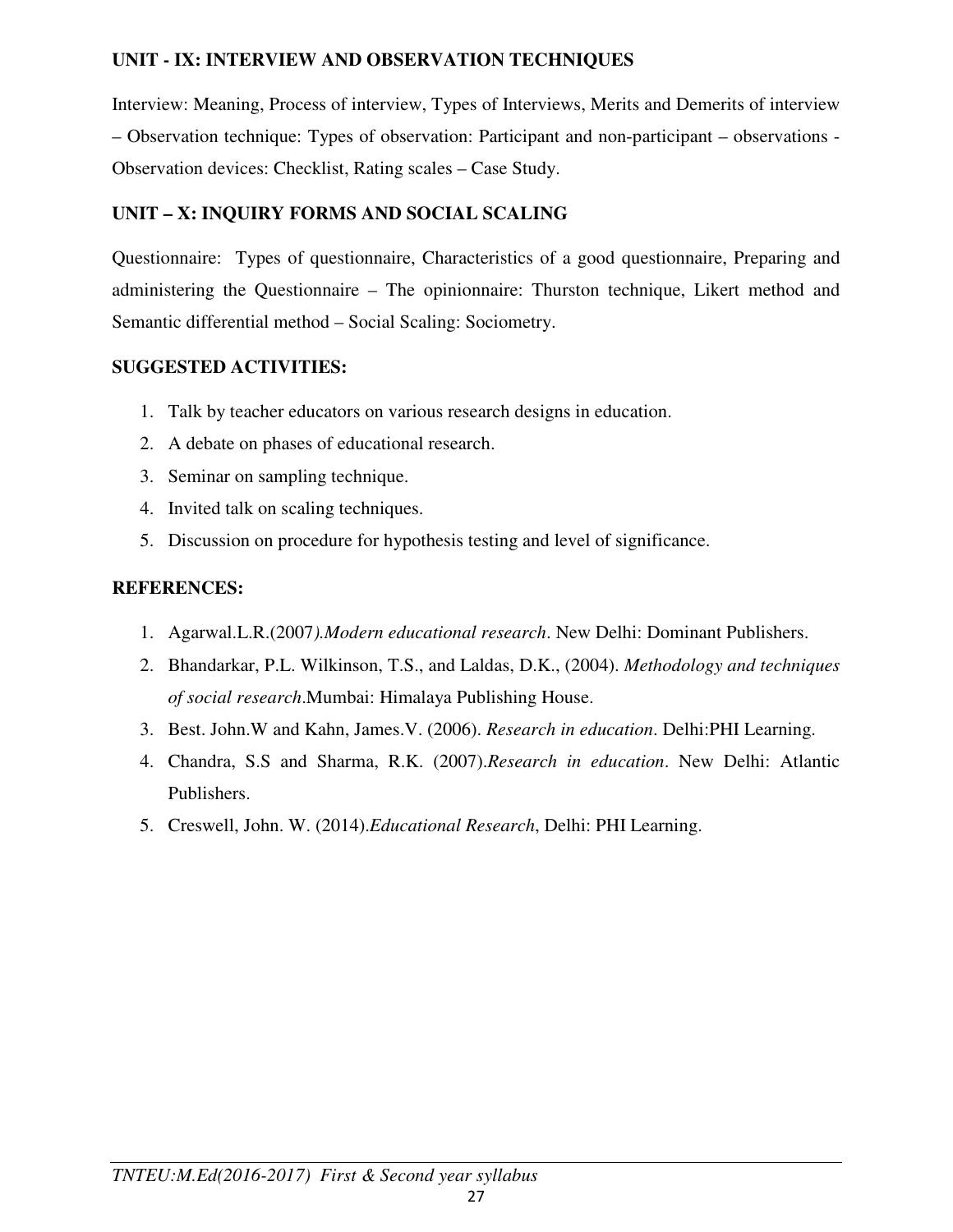### **Course Code: FMTE**

### **TEACHER EDUCATION IN INDIA: ELEMENTARY LEVEL**

### **Course Objectives:**

The prospective teacher-educators will be able to:

- 1. acquire the knowledge on the origin of teacher education programme in the Indian context
- 2. develop the understanding about the development of elementary teacher education system in India
- 3. Comprehend the structure of elementary teacher education in India
- 4. compare and contrast the salient features of elementary teacher education programmes of Russia, USA, Japan, Germany and India
- 5. analyse the elementary teacher education curriculum and its transaction modes
- 6. list out the District, State, National and International organizations related to elementary teacher education
- 7. critically evaluate the major issues in elementary teacher education
- 8. take a stock of the elementary school teachers status and the avenues for their professional growth
- 9. recognize the various modes of evaluation adopted in elementary teacher education programme
- 10. develop research attitude in teacher education.

# **UNIT-I: GENESIS OF TEACHER EDUCATION IN INDIAN CONTEXT**

Concept of Teaching, Instruction, Indoctrination and Teacher - Teacher and Teacher Education: Ancient Period, Medieval Period (Jainism, Buddhism, Islam) and British Period.

# **UNIT-II: DEVELOPMENT OF ELEMENTARY TEACHER EDUCATION IN FREE INDIA**

Radhakrishnan Commission (1948-49) – Mudaliar Commission (1952-53) – Kothari Commission (1564-66)- Chattopadhyaya Committee (1983-85) – NPE (1986) – Acharya Ramamurthy Committee (1990) – Revised NPE (1992) - Yashpal Committee (1993) – NCERT Committee (2005) – National Knowledge Commission (2006) – NCFTE (2010).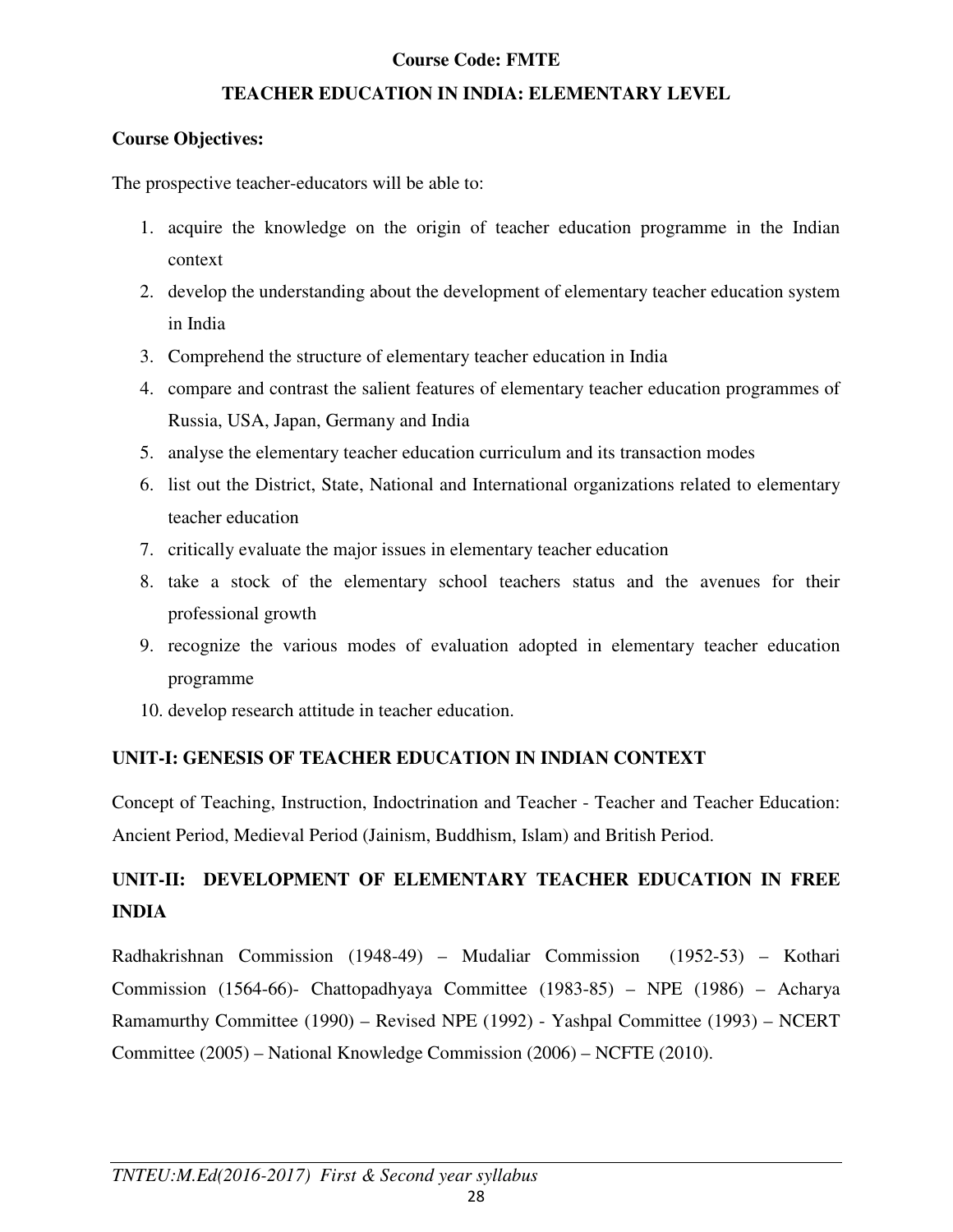### **UNIT-III: STRTUCTURE OF ELEMENTARY TEACHER EDUCATION**

Teacher Education: Concept, Objectives and Scope of Teacher Education; Pre-service and Inservice – Structure of Elementary Teacher Education – Salient features of Elementary Education: Relevance, Flexibility, Integration and Interdisciplinary – Nature and Concept of Elementary Teacher Education – Objectives of Elementary Teacher Education.

### **UNIT-IV: COMPARATIVE TEACHER EDUCATION AT ELEMENTARY LEVEL**

Comparative Education: Concept, Need, Importance and Scope – Comparative Study of Elementary Teacher Education: Russia, USA, Japan, Germany and India.

# **UNIT-V: ELEMENTARY TEACHER EDUATION CURRICULUM AND TRANSACTION**

Pedagogical Theory – Methodology of Teaching School Subjects – Practice Teaching/Internship – Other Practical Works – Competency Based and Commitment Oriented Teacher Education – Curriculum Framework of NCTE Regulations, Norms and Standards (2014).

# **UNIT-VI: ORGANISATIONS INVOLVED IN ELEMENTARY TEACHER EDUCATION**

Teacher Education Organizations at Different Levels: Role and Functions of BRCs, CRCs, DIETs (District level), SIEMAT, SCERT/DTERT (State Level), NCERT, RIEs, NUEPA, NCTE, RCI (National Level), UNESCO, UNICEF (International Level).

# **UNIT–VII: MAJOR ISSUES IN ELEMENTARY TEACHER EDUCATION**

Admission of Students – Fee Structure – Duration of the Programme – Curriculum and Pedagogy – Originations of Practice Teaching and relationship with Co-operative Schools – Supervision of Internship – Facilities at Teacher Education Institutions – Teachers for Student with diverse needs in Elementary Schools - Quantity and Quality of Elementary Teacher Education – Privatization of Teacher Education.

# **UNIT–VIII: STATUS AND PROFESSIONAL GROWTH OF ELEMENTARY SCHOOL TEACHERS**

Socio-economic Status of Teachers – Service Conditions of Teachers – Promotion – Job Security – Participation in Decision-making Process – Professional Organizations of Teachers: Local, National, and International Level and their activities for Professional Growth –In-service programmes for Elementary School Teachers: Objectives and Strategies.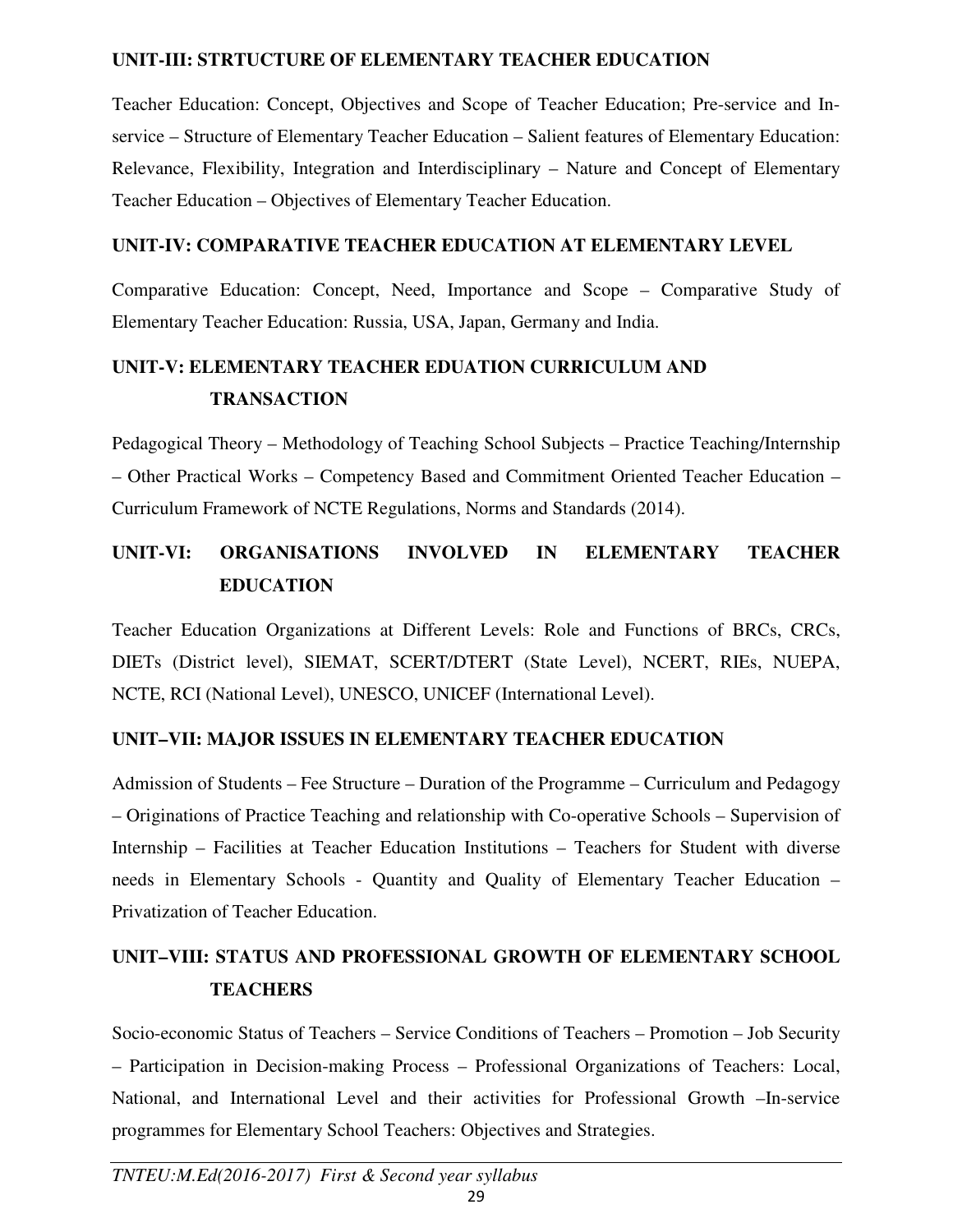### **UNIT–IX: EVALUATION IN ELEMENTARY TEACHER EDUCATION**

Evaluation: Concept, Need, and Scope – Assessment of Students Learning: Pedagogical Theory, Practicum and Teaching Competency - Evaluation Strategies: Formative Vs Summative, Criterion Vs Norm-referenced, and Internal Vs External evaluations – Structured Vs Unstructured Evaluation Tools.

### **UNIT–X: RESEARCH AND INNOVATIONS IN TEACHER EDUCATION**

Areas of Research: Teaching Behaviour, Teacher Effectiveness and Approaches to Teaching, Service Conditions and Job Satisfaction, Quality Maintenance, Practice Teaching and Cooperation of Practicing Schools, Evaluation Strategies and Comparative Education.

### **SUGGESTED ACTIVITIES:**

- 1. Prepare a Report based on the visit to anyone of the Elementary Teacher Education Institutions and critically evaluate the facilities available in the Elementary Teacher Education.
- 2. Compare and contrast the Elementary Teacher Education Curriculum and its Transaction Modes in Tamilnadu with that of any other States of India.
- 3. Critically evaluate the role of NCTE in promoting Quality in Elementary Teacher Education Progamme.
- 4. Prepare a Portfolio to evaluate the prospective teachers of Elementary Teacher Education Programme.
- 5. Suggest any Five areas of Elementary Teacher Education for undertaking of Research Projects.

### **REFERENCES:**

- 1. Aggarwal, J.C. (1984). *Landmark in the history of modern india education*. New Delhi: Vikas Publications.
- 2. Chauraisa, G. (1967). *New era in teacher education*. New Delhi: Vikas Publications.
- 3. Jagangira, N.K. (1979). *Teacher training and teachers effectiveness of teacher educators*. New Delhi: National Publications.
- 4. Lokman Ali. (2010). *Teacher education*. New Delhi: APH Publications
- 5. Mohammed Miyan. (2004). *Professionalisation of teacher education*. New Delhi: Mittal Publications.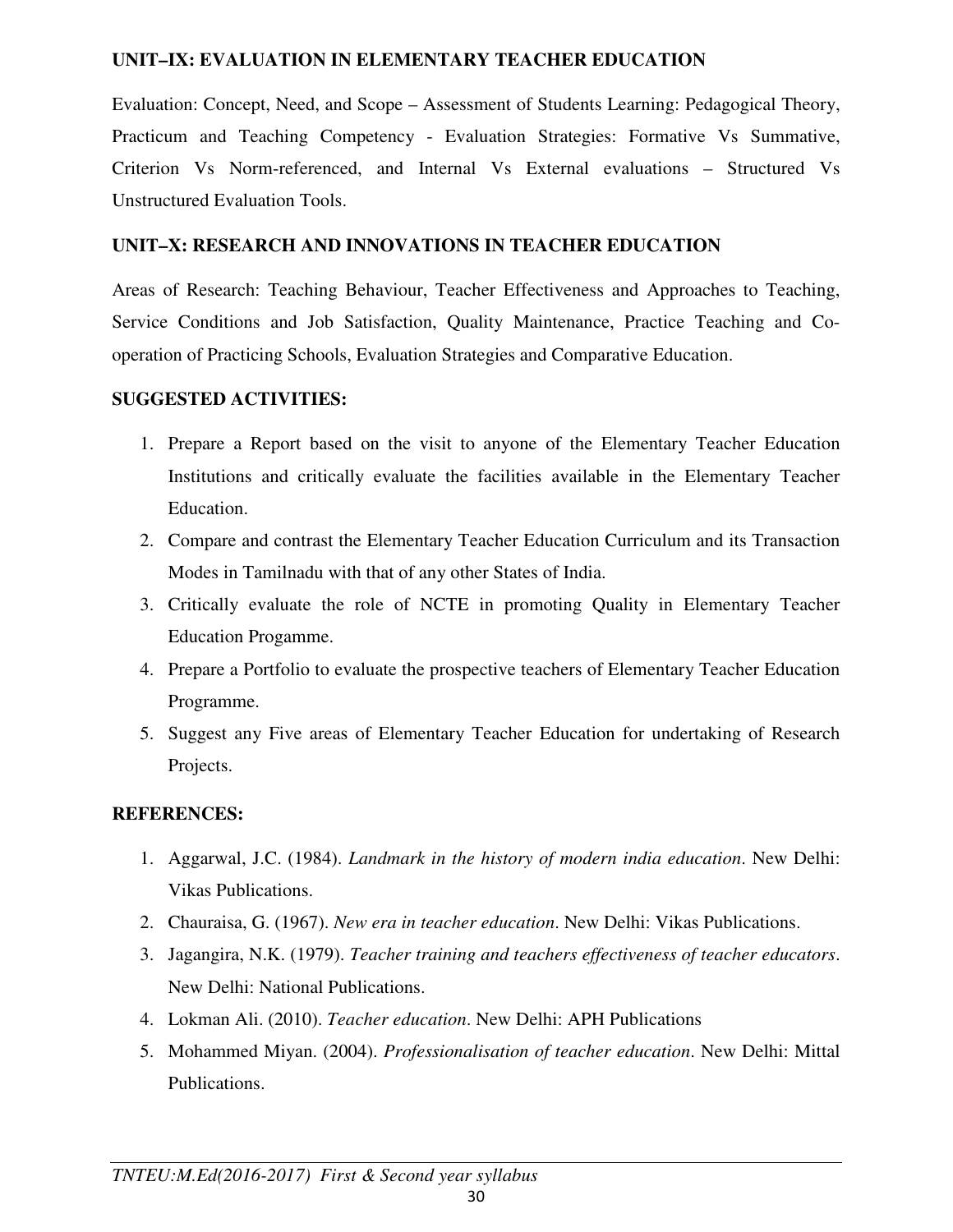- 6. NCTE (1998). *Competency based and commitment oriented teacher education for quality school education: Pre-service education*. New Delhi: NCTE.
- 7. Ram, S. (1999). *Current issues in teacher education*. New Delhi: Saurp& Sons Publications.
- 8. Singh, U.K and Sundershan, K.N. (2005) *Teacher education*. New Delhi: Discovery Publishing House.
- 9. Srivastava, G.N. (2004). *Perspectives in teacher education concept*. New Delhi: APH Publications.
- 10. http//:www.educationforallinindia.com/page101
- 11. http//:www.indiatoday.intoday.in/education/story/primary-education-in-india-stats-andchallenges.
- 12. http//:www.academia.edu/1747225/history of education in india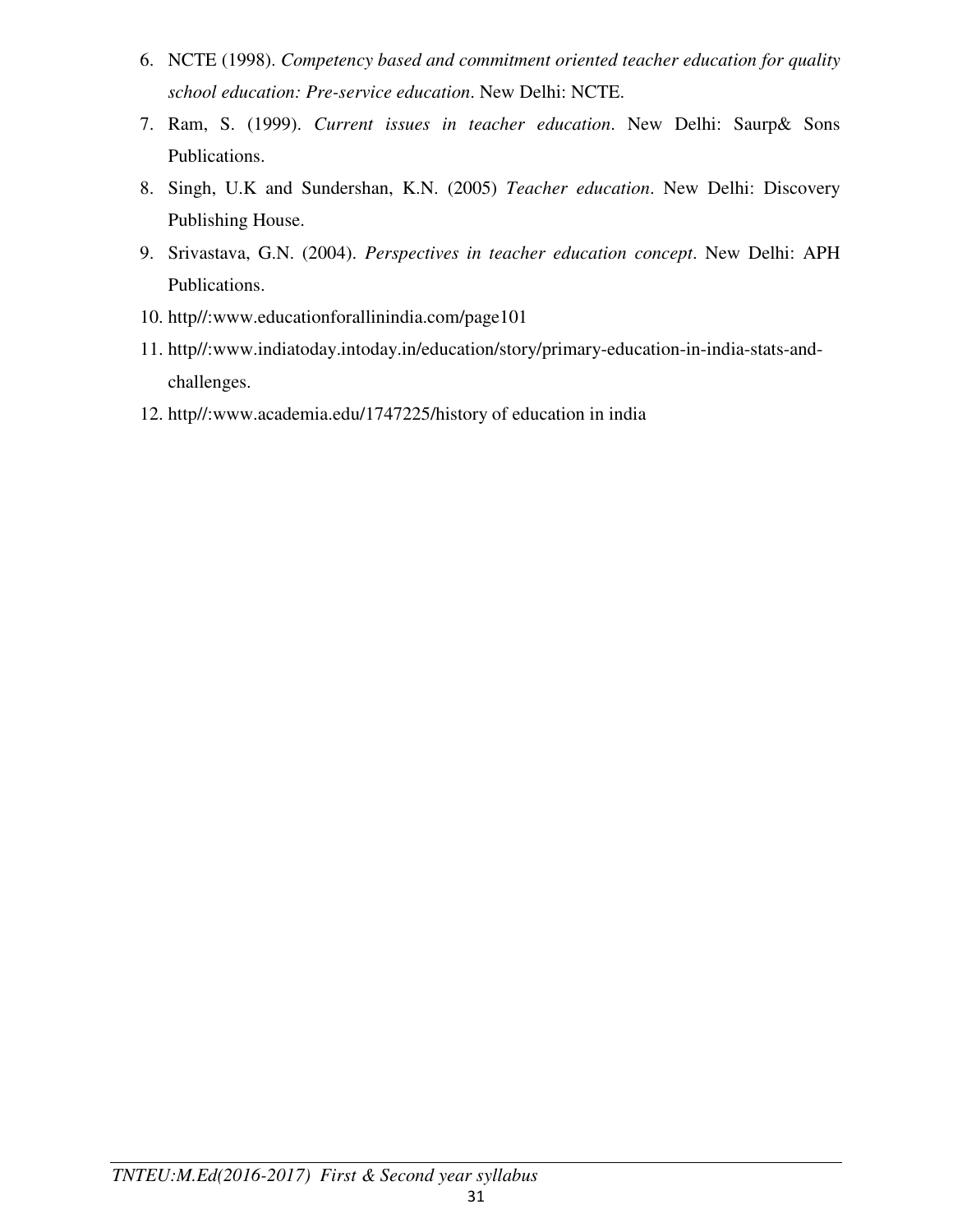### **Course Code: FMSC**

### **CURRICULUM, PEDAGOGY AND ASSESSMENT AT ELEMENTARY LEVEL**

### **Course objectives:**

The prospective teacher-educators will be able to:

- 1. understand the basic features of curriculum
- 2. understand the process knowledge construction
- 3. comprehend the organization of knowledge in schools
- 4. understand school curriculum
- 5. recognise the curriculum planning
- 6. analyse the issues in curriculum alignment
- 7. understand the educational theories in pedagogy
- 8. understand the planning and management of instruction
- 9. recognise the instructional support practices
- 10. understand the techniques assessment for learning.

# **UNIT - I: BASIC FEATURE OF CURRICULUM**

Curriculum Conceptualizations: Humanistic, the Social Reconstructionist, the Technological, the Academic and the Cognitive process approach conceptions of curriculum – need and scope of curriculum - Linear conceptualization of curriculum from the narrow to the broad. Realms of Meaning – Spiral curriculum – Elementary school curriculum in Tamil Nadu.

### **UNIT-II: KNOWLEDGE AND KNOWING**

Definition of Knowledge, Process of Knowing and Ways of knowing, Forms of knowledge, Characteristics and Classification of knowledge, Facts of knowledge, Process of knowledge construction and Process of constructivism.

# **UNIT-III: ORGANIZATION OF KNOWLEDGE IN SCHOOLS**

Meaning of knowledge organization, Forms of knowledge included in school education, Selection of knowledge categories in school education, Agencies for selection and organization of categories of knowledge in schools, Process for developing curricula, Syllabi and Text books – Principles of formulating syllabus, Characteristics of a good syllabus - The process of curriculum development in India.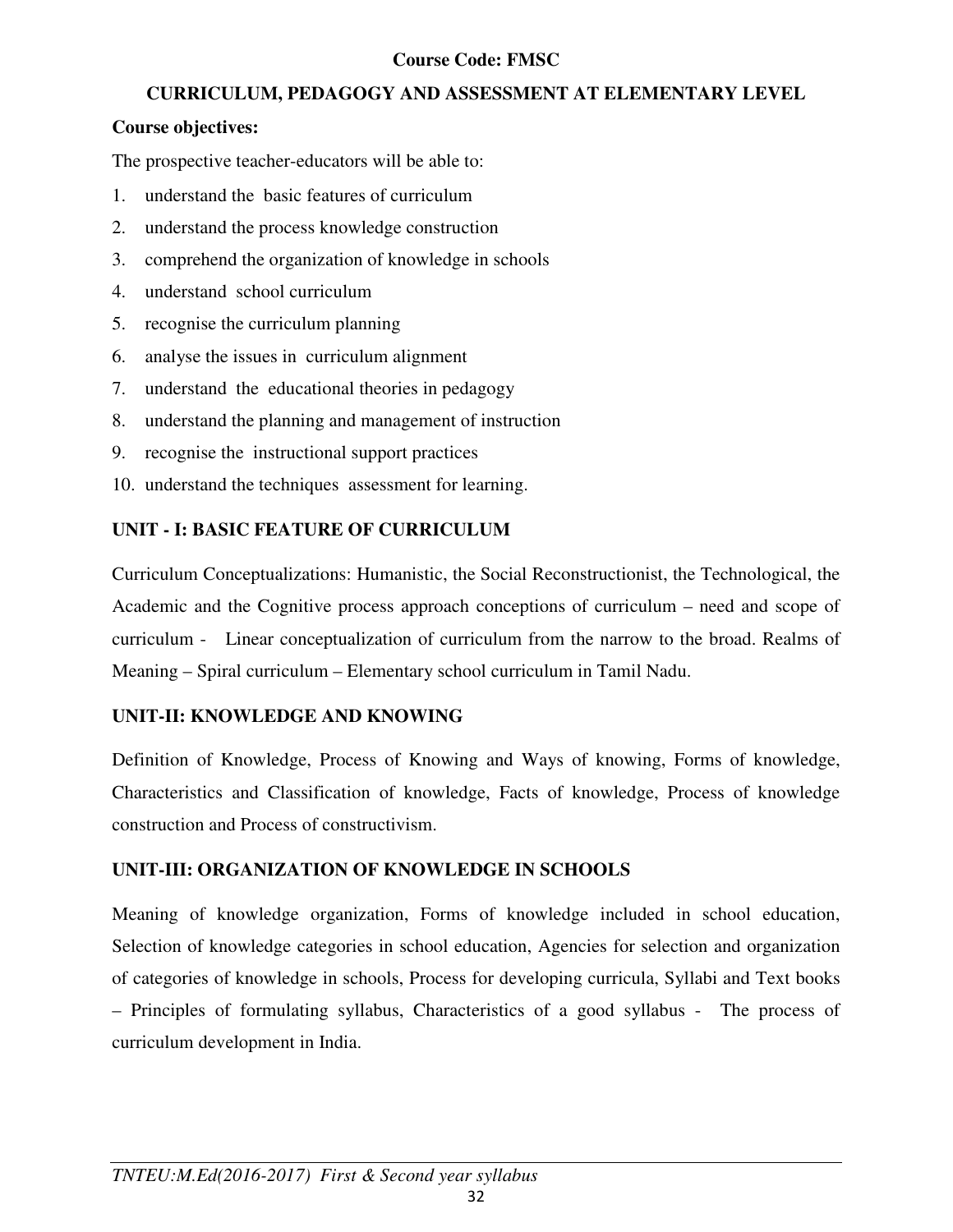### **UNIT-IV: SCHOOL CURRICULUM**

History of development of curriculum framework – Curriculum framework, School Curriculum – Nature and direction of change in the development of school curriculum – Recommendations of NCFs (1975, 1988, 2000, 2005) on school curriculum - Role of teacher in curriculum development.

### **UNIT-V: CURRICULUM PLANNING**

Forms of Curriculum Planning: Ideological, Formal, Sanctioned, Perceived, Operational and Experiential curricula. Basic types of curricula: Traditional, Thematic Units, Programmed, Classical and Technological curricula.

### **UNIT –VI: ALIGNING THE CURRICULUM**

Issues in curriculum Alignment: Recommended, Written, Taught, and Supported, Learned, Assessed and Hidden curricula - Issues in curriculum Development.

### **UNIT –VII: GENERAL EDUCATIONAL THEORIES IN PEDAGOGY**

Active learning – Critical pedagogy – Eco pedagogy – Concept development teaching strategy – Cognitive learning theory – Discovery learning – Experiential learning – Guided learning and Meta-cognition - Constructivism – Learning Styles – Multicultural Education – Science-Technology society.

### **UNIT- VIII: PLANNING AND MANAGEMENT OF INSTRUCTION**

Issues related to Instructional planning – Steps in instructional planning – Teacher as planer – Evolving instructional strategy – Determining most appropriate strategy – Management and Instruction – Managing a classroom, Time Management, Instructional resources: Print-based and Non-print based resources.

### **UNIT – IX: INSTRUCTIONAL SUPPORT PRACTICES**

Need for Instructional support practices, Important support practices – Library Seminar, Cluster school system, Instruction collaboration, Flipped classroom, Interactive multimedia instruction, Community support, Guest lectures – Agencies involved in Instructional support.

### **UNIT – X: ASSESSMENT FOR LEARNING**

Test, Examination, Measurement, Assessment and Evaluation - Areas of Assessment framework – Purpose of assessment and Learning indicators – Types of learning indicators: Assessment of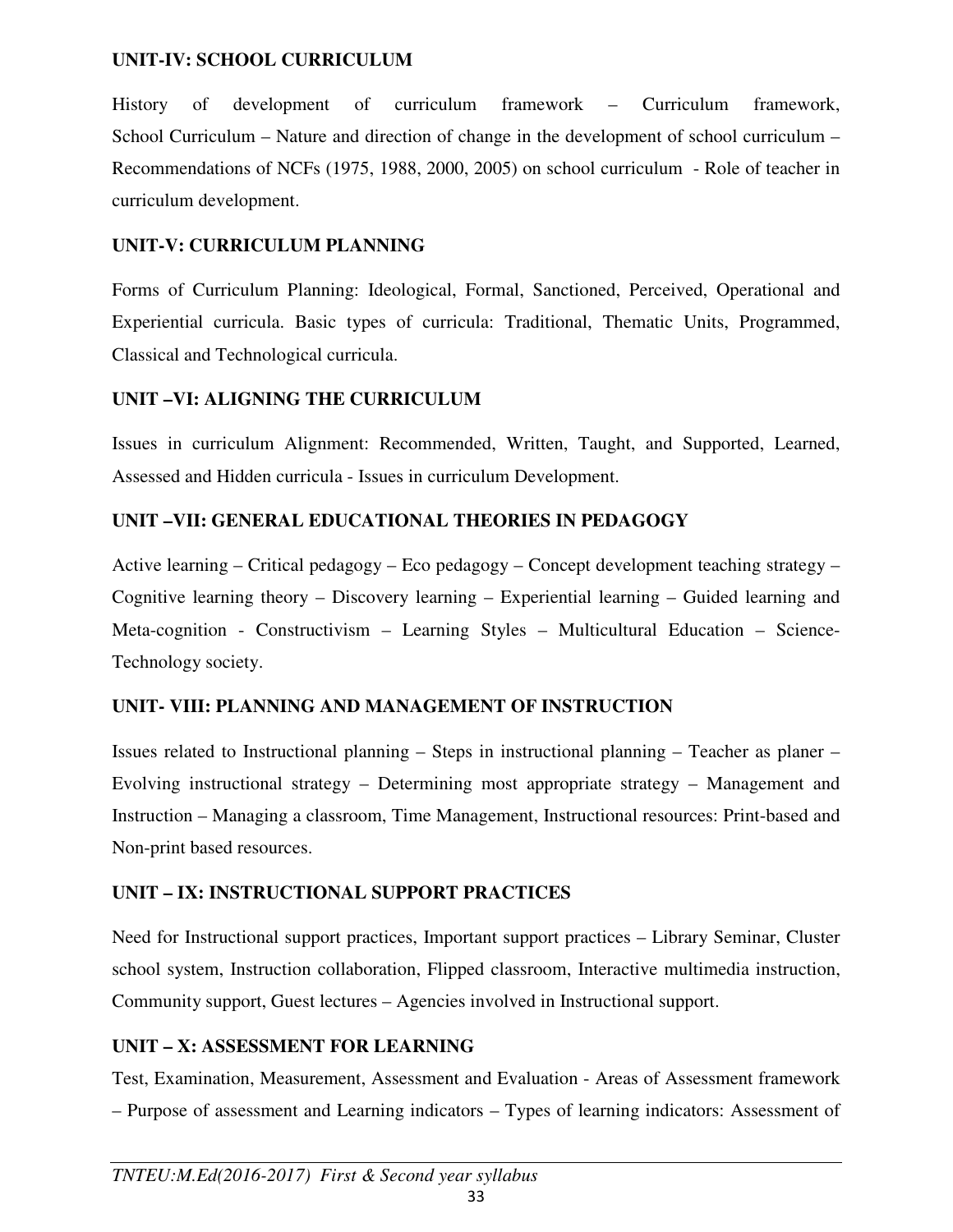activity, Presentation, Group work and Collaborative learning – Techniques of Assessment: Test of Achievements, Oral Examination, Written Examination, Practical Examination, Peer assessment, Test of Ability, Test of Personality and Portfolio.

### **SUGGESTED ACTIVITIES:**

- 6. Talk by teacher educators on different forms of knowledge.
- 7. Prepare a report on the process of curriculum development in India.
- 8. A debate on basic types of curricula.
- 9. Participate and present the paper in seminar /workshop on issues in curriculum alignment.
- 10. Discussion on types of learning indicators and techniques of assessment.

### **REFERENCES:**

- 1. Aggarwal, Deepak. (2007). *Curriculum development: Concept, methods and techniques.*  New Delhi: Book Enclave.
- 2. Arora, G.L. (1984). *Reflections on curriculum.* New Delhi: NCERT.
- 3. Dewey, John. (1996). *The child and the curriculum,* Chicago: The University of Chicago Press.
- 4. Erickson, H.L (2002). *Concept based curriculum and instruction: Teaching beyond the facts.* California: Corsion Press.
- 5. Glatthorn, A.A; Boschee, F and Whiteheed, B.M. (2009). *Curriculum leadership: Strategies for development and implementation*. New Delhi: Sage Publications.
- 6. McKernan, James. (2007). *Curriculum and imagination: Process, theory, pedagogy and action research*. London: Routledge.
- 7. Orestein, A.C and Hunkins F.P. (1988). *Curriculum: Foundations, principles and issues.* New Jersey: Prentice Hall
- 8. Taba, Hilda. (1962). *Curriculum development: Theory and practice*, New York: Harcourt Brace.
- 9. www.factworld.info/
- 10. www.nsdc.org/library/publications/jsd/ginsberg222.cfm
- 11. www.edtrust.org
- 12. www.infed.org/research/b-actres.htm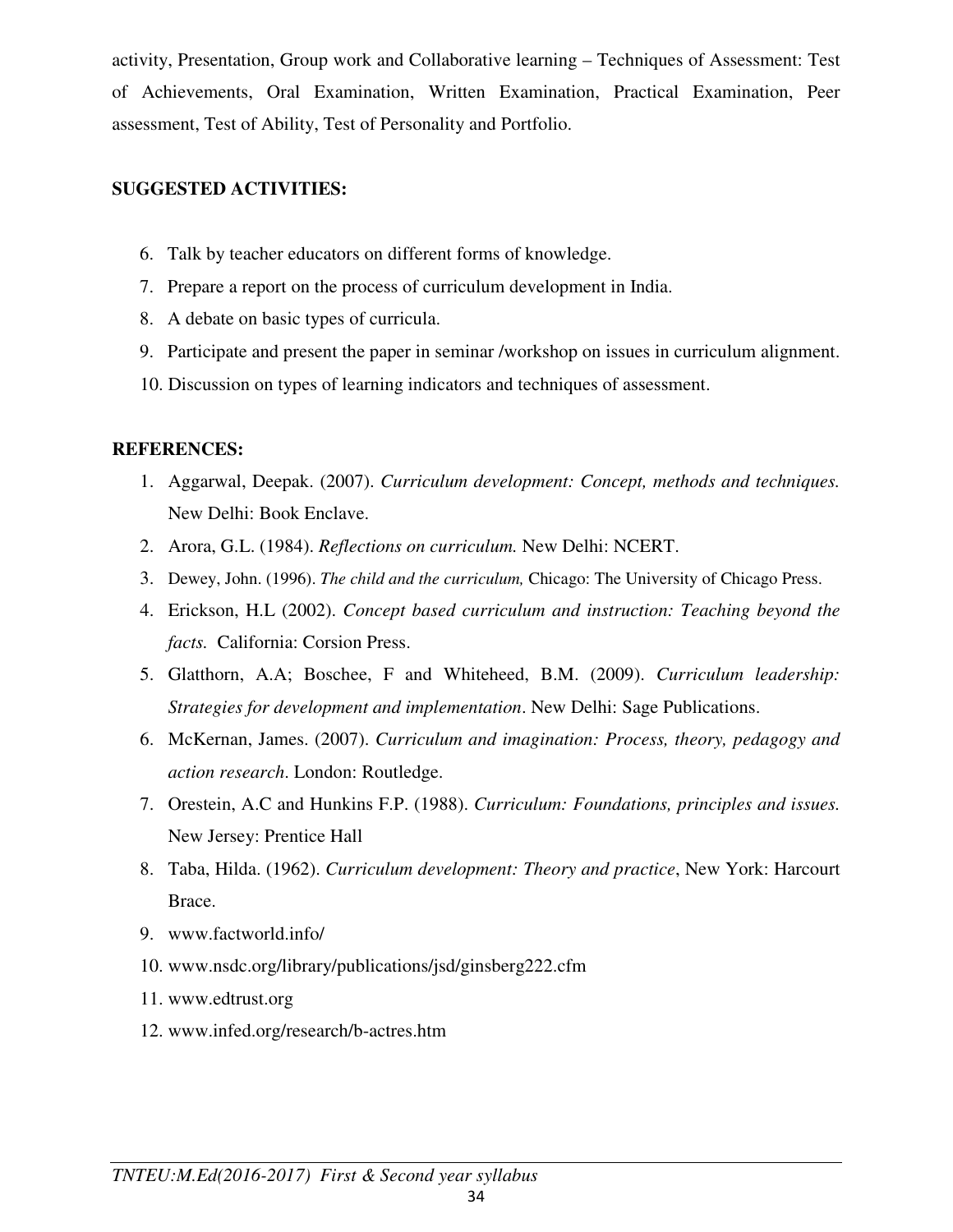# **PLANNING AND ADMINISTRATION OF ELEMENTARY EDUCATION**

# **Course Objectives:**

The prospective teacher-educators will be able to:

- 1. explain the concept of elementary education
- 2. describe the development of elementary education in Pre-independent India
- 3. summarise the development of elementary education in Post -independent India
- 4. compare the Indian elementary education system with other countries
- 5. spell out the elements of educational planning
- 6. state the importance of institutional planning
- 7. categorise the agencies of educational administration at elementary level
- 8. distinguish the concept of inspection, supervision and administration in education
- 9. discuss the implications of five year plans on elementary education

10. evaluate the different schemes for quality enhancement of elementary education.

# **UNIT - I: INTRODUCTION TO ELEMENTARY EDUCATION**

Elementary Education: Meaning, Concept, Aims and Objectives, Scope and Structure of Elementary Education.

# **UNIT - II: HISTORICAL PERSPECTIVES OF ELEMENTARY EDUCATION: PRE-INDEPENDENT INDIA**

Charter Act of 1813 – Macaulay's Minutes (1835) – Woods Despatch (1854) - Hunter Commission (1882) - Lord Curzon's Resolution (1904) - Hartog Committee (1928-1929) **-** Basic Education (1936-1937) - Sargent Plan (1944).

# **UNIT - III: HISTORICAL PERSPECTIVES OF ELEMENTARY EDUCATION: POST-INDEPENDENT INDIA**

Constitutional Provisions for Elementary Education: Education as a Concurrent Subject - Fundamental Right to Education - Directive Principles: Substitution of Article 45 by 21A - Right to Education Act (2009) – Kothari Commission (1964-66) – National Policy of Education (1986) – Programme of Action (1992).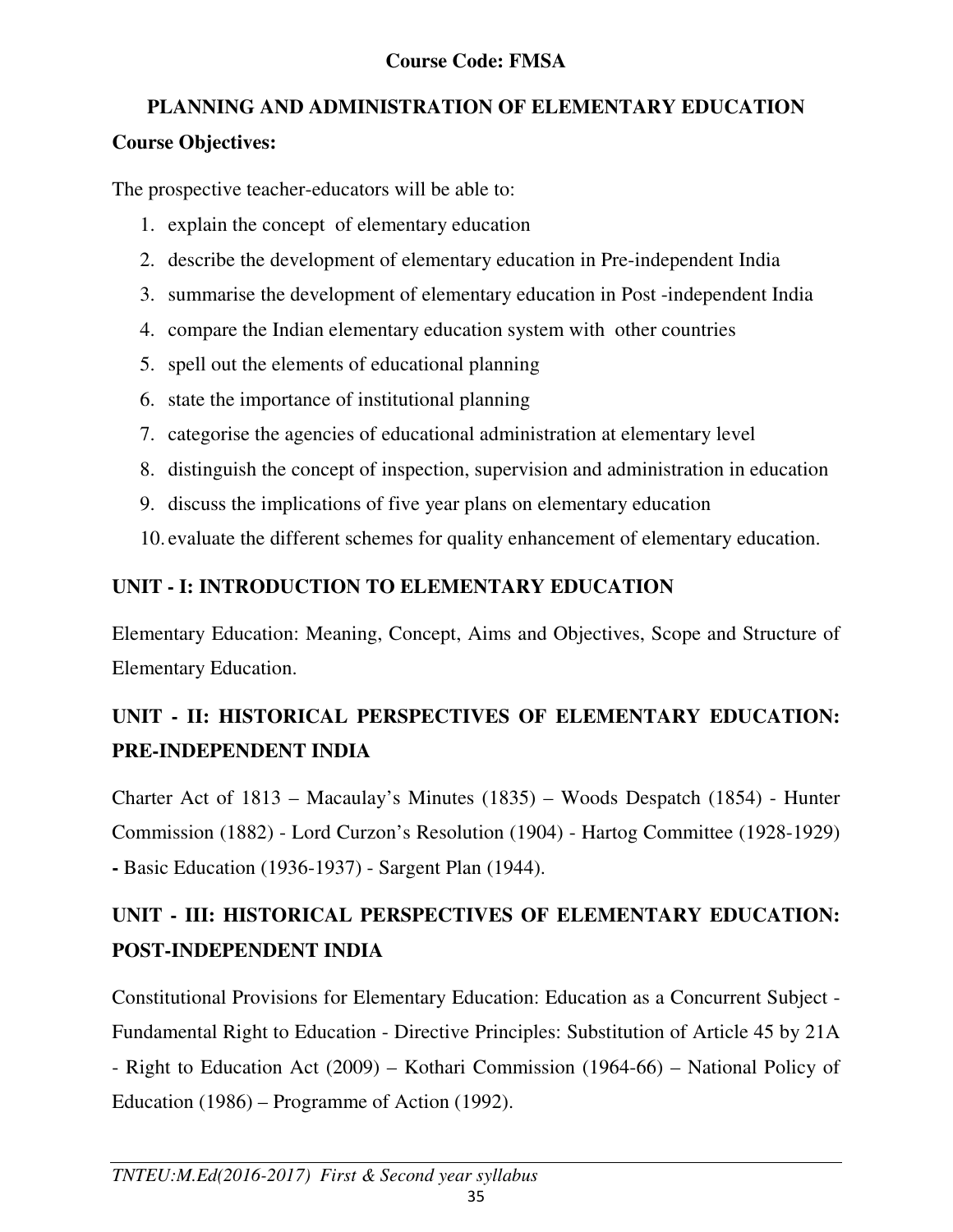# **UNIT - IV: COMPARATIVE PERSPECTIVES OF ELEMENTARY EDUCATION**

Comparative Elementary Education: United Kingdom, United States of America, Russia, China, Finland and Japan.

# **UNIT - V: PLANNING OF ELEMENTARY EDUCATION**

Educational Planning: Meaning, Concept, and Definition – Elements of Educational Planning – Importance of Educational Planning – Objectives of Educational Planning – Steps in Educational Planning - Types of Educational Planning: Centralised, Decentralised and Participatory Planning.

# **UNIT - VI: INSTITUTIONAL PLANNING**

Institutional Planning: Meaning, Concept and Definition – Importance and Characteristics of Institutional Planning – Steps in Institutional Planning - Essential aspects of School Plant - Organization of Curricular and Co-curricular activities - Time table – Budgeting - Maintenance of School Discipline – Guidance and Counselling Services.

# **UNIT - VII: ADMINISTRATION OF ELEMENTARY EDUCATION**

Educational Administration: Meaning, Concept and Definition – Central Agencies: MHRD, CABE, NCERT, KendriyaVidhayalayaSangathan, All India Council for Basic Education (AICBE). State Agencies: State Education Department - Department of Elementary Education – SCERT - State Welfare Departments (SC & ST) – DIET. Local Bodies: Corporations, Municipalities and Panchayats - School and Community Cooperation: Village Education Committee (VEC), Parent Teacher Association (PTA), Alumni Association and NGO's - Qualities of a School Head Mistress/Master.

# **UNIT - VIII: INSTITUTIONAL ADMINISTRATION**

School Administration: Meaning, Concept and Definition. Inspection - Purposes of Inspection – Supervision – Kinds of Supervision - Characteristics of Supervision – Difference between Inspection, Supervision and Administration.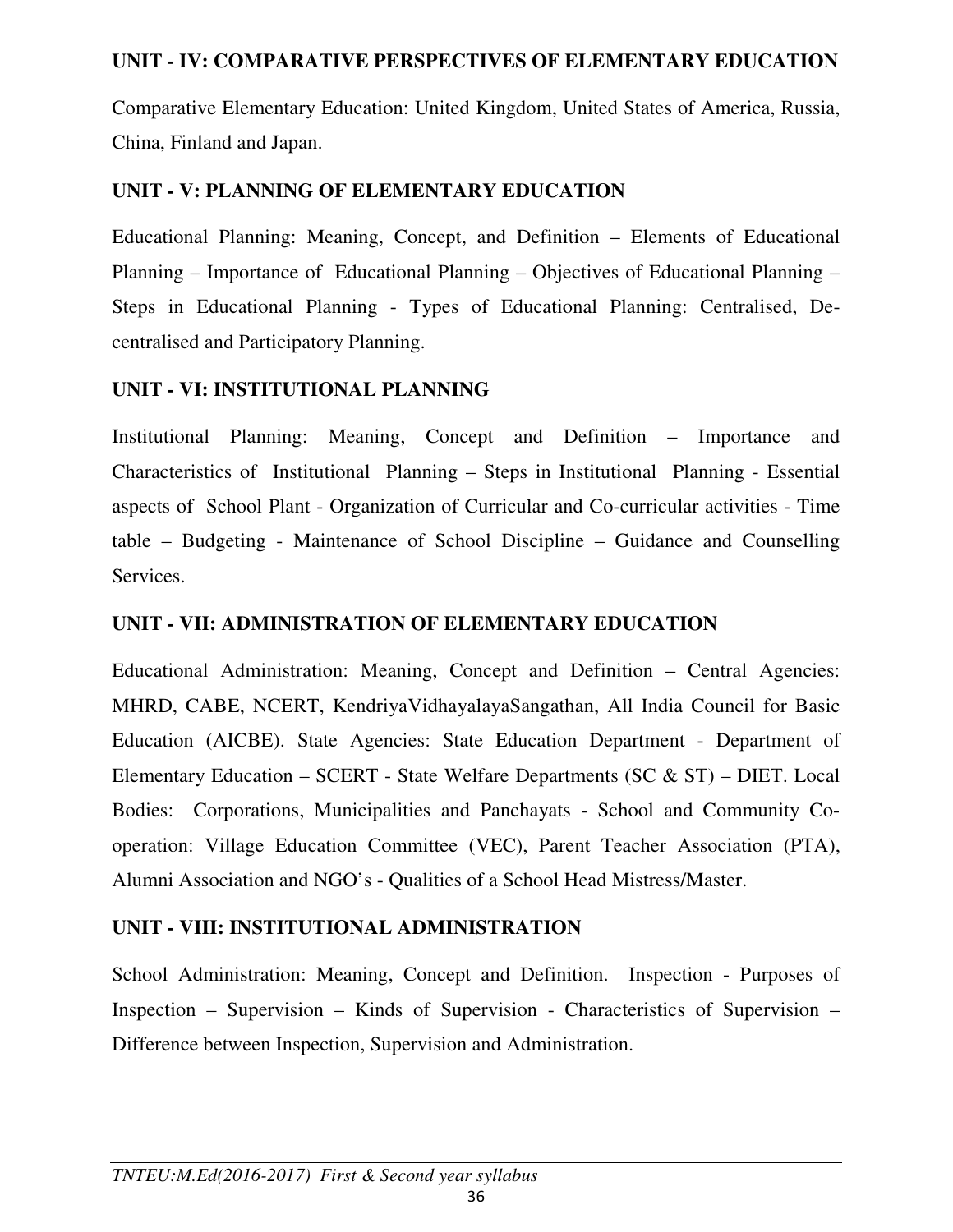# **UNIT - IX: FINANCING OF ELEMENTARY EDUCATION**

Sources of Funding: Central Government, State Governments, Local Bodies and Private Agencies - Five Year Plans and its implications on Elementary Education -International Funding Agencies: World Bank, UNESCO, UNICEF and UNDP.

# **UNIT - X: QUALITY ENHANCEMENT OF ELEMENTARY EDUCATION**

Operation Blackboard Scheme - DPEP – District Education Revitalisation Programme (DERP) - SarvaShikshaAbhiyan - Kasturba Gandhi BalikaVidyalaya - National Programme for Education of Girls at Elementary Level (NPEGEL) - National Programme for Nutritional Support (Mid-day Meal) – MahilaSamakhya Programme – Minimum Levels of Learning (MLL) – National Curriculum Framework for School Education (2000) - Eklavya Model Residential Schools (EMRSs) - Inclusive Education for Equal Educational Opportunity to Disabled Children Education – EDUSAT and Elementary Education.

# **SUGGESTED ACTIVITIES:**

- 1. Discussion on the educational policies initiated by the British government in Preindependent India.
- 2. Seminar presentation on the structure of elementary education in India, UK and USA.
- 3. Discussion on the different types of educational planning at the elementary education level.
- 4. Seminar presentation on financing of elementary education in India.
- 5. Critical evaluation report on the success of various schemes on elementary education.

# **REFERENCES:**

- 1. Dutt, B. & Garg, Jyoti. (2012). *Educational planning and administration*. New Delhi: Global Publications.
- 2. Government of India. (1986). *National policy on education 1986*. New Delhi: Ministry of Human Resource Development.
- 3. Mathur, S.S. (1990). *Educational administration and management.* India: The Indian Publications.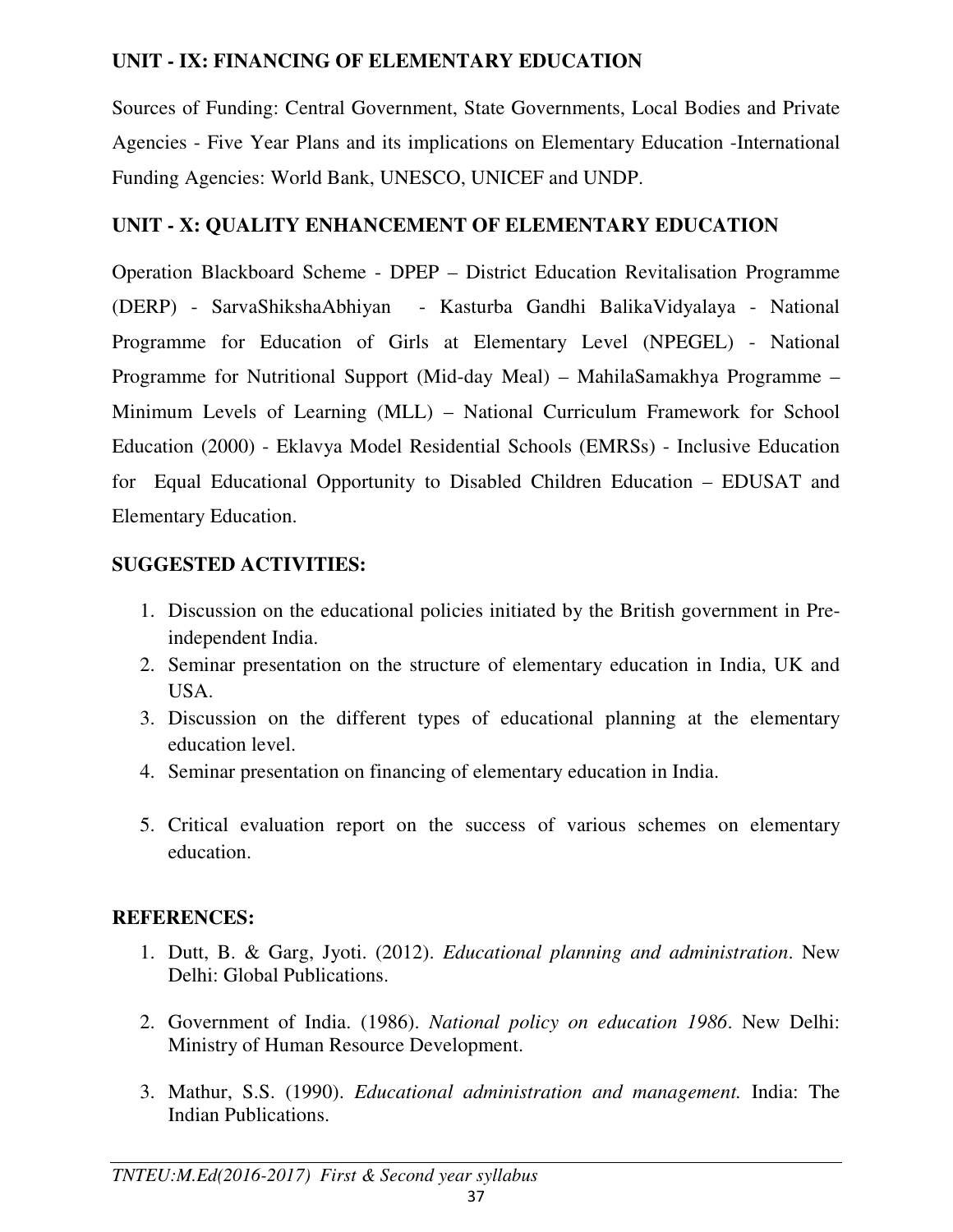- 4. Ministry of Education. (1966). *Report of the education commission* (1964-66): *Education and national development.* New Delhi: Govt. of India.
- 5. MithuAlur& Michael Bach. (2005). *Inclusive education from rhetoric to reality*, New Delhi: Viva Books.
- 6. Mukhopadhya, Marmar&Tyagi, R.S. (2005). *Governance of school education in India*. New Delhi: National Institute of Educational Planning and Administration.
- 7. Sodhi, T.S. (1998). Textbook of comparative education. New Delhi: Vikas Publishing House.
- 8. Tilak, J.B.G. (Ed.) (2003). *Financing education in India.* New Delhi: Ravi Books.
- 9. www.iiep.unesco.org
- 10.www.edb.gov.hk/attachment/en/soh-admin/regulations/soh.admin-guide/SAG-E.pdf
- 11. http://164.100.47.134/intranet/FinalGovernmentSchemesforSchoolEducation.pdf
- 12. http://pcf4.dec.uwi.edu/viewpaper.php?id=357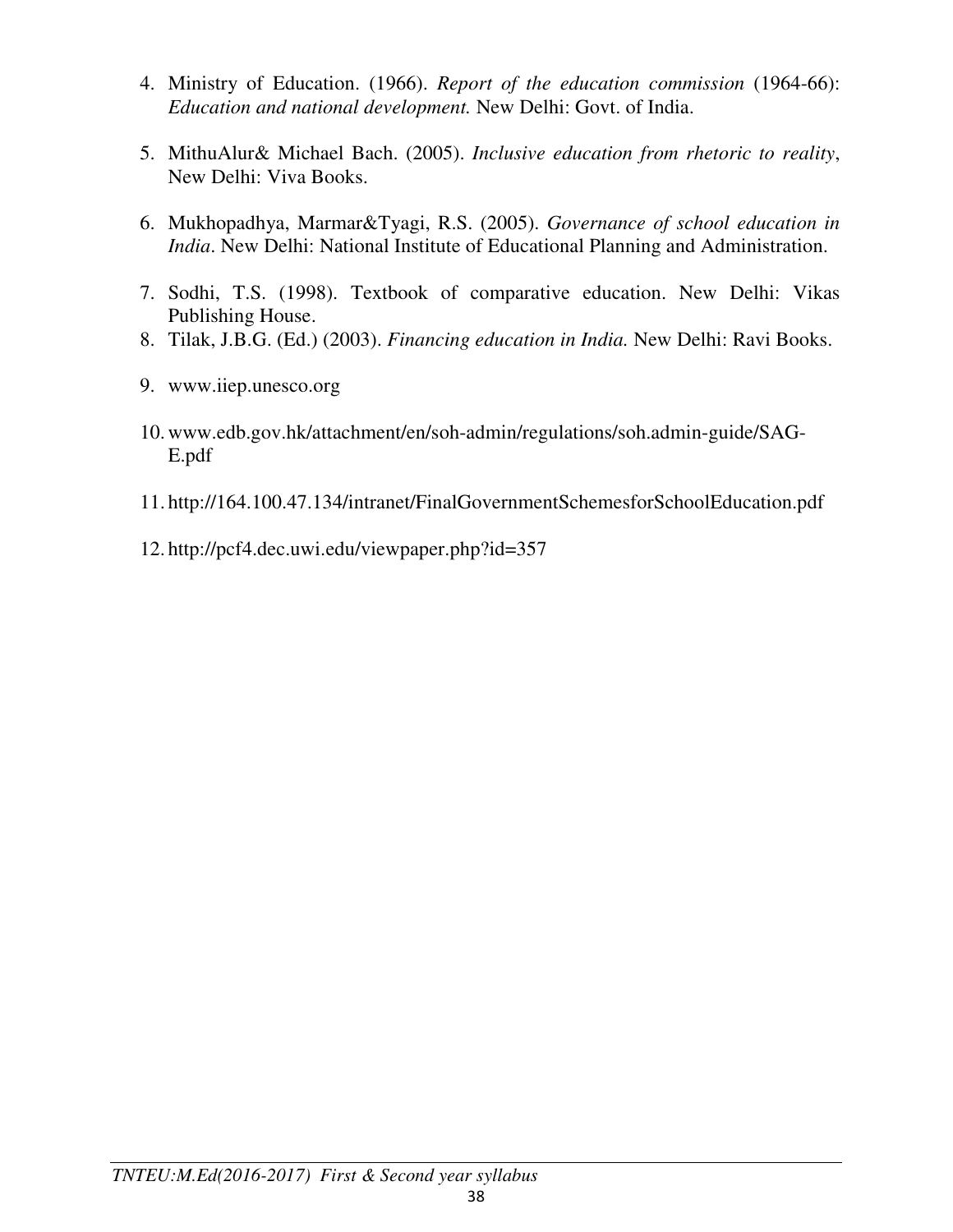# **EARLY CHILDHOOD CARE AND EDUCATION**

### **Course Objectives:**

The prospective teacher-educators will be able to:

- 1. know the historical development of early childhood education
- 2. review the various committees and commissions suggestions on early childhood education
- 3. know the different aspects of child development
- 4. understand the principles involved in the planning of pre-school programmmes
- 5. know the various management process of the pre-school programmes
- 6. analyse the methods of teaching to pre-school children
- 7. find out the behavioural problems of the pre-school children
- 8. get awareness about the common diseases and ailments of the pre-school children
- 9. interact and know about the involvement of parents and community regarding the nutrition and health of the pre-school children
- 10. explore the objectives, types and techniques in evaluating the early childhood education programmes.

### **UNIT - I: OVERVIEW OF EARLY CHILDHOOD EDUCATION**

Early Childhood Education: Concept, meaning, nature, objectives, need and importance – Early Childhood Education Movement in India and Abroad – Prominent promoters of Early Childhood Care and Education: Plato, Rousseau, Montessori, Froebel, Piaget, Tagore, Gandhi, Aurobindo, Giju Bhai Patel and TarabaiModak.

### **UNIT – II: DEVELOPMENT DURING EARLY CHILDHOOD PERIOD**

Pattern and Factors influencing the Physical development, Motor development, Emotional development, Social development, Cognitive development and Language development of the Pre-school children – Concept development: Importance and learning of various concepts such as size, shape, colour, weight, time and number.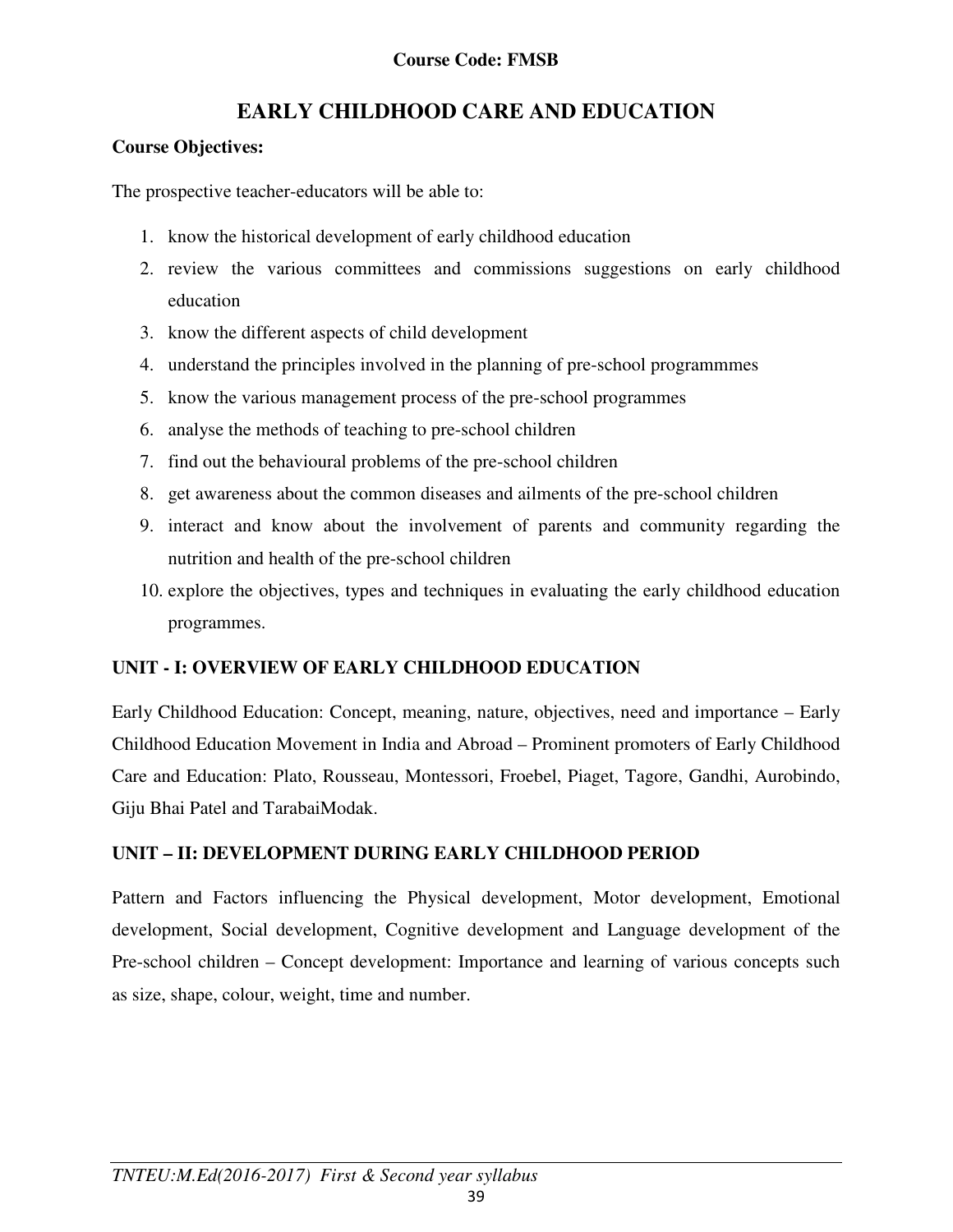# **UNIT – III: COMMITTEES AND COMMISSIONS ON EARLY CHILDHOOD CARE AND EDUCATION**

Sargent Report (1944), Secondary Education Commission (1952-53), Childcare Committee (1963-64), Indian Education Commission (1964-66), Report of the Study Group (1972), National Policy on Education (1986), Millennium Development Goals (2000), National Focus Group on ECCE (2006) and Education for All Global Monitoring Report (2007) – International Treaties on Agreement relating to ECCE: Declaration of Human Rights (1948), Declaration of the Rights of the Child (1959), Convention on the Rights of the Child (1989), Salamanca Statement (1994) and Dakar Framework for Action of Education for All (2000).

### **UNIT – IV: PLANNING PRE-SCHOOL PROGRMMES**

Principles involved in planning Pre-school programmes – Short-term and Long-term planning – Importance of Rhymes, Songs, Stories, Science exhibitions, Field trips, Puppet shows and Dramatization – Habit formation: Eating, Sleeping, Dressing and Toilet training.

### **UNIT – V: MANAGEMENT OF PRE-SCHOOL**

Selection of sites – Building requirements – Selection and Care of equipment - Staff Pattern and Qualifications – Importance of Records and Reports – Budget – Income and Expenditure – Characteristics and Responsibilities of Pre-school teachers – Need of Parent-teachers Cooperation – Crèches: Aims, objectives, importance, and types – Organisations working for Pre-school Education: NIPCCD (National Institute for Co-operative Child Development), NCERT, ICDS, UNICEF and CARE (Co-operative Assistance and Relief Everywhere).

### **UNIT VI: METHODS OF TEACHING TO PRE-SCHOOL CHILDREN**

Methods: Kindergarten, Montessori and Nursery – Play: Characteristics, theories (early classical and current theories), Stages and types – Role of play in the overall development of children.

### **UNIT - VII: BEHAVIOURAL PROBLEMS OF PRE-SCHOOL CHILDREN**

Behavioural Problems: Symptoms, causes and prevention of Aggression, Jealousy, Thumb sucking, Nail biting, Hair pulling, Tantrums, Stealing and Bed wetting.

# **UNIT - VIII: COMMON COMMUNICABLE DISEASES AND AILMENTS OF PRE-SCHOOL CHILDREN**

Communicable diseases: Symptoms, causes and prevention of Pneumonia, Malaria, Typhoid, Diphtheria, Measles, Mumps, Chicken pox, Tuberculosis, Conjunctivities and scabies –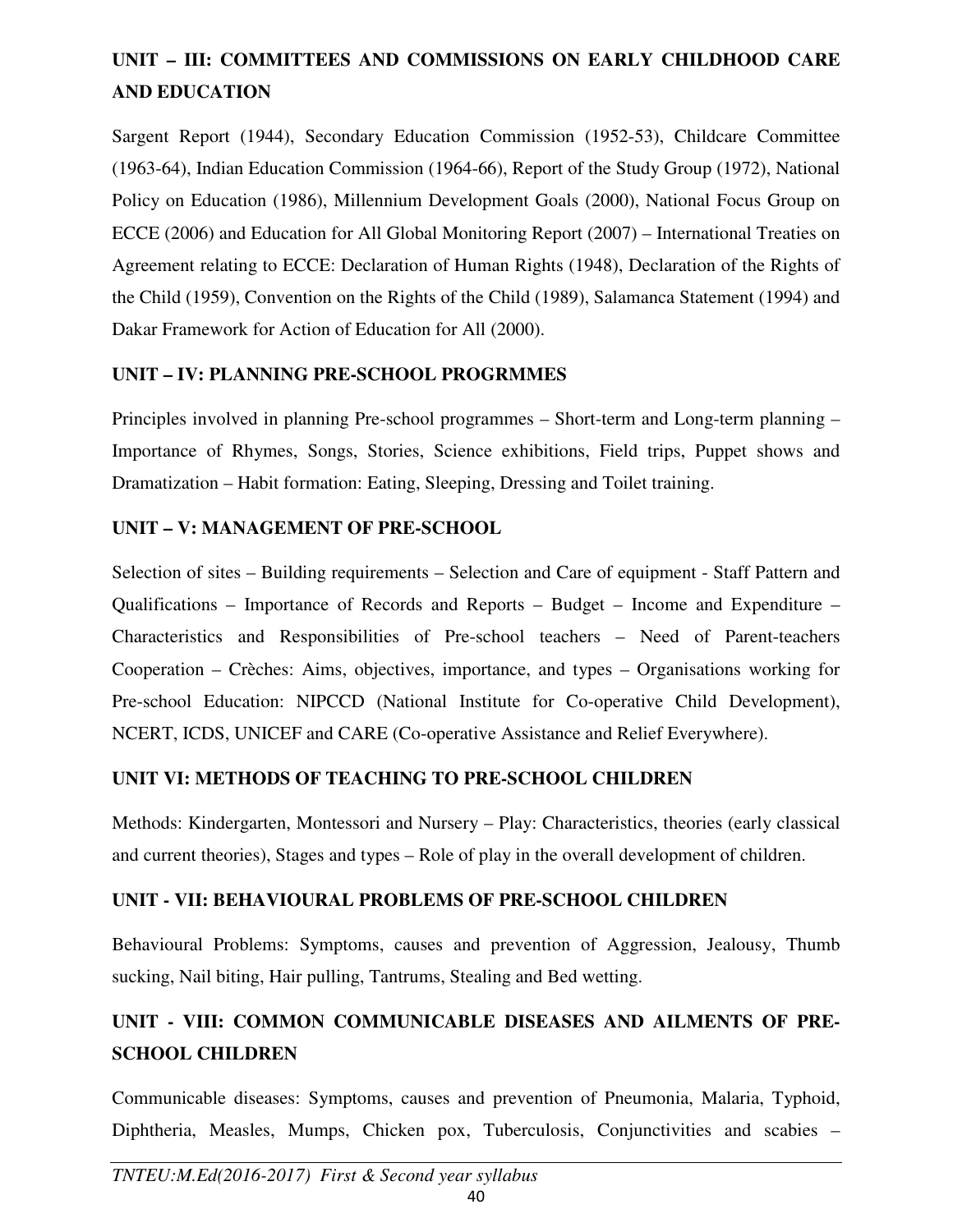Ailments: Symptoms, causes, and care during of Diarrhea, Ear ache, Cold and Cough, Fever, Vomiting and Teeth problems.

### **UNIT - IX: NUTRITION AND HEALTH OF THE PRE-SCHOOL CHILDREN**

Nutrition and Health: Meaning and importance – Balanced Diet – Malnutrition, under nutrition and over nutrition – Role of Family, Parents, School and Community in promoting Children's Health and Nutrition, Government and NGO's involved in the delivery of nutritional and health services to children.

### **UNIT - X: EVALUATION OF EARLY CHILDHOOD EDUCATION PROGRAMME**

Evaluation: Meaning, objectives, need and significance – Functions, components and characteristics of Evaluation – Types of evaluation: Summative and Formative, Formal and Informal and Competency based Evaluation – CCE: Principles and Techniques - Anecdotal Record, Cumulative Record and Report Card.

### **SUGGESTED ACTIVITIES:**

- 1. Make a resource file on collection of pictures, available materials and articles related to Early Childhood Education.
- 2. Visit to ICDS center and observing the ICDS Programme.
- 3. Prepare a list of equipments essential for a crèche.
- 4. Prepare a layout of indoor/outdoor arrangement for a Pre-School.
- 5. Conduct case study of a children with any behavioural Problems.

### **REFERENCES:**

- 1. Austin, Gilbert R. (1976). *Early childhood education: An international perspective*. New York: Academic Press.
- 2. Evans, Ellis, D. (1975). *Contemporary influence in early childhood education*, New York: Holt Rinehart and Winston.
- 3. Govt. of India (2005). *National plan of action for children*. New Delhi: Department of Women and Child Development.
- 4. Joann Brewer. (1995). *Introduction to early childhood education*. Sydney: Allen &Baren.
- 5. George. (1995). *Early childhood education*. New York: Prentice Hall.
- 6. Mishra, R.C. (2005). *Early childhood education today*. New Delhi: Prentice Hall Publisher.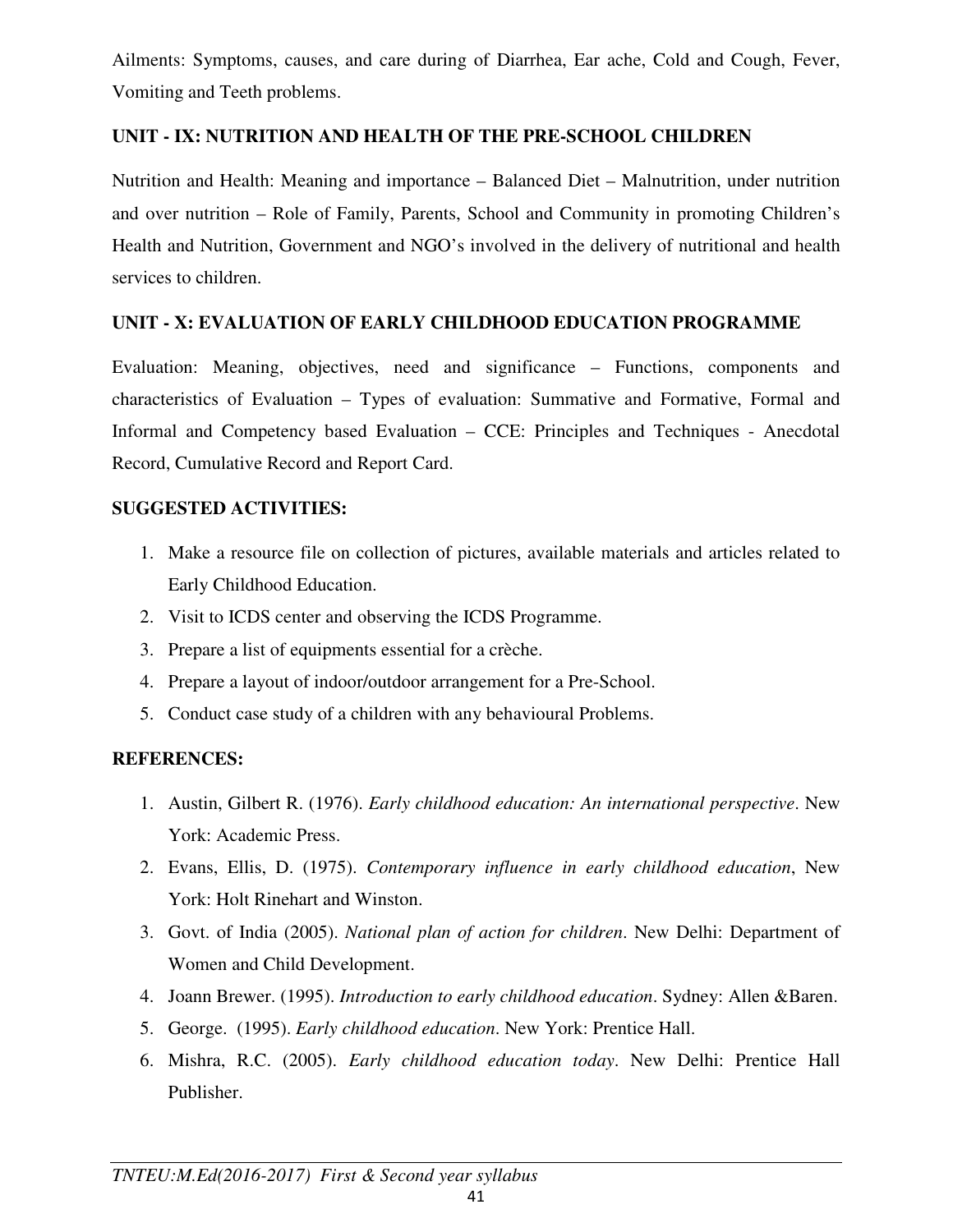- 7. UNICEF and MHRD. (2001). *Early childhood care for survival, growth and development*. New Delhi: MHRD.
- 8. UNESCO. (1979). *New approaches to education of children of pre-school age report of a regional meeting of experts*, Bangkok: UNESCO Regional Office for Education in Asia and Oceania.
- 9. UNESCO (2007). *Early childhood care and education*. Paris: Strong Foundations.
- 10. http//:www.expat.or.id/info/earlychildhoodeducation
- 11. http//:www.unicef.org/earlychildhood/index\_40748
- 12. http//:www.unesco.org/images/001593/159355E

&&&&&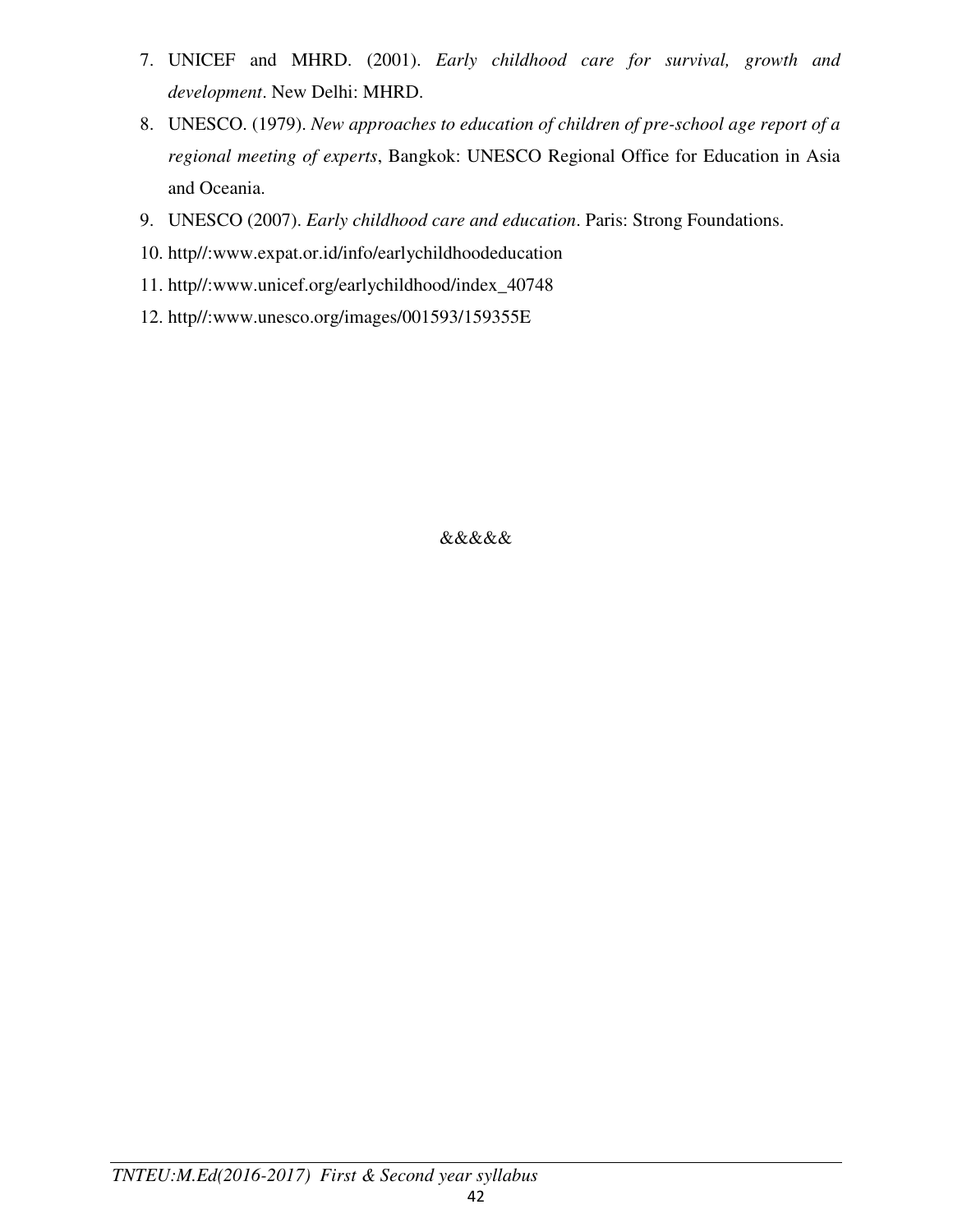# SECOND YEAR SYLLABUS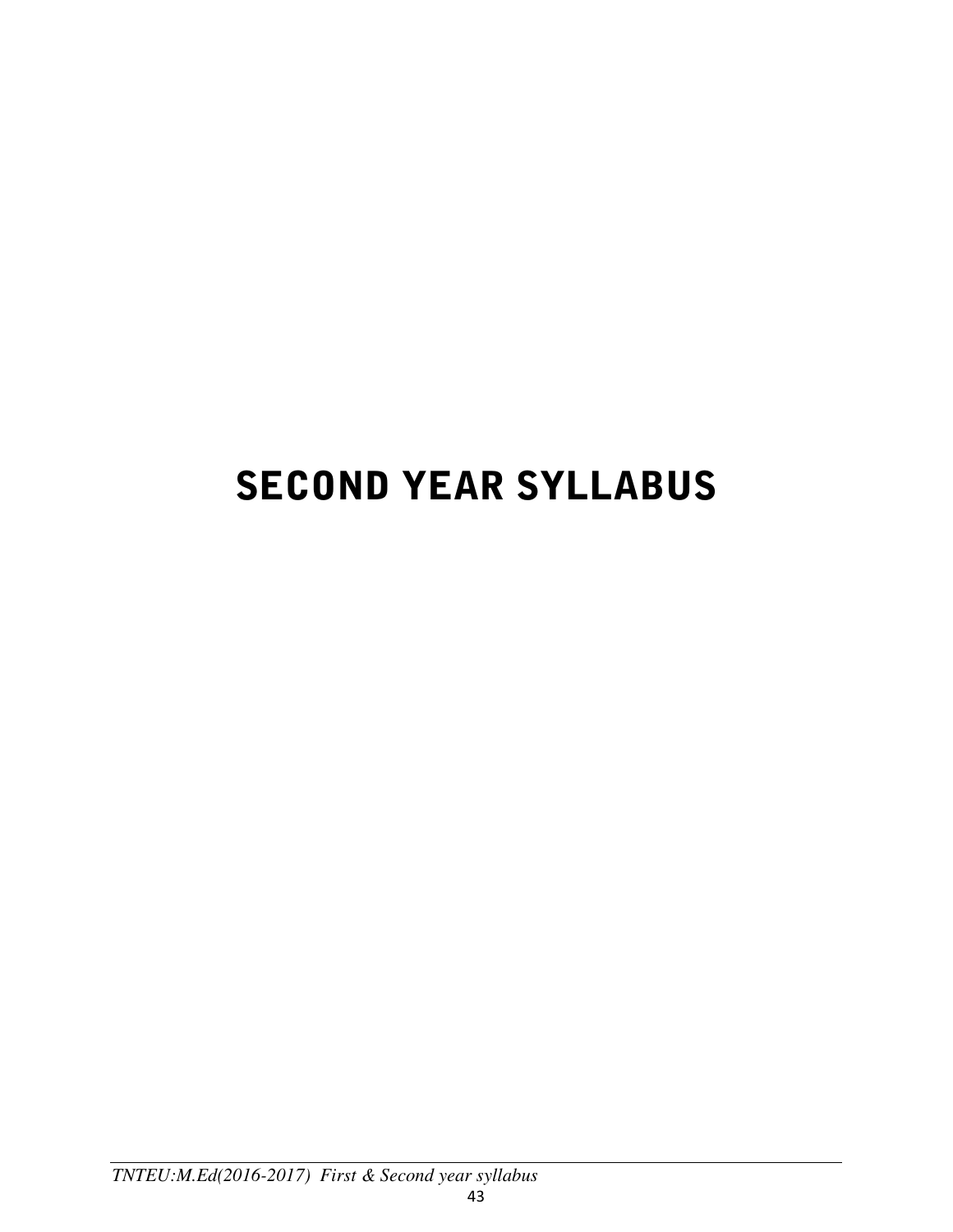### **Course Code: SMPA**

### **PHILOSOPHICAL AND SOCIOLOGICAL PERSPECTIVES IN EDUCATION**

### **Course Objectives:**

The prospective teacher-educators will be able to:

- 1. acquire the knowledge of the concepts and meaning of philosophy and education
- 2. describe the philosophy of Indian schools of thought
- 3. describe the philosophy of Western schools of thought
- 4. analyse the educational contributions of Indian and Western thinkers
- 5. explain the basic concepts of sociology of education
- 6. explain the relationship between social system and education
- 7. analyse the role of education in cultural change
- 8. explain various agencies of education
- 9. identify the role of education in promoting the national integration and international understandings
- 10. discuss the diverse trends in education.

# **Unit I: Fundamentals of Philosophy of Education**

Philosophy of Education: Meaning, concept and importance - Philosophy and Education - Scope and functions of Educational Philosophy.

### **Unit I**I: **Indian Schools of Philosophy**

 Indian Schools of Philosophy: Sankhya, Yoga, Nyaya, Vedanta, Buddhism, Jainism and Islamic traditions.

### **Unit III: Western Schools of Philosophy**

Western Schools of Philosophy: Idealism, Naturalism, Realism, Pragmatism, Existentialism.

### **Unit IV: Educational Thinkers**

Indian Educational Thinkers: Thiruvalluvar, Swami Vivekananda, Rabindranath Tagore, Mahatma Gandhi, J. Krishnamoorthy - Western Educational Thinkers: Pavlov, Dewey, Rousseau, Comenius, Froebel, Confucius.

### **Unit V: Sociology and Education**

Sociology of Education: Meaning, concept and importance - Sociology and Education - Scope and functions of Educational Sociology.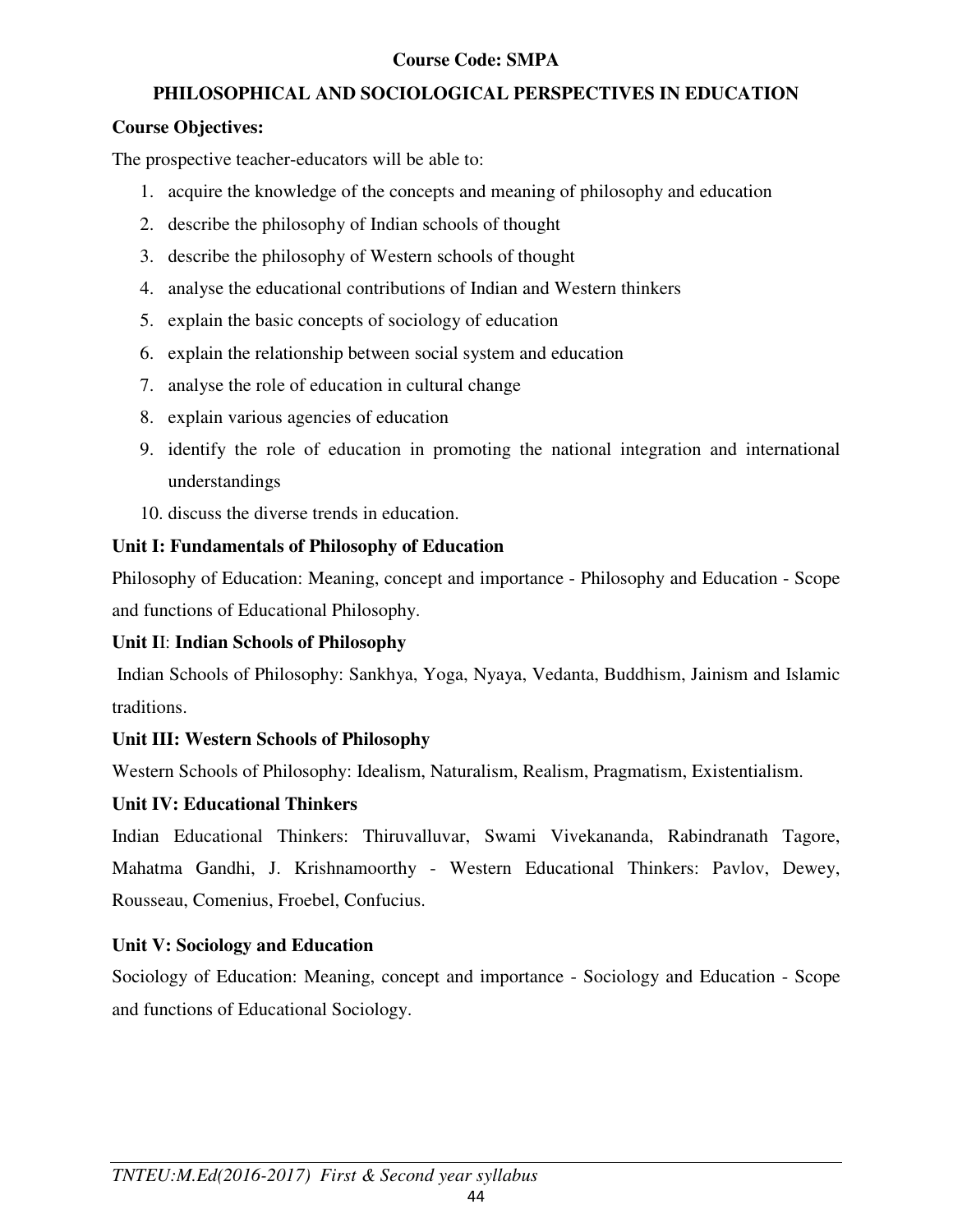### **Unit VI: Social System and Education**

Social System: Meaning, concept and characteristics - Education as a Sub-system – Education and Social Change: Social mobility, Social stratification, Social deviants, Constraints on social change in India (caste, ethnicity, class, language, religion, regionalism).

# **Unit VII: Education in Cultural Context**

Culture: Meaning, concept and characteristics - Education and Cultural change - Cultural lag: Meaning, concept, major causes and its effect on education - Education for multi-lingual and multi-cultural Indian society.

# **Unit VIII: Process of Socialisation**

Agencies of Socialization: Family, School, Religion, Community - Education as a social system, social process and social progress - Technologies and Socialisation: Industrialisation, Modernisation and Urbanization**.** 

# **Unit IX: Education and Democracy**

Democracy: Meaning and concept - Education and Democracy - Education for national integration and international understanding - Constitutional Ideals and Education – Social equity and equality of educational opportunities – Education for socially and economically disadvantaged sections of the society: SC/ST/OBC/Women/Disabled and Rural population.

# **Unit X: Diverse Trends in Education**

Women's Education - Human Rights Education - Vocational Education - Workers' Education - Environmental Education - Value Education - Peace Education - Effects of Liberalization, Privatization, Globalization on education**.**

### **Suggested Activities**

- 1. Discussion on the relationship between Philosophy and Education.
- 2. Analysis on the Educational thoughts of any one of the Indian or Western thinkers.
- 3. Presentation on the constraints of social change in India.
- 4. Discussion on social equity and equality of educational opportunities.
- 5. Power Point presentation on educational sociology and their educational implications.

### **References:**

- 1. Agarwal, J.C. (2002). *Philosophical and sociological perspectives on Education*. Delhi: Shipra Publications.
- 2. Agarwal, J.C. (2002). T*heory and principles of education*. New Delhi: Vikas Publishing House.
- 3. Davan, M.L. (2005). *Philosophy of education*. Delhi: Isha Books.
- 4. Gara Latchanna (2013). *Foundations of education*. Hyderabad: Neelkamal Publications.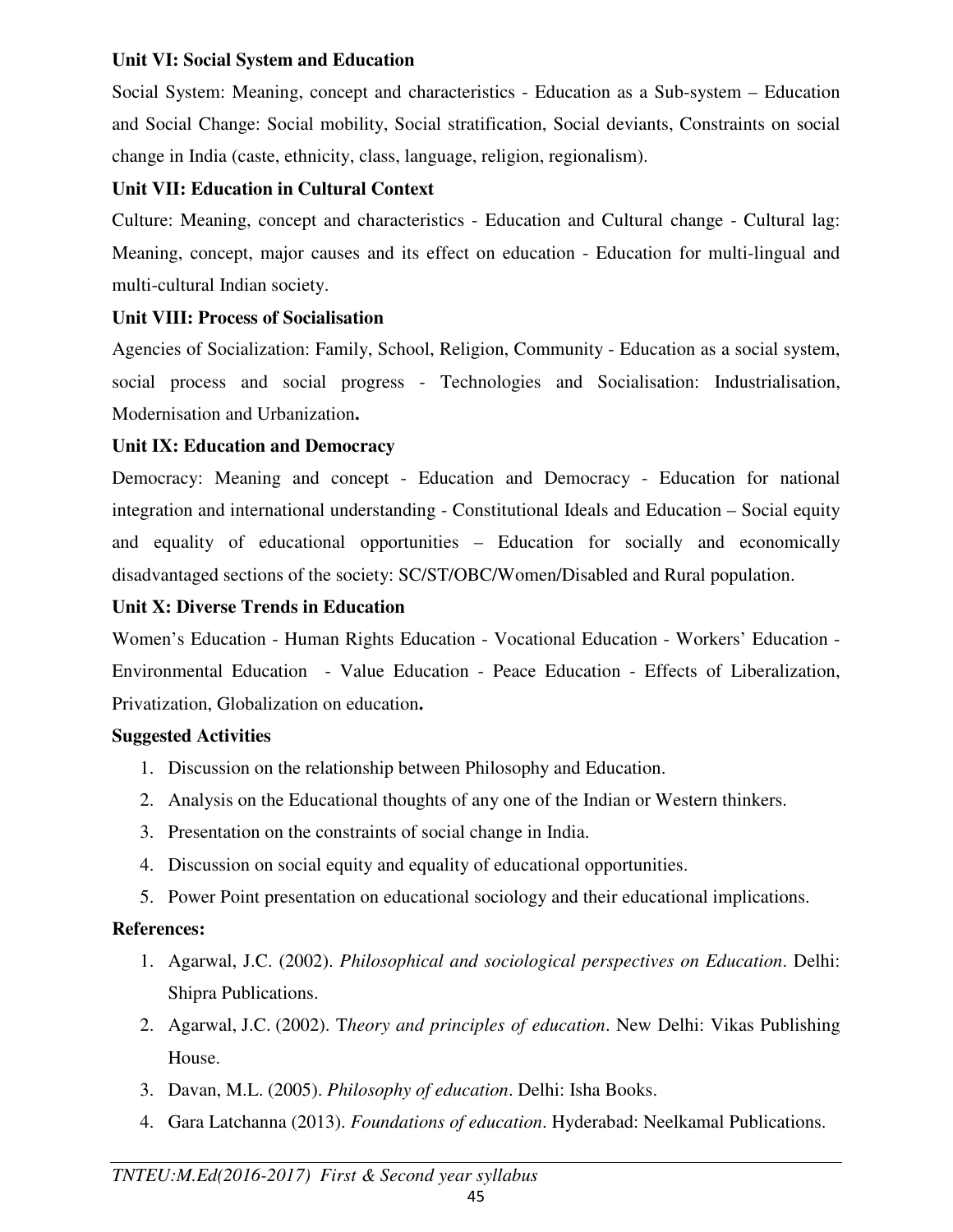- 5. John Brubacher (2007). *Modern philosophy of education*. New Delhi: Surjeet Publications.
- 6. Mujibul Hasan Siddiqui (2009). *Philosophical and sociological perspectives in education*. New Delhi: Neeraj Publications.
- 7. Sharma, Y.K. (2002). *The doctrines of the great indian educators*. New Delhi: Kanishka Publishers.
- 8. Swaroop Saxena, N. R & Dutt, N.K. (2013). *Philosophical and sociological foundation of education*. Meerut: Lall Books.
- 9. Swaroop Saxena, N. R. (2013). *Foundation of educational thought and practice*. Meerut: Lall Books.
- 10. www.wikipedia.org
- 11. www.study.com/directory/
- 12. www.teindia.nic.in/mhrd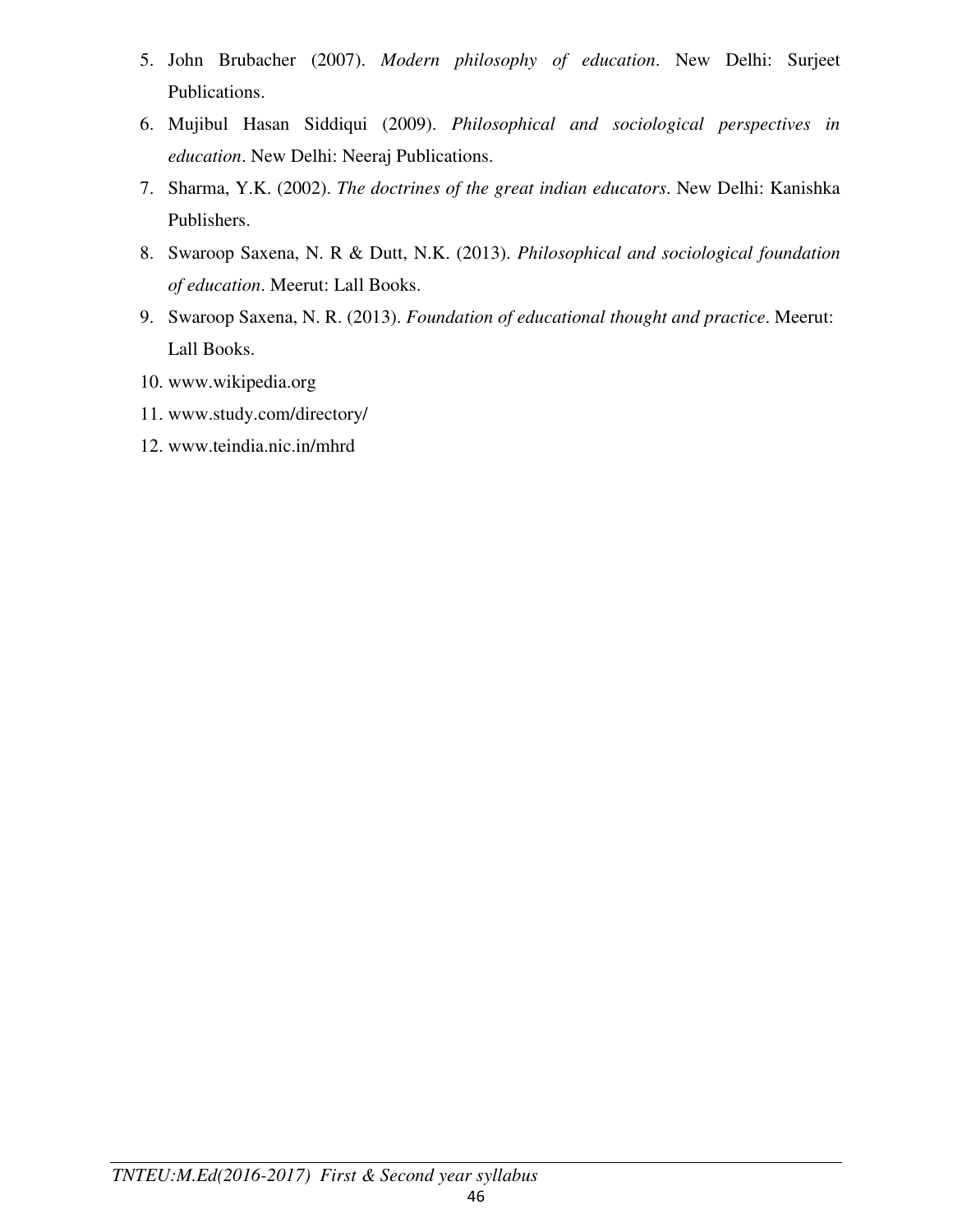# **Course Code: SMPB ADVANCED TECHNIQUES OF INSTRUCTION**

The prospective teacher-educators will be able to:

- 1. understand mobile learning
- 2. use whiteboard for teaching
- 3. design instructional games
- 4. apply peer tutoring
- 5. explain active learning methods
- 6. describe teaching- learning process model
- 7. use student-centred teaching methods
- 8. understand the psychological perspectives in teaching
- 9. apply the neuro linguistic programming in education
- 10. use the technological trends in teaching and learning

# **Unit I: Mobile Learning**

Meaning and Definition of mobile technologies – Use of Smart Phones in learning - Smart Phones in Schools, Colleges and Universities – Smart Phones in Open schools, Colleges and Universities – Mobile phones in distance learning.

# **Unit II: Interactive Whiteboard Based Learning**

Computer, Projector and Whiteboard – How to use it – Interactive Whiteboard for Higher Education- As an Instructional tool- features available when using an Interactive Whiteboard-Interactive teaching- Group Interaction.

# **Unit III: Instructional Games**

Meaning and purpose – Instructional game as a strategy – implementing the strategy – Impact of Instructional games on student learning – Intelligent tutoring system- Implication for teaching and learning.

### **Unit IV: Peer Tutoring**

Peer tutoring – online tutoring- peer learning- definition – peer tutoring in the classroom-Benefits of peer tutoring- Importance of peer tutoring- disadvantages of peer tutoring.

# **Unit V: Active Learning Methods**

Active Learning – Just–in-time teaching - Listening Teams - Structured sharing- Students as the teachers – Team quizzes.

# **Unit VI: Teaching–Learning Process Models**

Basic teaching model – John Carroll's model – Proctor's model – Cruickshank's model – Gage and

Berliner's model - Huitt's model.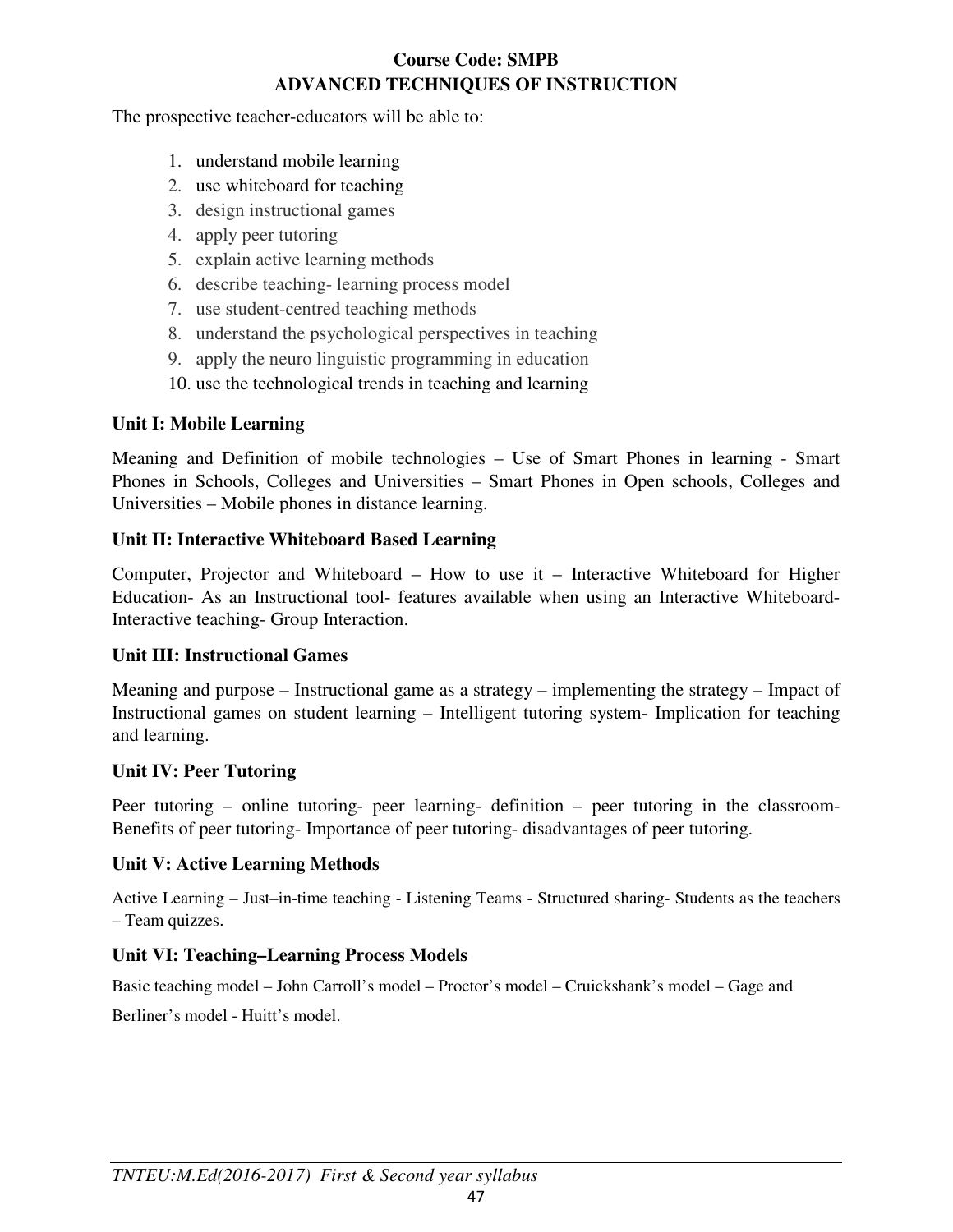### **Unit VII: Student- Centered Teaching**

Student-centred teaching- meaning, characteristics, need – Implementing student-centred teaching methods – Types of student-centred methods: active learning, cooperative learning and inductive teaching- Learner–centred teaching in schools.

# **Unit VIII: Psychological Perspectives in Teaching**

Meaning, nature and importance of Cognitive, Behaviourist and Constructivist strategies of teaching.

### **Unit IX: Neuro Linguistic Programming in Education**

Neurolinguistic programming – meaning – nature- advantages- Application in teaching.

# **Unit X: Technological Trends in Teaching and Learning**

Smart phones, Tablet, i pad - Chat applications - Instagram, Skype, Facebook, Twitter, Whatsapp and blogs – RSS (Rich Site Summary) feed and Podcasts and their educational applications.

# **Suggested Activities**

- 1. Discussion on mobile learning.
- 2. A group discussion on peer tutoring.
- 3. Seminar presentation on the student-centred teaching.
- 4. A debate on various models of teaching-learning process.
- 5. Invited talk on neuro-linguistic programming in education.

# **References:**

- 1. Ahlsen, Elisabeth (2006) *Introduction to neurolinguistics*, Amsterdam: John Benjamins Publishing.
- 2. Cotton, K. 1989. Classroom questioning. *School Improvement Research Series*. Northwest Regional Educational Laboratory. http://www.nwrel.org/scpd/sirs/3/cu5.html.
- 3. Eugenia, M.W. et.al (2012) *Evaluating the impact of technology on learning, teaching and designing curriculum: Emerging trends, New* York: Information Science Reference.
- 4. Steven Morose. (1990) *Basic programming for educations*, New York. Prentice Hall.
- 5. Sambhu Sankar Deep. (2014) *Schooling the mobile generation*, New Delhi: Shipra Publications.
- 6. Feden, Preston D and Robert Mark Vogel ( 2003) *Methods of teaching: applying cognitive science to promote student learning,* Ney York : Mc Graw Hill
- 7. Kapp, Karl M. (2012). *The gamification of learning and instruction: game based methods*, New Jersey: John Wiley & Sons.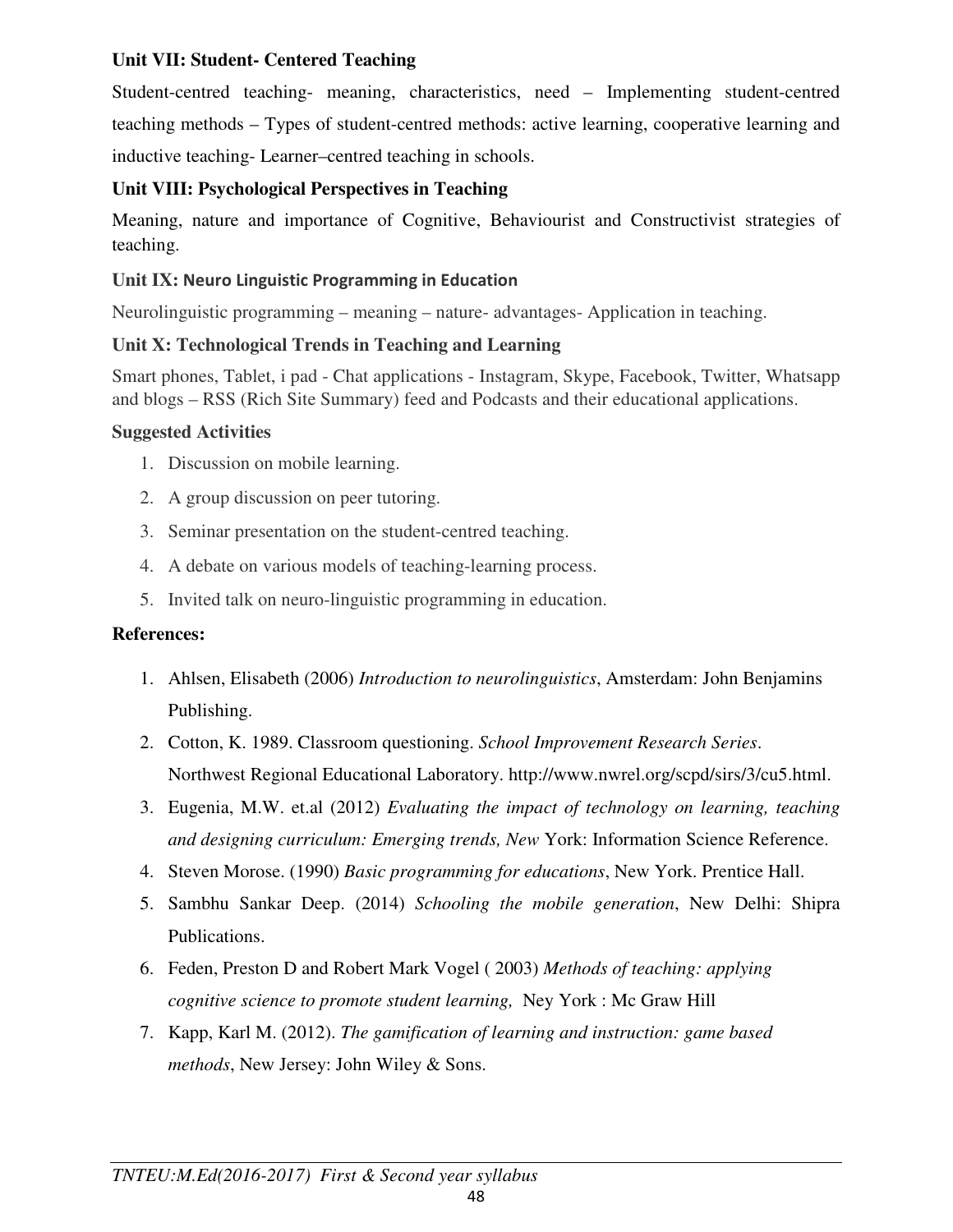- 8. Marzano, R., D. Pickering, and J. Pollock. 2001. *Classroom instruction that works: Research-based strategies for increasing student achievement*. Alexandria, VA: Association for Supervision and Curriculum Development.
- 9. Silberman, Melvin. L. (1996) *Active learning: 101 strategies to teach any subject,* boston : allyn & bacon ( company)
- 10. http://www.usciences.edu/teaching/Learner-Centered
- 11. http://ctl.byu.edu/tip/active-learning-techniques
- 12. http://indahtriastuti1.blogspot.in/2013/06/neurolinguistic-programming.html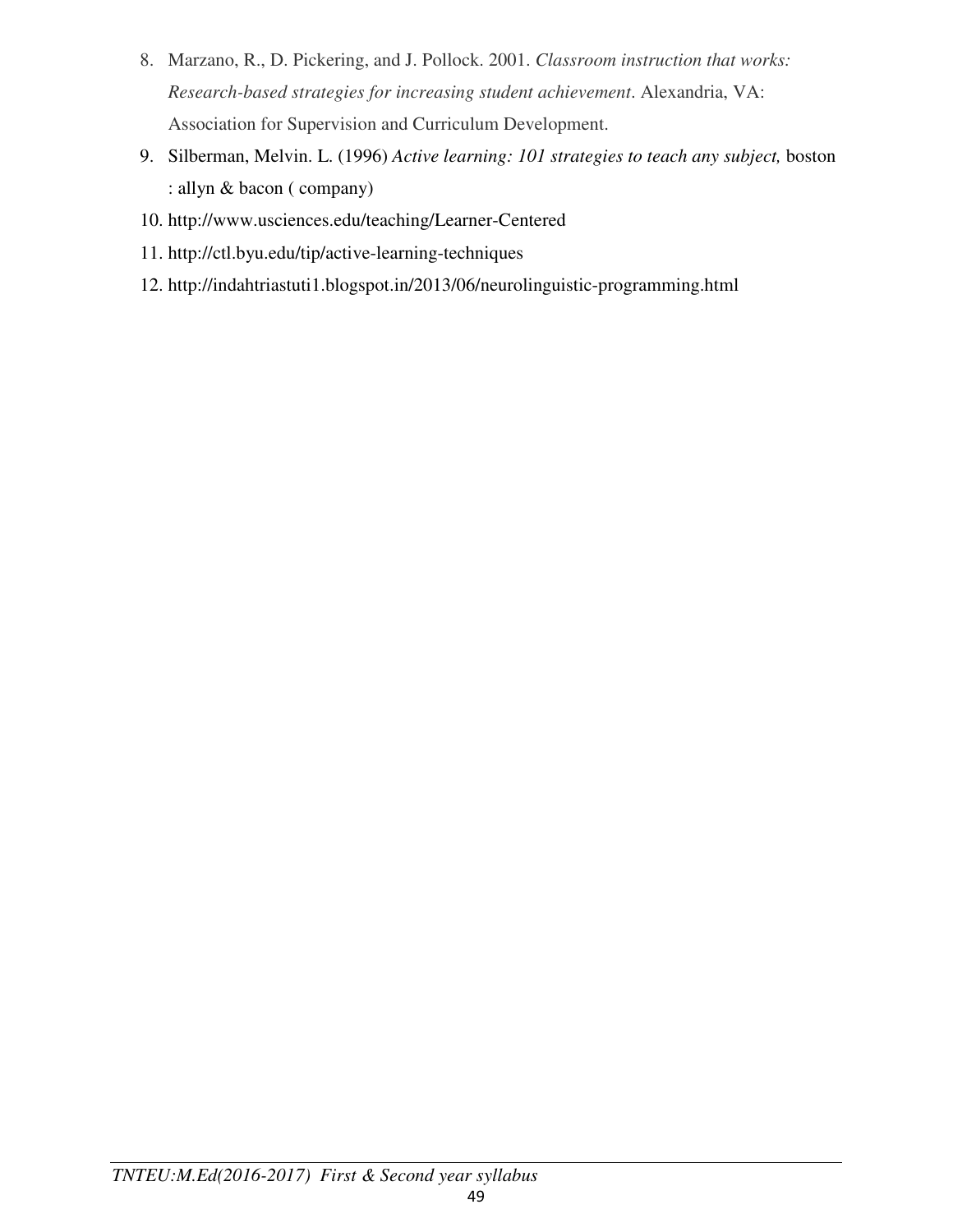# **Course Code: SMTC ADVANCED EDUCATIONAL RESEARCH AND STATISTICS**

# **Course Objectives:**

The prospective teacher-educators will be able to:

- 1. understand the process of conducting research
- 2. acquire knowledge about the quantitative research designs
- 3. understand the different types of qualitative research designs
- 4. understand the mixed methods of research
- 5. acquire knowledge about the action research
- 6. know the process of collecting, analyzing, interpreting quantitative data
- 7. know the process of collecting, analyzing, interpreting qualitative data
- 8. recognise the different types of parametric tests
- 9. comprehend the different types of non-parametric tests
- 10. comprehend the various components in the research report

# **Unit I: The Process of Conducting Research**

Definition of Research- Steps in the process of Research- Characteristics of Qualitative and Quantitative research- Skills needed to design and conduct Research.

# **Unit II: Quantitative Research Designs**

Survey designs - Correlational designs - Experimental designs.

# **Unit III: Qualitative Research Designs**

Grounded Theory designs - Ethnographic designs - Narrative Research designs.

# **Unit IV: Mixed Methods Design**

Meaning- Purpose- Types of Mixed methods design - Key Characteristics of Mixed Method designs- Steps in conducting a mixed methods study.

### **Unit V: Action Research Design**

Meaning of Action Research – Purpose of Action Research- Types of Action Research Designs-Key Characteristics of Action Research- Steps in conducting Action Research.

# **Unit VI: Collecting, Analyzing, Interpreting Quantitative Data**

Steps in the process of data collection - Information to be collected - Formulating research questions and hypotheses - Operational definition of variables - Choosing types of data - Developing suitable instruments - Administering the data collection - Steps in the process of quantitative data analysis - Preparing data analysis - Analyzing in the data: Descriptive analysis and inferential analysis - Preparing and interpreting the results.

# **Unit VII: Collecting, Analyzing, Interpreting Qualitative Data**

Steps in the process of data collection - Different sampling approaches - Types of qualitative data to be collected: Observation, Interview, Documents, Audio-Visual materials - Procedures to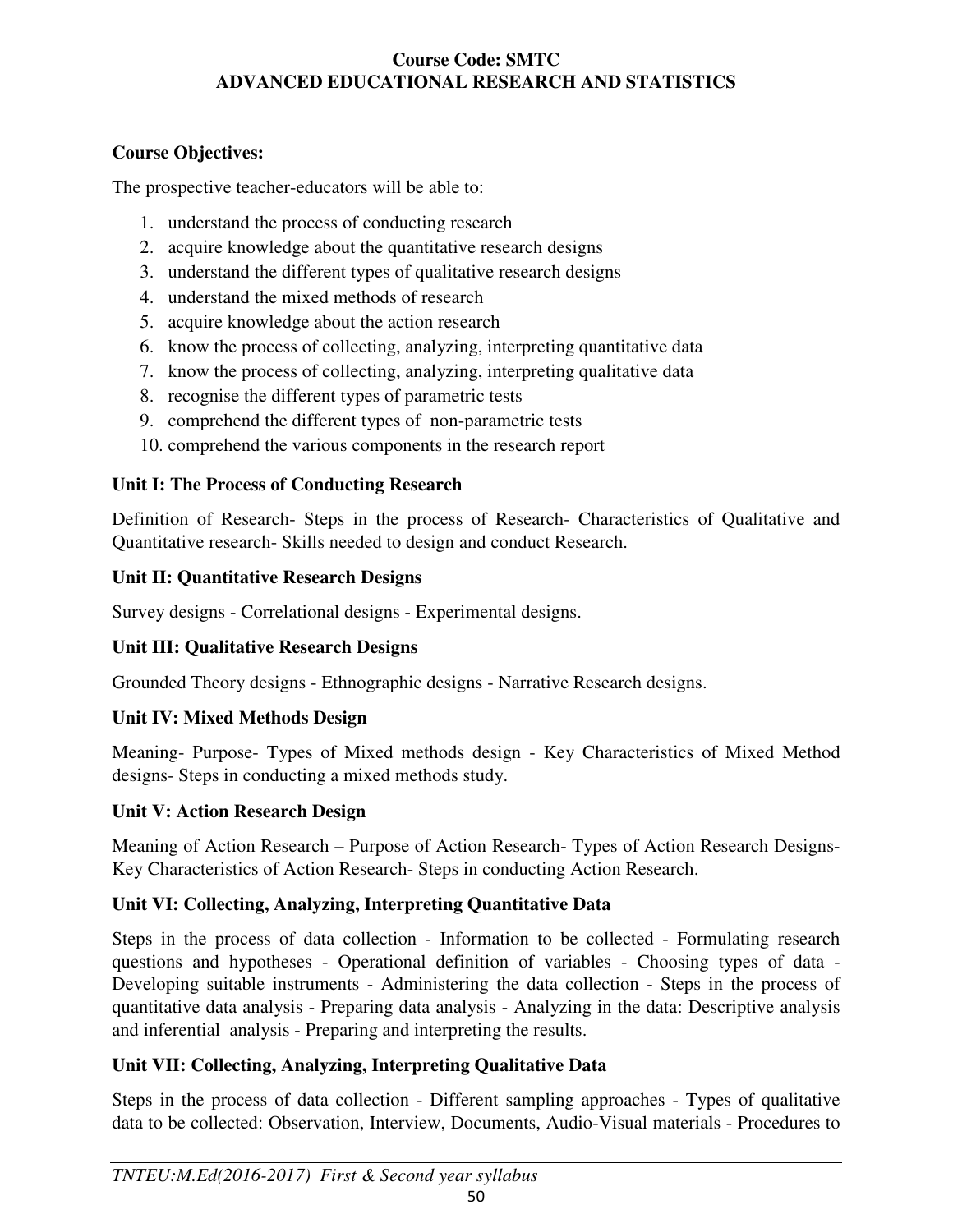be used to record data - Steps in analyzing, interpreting qualitative data: Organizing data, transcribing data, coding the data, using codes and themes - Representing and reporting findings, summarizing findings.

### **Unit VIII: Parametric Tests**

't' test, 'F'-ratio, ANCOVA, Correlation, Regression and Factor analysis.

### **UNIT IX: Non-parametric Tests**

Chi-square test, Mann-Whitney test, Kruskal-Wallis test, Cochran's Q-test and their statistical applications.

### **Unit X: Research Report**

Writing the research report - Format of the Research Report: Title page, introduction, review of literature, methodology, analysis and interpretation of data, discussion and conclusion, references and appendices.

### **Suggested Activities**:

- 1. Discussion on the quantitative and the qualitative research designs.
- 2. Conduct SPSS workshop in your institution.
- 3. Presentation on style of writing the review of related literature.
- 4. Discussion on parametric and non-parametric tests.
- 5. Prepare a model research report.

### **References**

- 1. Bryman, Alan. (2008)**.** *Social research methods. 4th Edition*, New Delhi: Oxford University Press.
- 2. Cohen, Louis. et.al (2008). *Research methods in education*. London: Routledge.
- 3. Cresswell, John W. (2012). *Educational research*. New Delhi: Pearsons Education.
- 4. Cresswell, John W. (2014). *Research design. 4th Edition*, New Delhi: Sage Publications.
- 5. Henry E. Garrett. (2008). *Statistics in psychology and education.* 1st Indian Print. Delhi: Surjeet Publications.
- 6. John W. Best and James V. Kahn. (2012). *Research in education*, 10<sup>th</sup> Edition. New Delhi: PHI Learning Private Limited.
- 7. Patton, M.Q. (2002). *Qualitative research and evaluation methods*. Thousand Oaks: C.A: Sage.
- 8. Ranjithkumar. (2005). *Research methodology*. New Delhi: Pearsons Education
- 9. Thangasamy, Kokila. (2014). *Educational research*: *A step-by-step Approach*. Maanila: Madurai.
- 10. www.archive.mu.ac.in
- 11. www.sfu.ca
- 12. www.unesco.org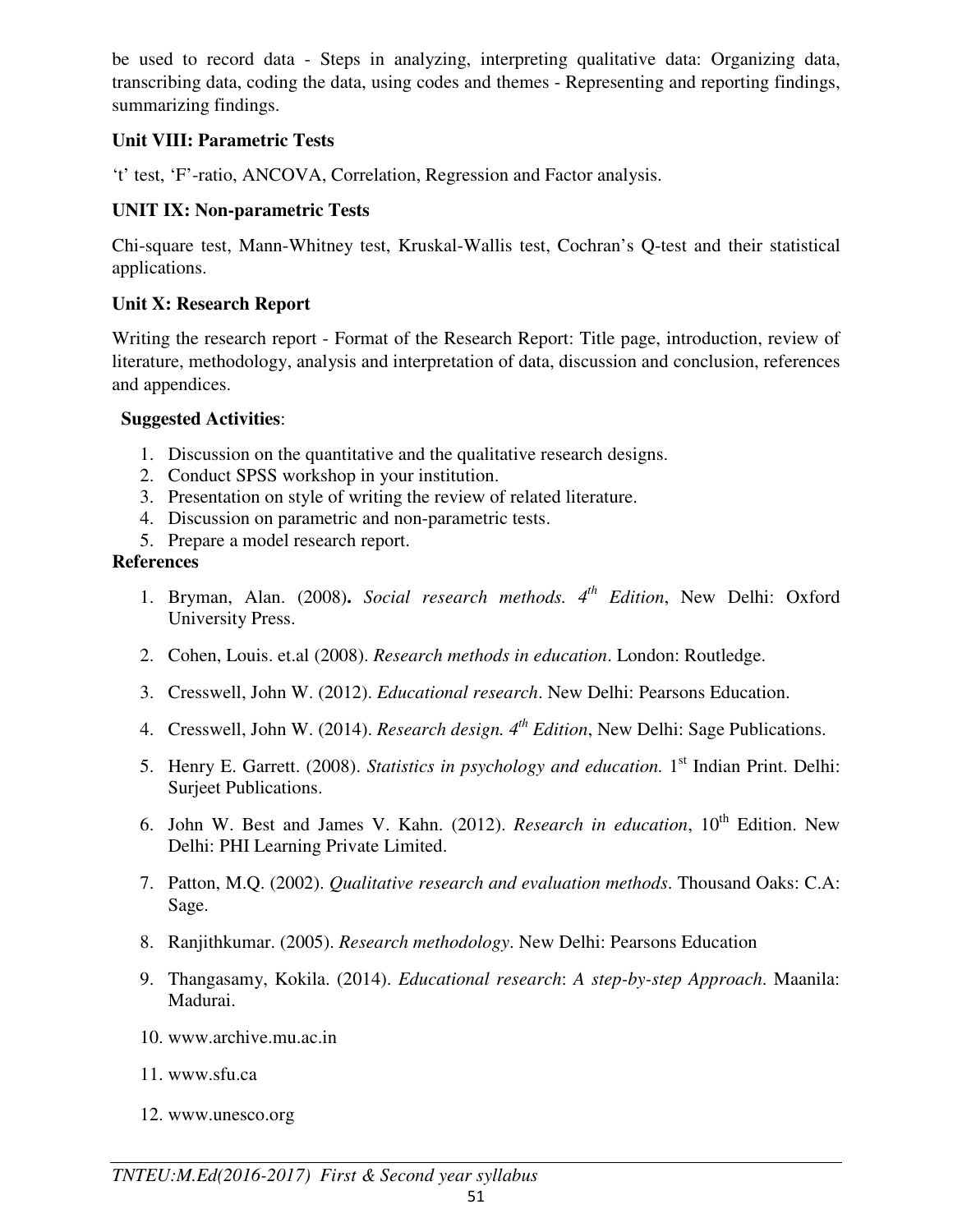### **Course Code: SMTE TEACHER EDUCATION IN INDIA: SECONDARY LEVEL**

### **Course Objectives:**

The prospective teacher-educators will be able to:

- 1. understand the historical background of secondary teacher education in India
- 2. understand the objectives and structure of secondary teacher education
- 3. analyse the commissions and committees recommendations on secondary teacher education
- 4. compare the Indian secondary teacher education programme other countries
- 5. analyse the functioning of various agencies of secondary teacher education
- 6. understand the major issues in secondary teacher education
- 7. analyse the secondary teacher education curriculum and its transaction mode
- 8. understand the importance of preparing special education teachers
- 9. understand the status of teachers working at secondary education level
- 10. understand the need for research on secondary teacher education.

# **Unit I: Secondary Teacher Education in India**

Historical Background of Secondary Teacher Education: Development of secondary teacher education during Pre-independence and Post-independence period - Role of NCTE in Teacher education.

# **Unit II: Objectives of Secondary Teacher Education**

Secondary Teacher Education: Objectives, scope, pre-service and in-service teacher education – Structure of secondary teacher education – Salient features of secondary teacher education: Relevance, flexibility, integration and interdisciplinary.

# **Unit III: Commissions and Committees on Secondary Teacher Education**

Hunter Commission (1882) - Dr.Radhakrishnan Commission (1948-49) – Mudaliar Commission (1952-53) – Kothari Commission (1964-66) – National Commission for Teachers I & II - NPE (1986) – Acharya Ramamurthy Committee (1990) – Revised NPE (1992) - Yashpal Committee (1993) – National Knowledge Commission (2005).

# **Unit IV: Comparative Teacher Education at Secondary Level**

Comparative Teacher Education: Need and importance of comparison – Comparative study of secondary teacher education of UK, USA, China, Japan, Germany, Finland with India.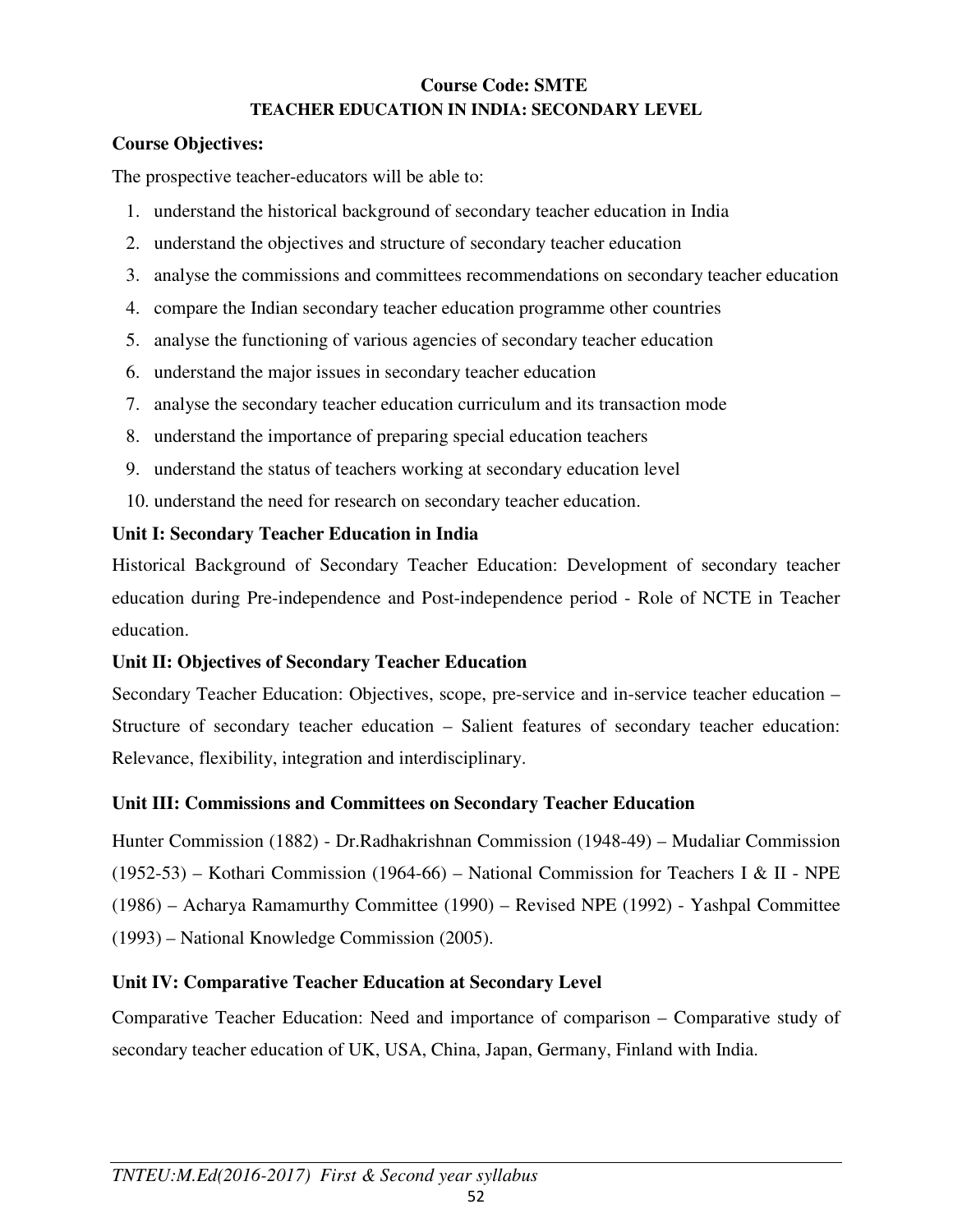### **Unit V: Agencies of Secondary Teacher Education**

National Level Agencies: National Council of Teacher Education (NCTE), National Council for Educational Research and Training (NCERT), Regional Institutes of Education (RIEs), National University for Educational Planning and Administration (NUEPA). State Level Agencies: State Institutes of Education, State Councils for Educational Research and Training (SCERTs) - Tamil Nadu Teachers Education University.

# **Unit VI: Major Issues in Secondary Teacher Education**

Admission of Students – Fee Structure – Duration of the Programme – Curriculum and Pedagogy – Organization of School Internship and Co-ordination – Supervision of Internship – Privatization of Teacher Education - Facilities at Teacher Education Institutions – Quantity and Quality of Secondary Teacher Education.

# **Unit VII: Curriculum Planning at Secondary Level**

National Curriculum Framework (2005): Curriculum designing and evaluation - Central Board of Secondary Education (CBSE), Secondary School Certificate Board (SSC), State Board, Indian Certificate of Secondary Education, International Baccalaureate (IB), National Institute of Open Schooling - General principles to curricular approaches: Activity based/play-way, child-centred, theme-based, holistic, joyful, inclusive, story-telling, puppetry, musical and rhythmic exercises, dramatization, role-play, art activities, indoor and outdoor play, field trips and exploration.

# **Unit VIII: Teacher Education for Students with Special Needs**

Education for Persons with Disability - Agencies of Special Education: Rehabilitation Council of India (RCI), National Institute for Mentally Handicapped (NIMH), National Institute for Visually Handicapped (NIVH), National Institute for Empowerment of Persons with Multiple Disability (NIEPMD), National Institute of Speech and Hearing (NISH).

# **Unit IX: Status and Professional Development of Teachers**

Status of Teachers at Secondary Level: Professional, social and economic - Issues: Service conditions, Provision for facilities and equipments, promotions, transfer, in-service training, administrative and professional supervision - Teacher's responsibilities and rights – Opportunities for professional development - Code of Ethics for Teachers.

# **Unit X: Research and Innovations in Secondary Teacher Education**

Research in Secondary Teacher Education: Areas, trends, problems and issues of research in Secondary Teacher Education - Best practices in Secondary Teacher Education: National and International Level.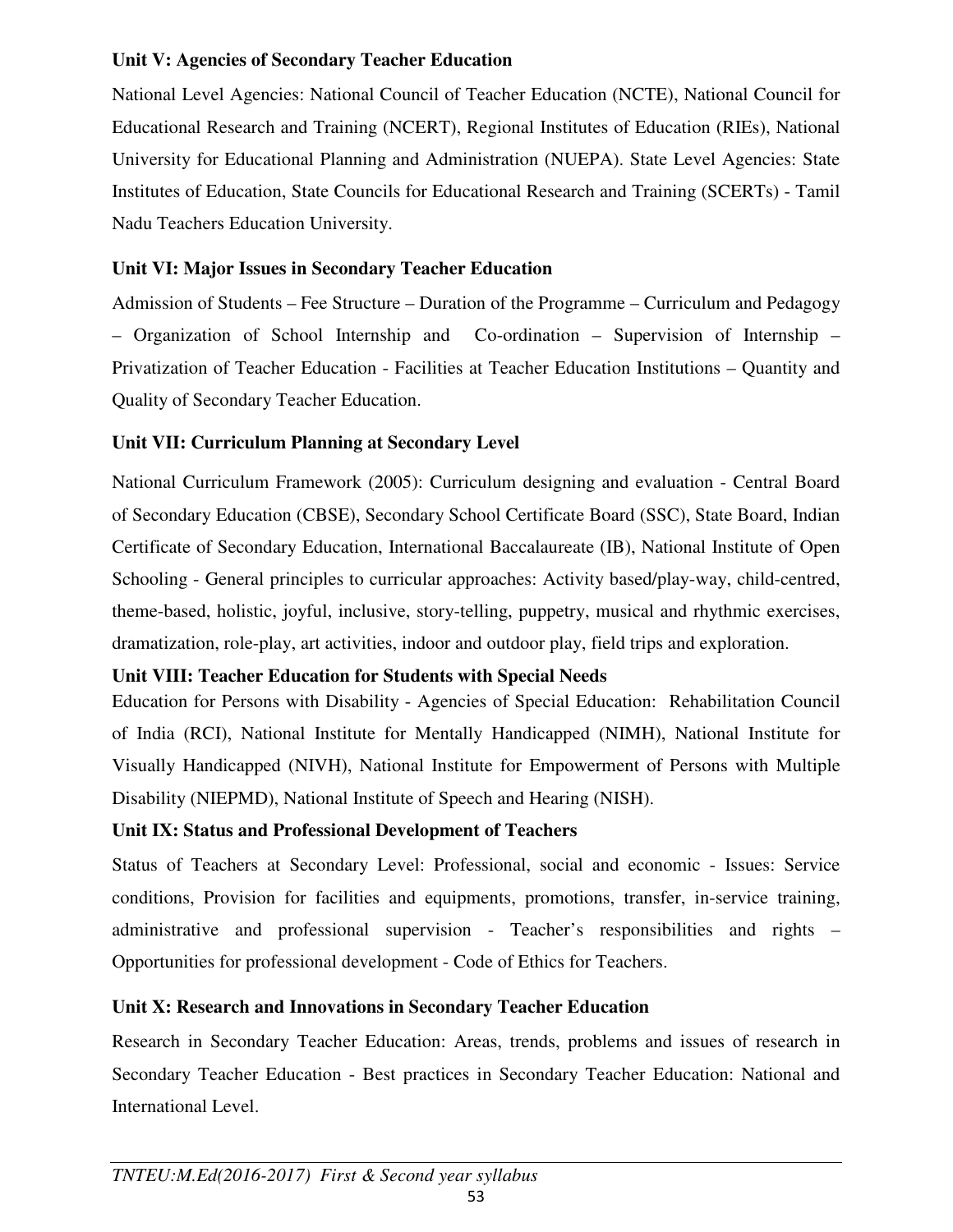### **Suggested Activities:**

- 1. Prepare a Report based on the visit to anyone of the Secondary Teacher Education Institutions and critically evaluate the facilities available.
- 2. Compare and contrast the Secondary Teacher Education Curriculum and its Transaction Modes in Tamil Nadu with other States of India.
- 3. Critical evaluation on the role of NCTE in promoting Quality in Secondary Teacher Education Progamme.
- 4. Prepare a Portfolio to evaluate the prospective teachers of Secondary Teacher Education Programme.
- 5. Suggest any five areas of Secondary Teacher Education to undertake Research Projects.

### **References**:

- 1. Aggarwal, J.C. (1984). *Landmark in the history of modern indian education*. New Delhi: Vikas Publications.
- 2. Balsare Maitraya. (2005). *Administration and reorganization in teacher education*. New Delhi: Kanishka Publishers.
- 3. Day, C. and Sachs, J. (Ed.) (2004). *International handbook on the continuing professional development of Teachers*. Maidenhead: Brinks Open University Press.
- 4. Lokman Ali. (2010). *Teacher education*. New Delhi: APH Publications
- 5. Mohammed Miyan. (2004*). Professionalisation of teacher education*. New Delhi: Publications.
- 6. NCTE (1998). *Competency based and commitment oriented teacher education for quality school education: Pre-service education*. New Delhi: NCTE.
- 7. Singh, U.K. and Sundershan K.N. (2005), *Teacher education*. New Delhi: Discovery Publishing House.
- 8. Srivastava, G.N. (2004). *Perspectives in teacher education concept*. New Delhi: APH Publications.
- 9. http://mdm.nic.in
- 10. http://india.gov.in/national-scheme-incentives-girls-secondary-education
- 11. http://www.teindia.nic.in/Files/Reports/CCR/Secondary\_Education\_Commission\_Report
- 12. http://www.teindia.nic.in/Files/Reports/CCR/KC/KC\_V1.pdf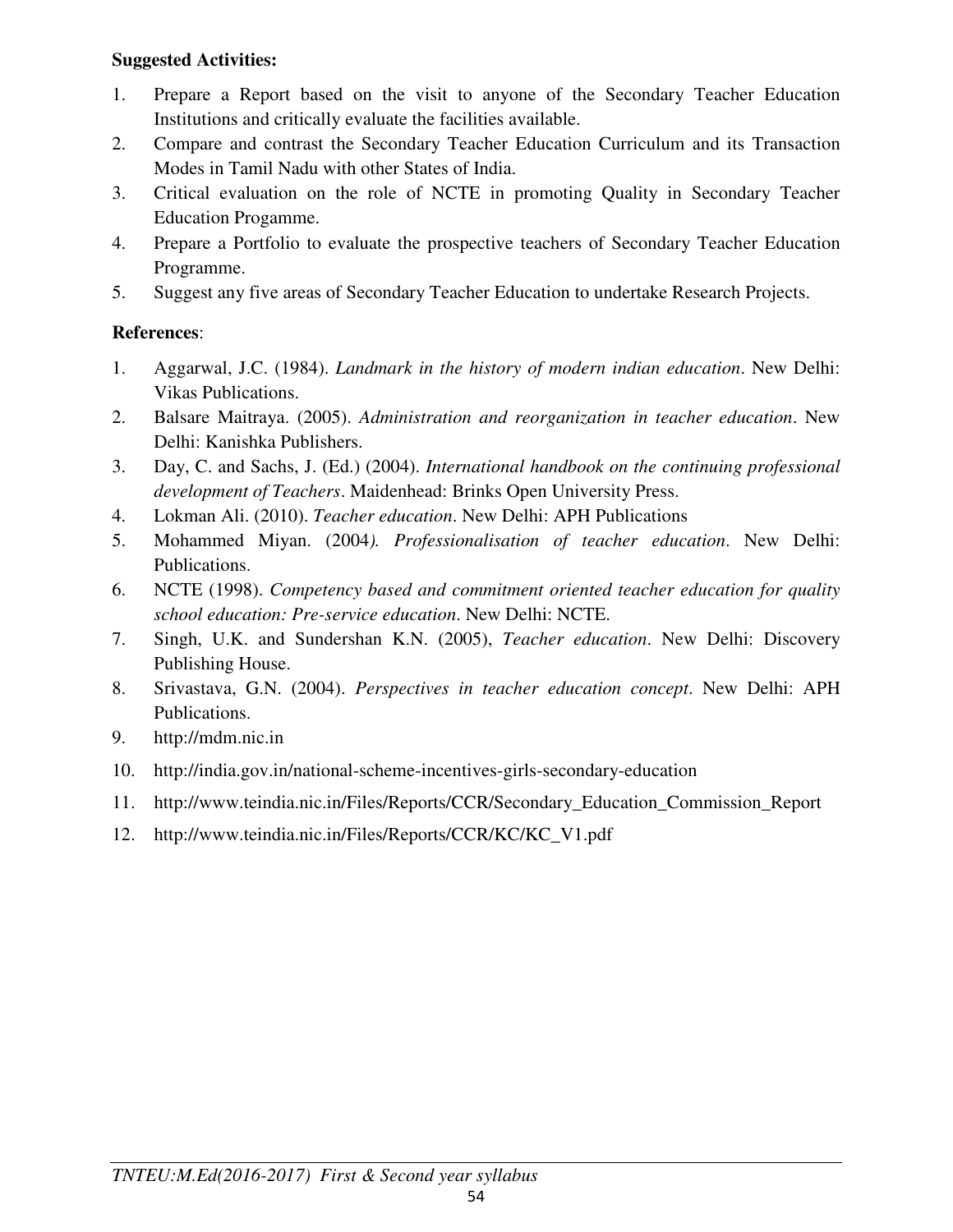### **Course Code: SMSC**

### **CURRICULUM, PEDAGOGY AND ASSESSMENT AT SECONDARY LEVEL**

### **Course Objectives:**

The prospective teacher-educators will be able to:

- 1. differentiate the curriculum and syllabus
- 2. understand the theoretical perspectives of curriculum
- 3. understand the models of curriculum theory
- 4. understand the models of curriculum design
- 5. understand the implication of educational theories for today's classroom teachers
- 6. understand the influence of views of educational pioneers on today's school
- 7. analyse the various pedagogical approaches
- 8. understand the different types of assessment techniques
- 9. recognize the different methods of curriculum evaluation
- 10. understand the future directions for curriculum development.

### **Unit I: Nature of Curriculum**

Curriculum: Concept, meaning and definitions - Difference between curriculum and syllabus. Curriculum approaches: Behavioral, Managerial, System, Academic, Re-conceptualist and Humanistic – Structure of secondary school curriculum in Tamil Nadu.

### **Unit II: Curriculum Theory**

Theoretical Perspectives of Curriculum: Realms of knowledge, Indian and Western Theories of Knowledge, Categories of knowledge – Curriculum Theories: Formal Theory, Event Theory, Volitional Theory and Praxiological Theory.

### **Unit III: Models of Curriculum Theory**

Models of Curriculum Theory: Johnson's Model, McDonald's Model and Wilson's Open Access Curriculum Model.

### **Unit IV: Models of Curriculum Design**

Curriculum Design Models: Tyler's Model, Taba's Model, Wheeler's Model, Freire's Model and Bruner's Model.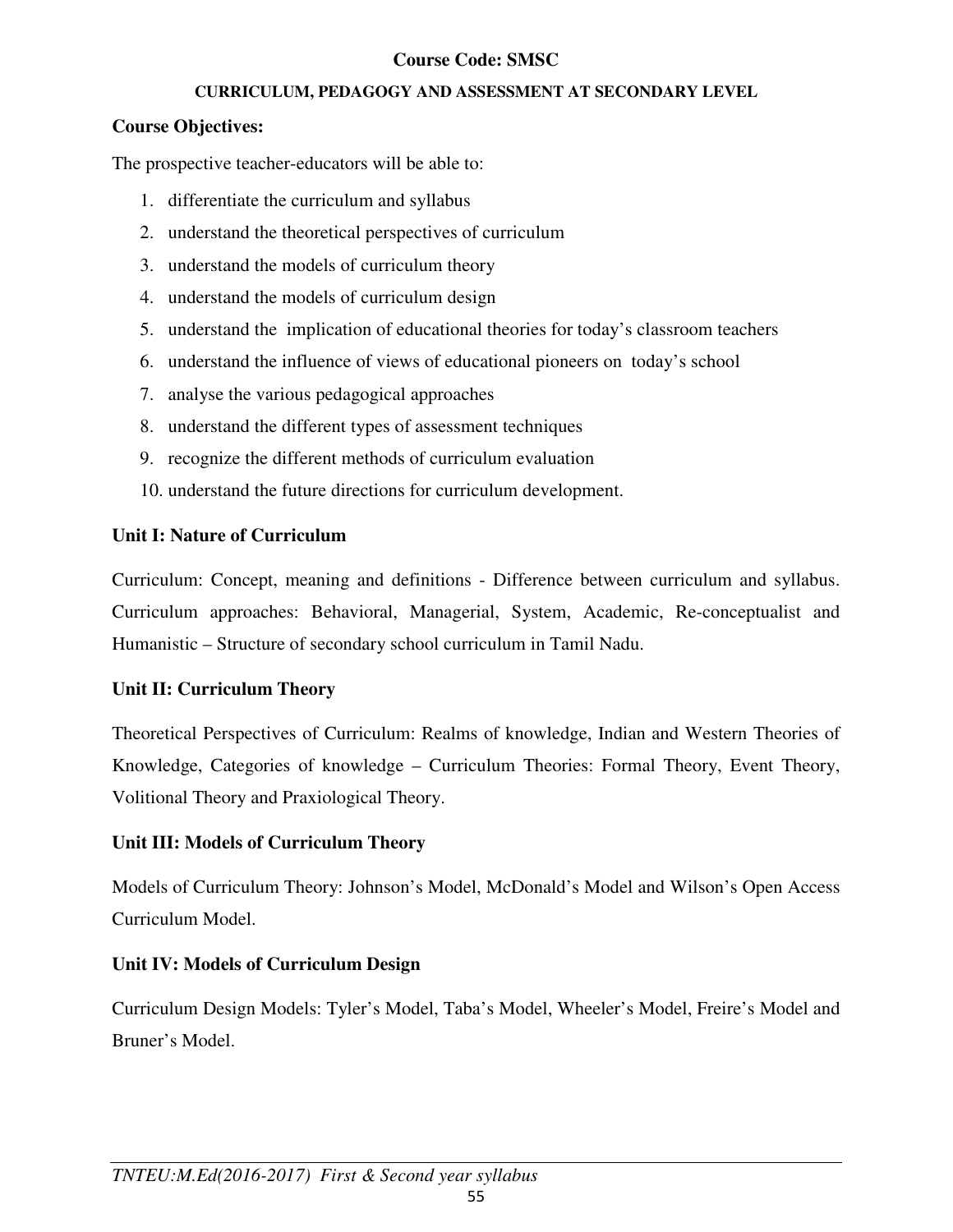### **Unit V: Philosophical Perspectives and Curriculum Orientation**

Philosophical Perspectives: Progressivism, Perennialism, Essentialism, Reconstructionism, Reconceptualism and its educational implications – Curriculum Orientation: Academic Rationalism, Social relevance, Personal Relevance, Cognitive Process and Technological Orientations.

### **Unit VI: Educational Thinkers and Curriculum Transactions**

Views of Educational thinkers on Curriculum, methods of instruction, principles of teaching and learning - Role of teachers with special reference to Rousseau, Froebel, Dewey, Montessori, Swami Vivekananda, Rabindranath Tagore and J. Krishnamurthy.

### **Unit VII: Curriculum and Pedagogy**

Universal design for learning (UDL) - Project-based learning - Assessment as learning - Formative Assessment - Mastery learning - Personal learning environments and the classroom of the future.

### **Unit VIII: Assessment Techniques**

Measurement, Assessment and Evaluation: Concept, meaning and definitions – Assessment for learning and Assessment of learning – Techniques of Assessment: Observation, interview, questionnaire and rating scales - Semester System - CCE – Marks, Grading system, types of Grading and their relative advantages and Computer in Evaluation.

### **Unit IX: Curriculum Evaluation**

Curriculum Evaluation: Meaning, nature and scope – Models of Curriculum Evaluation: Metfessel - Michael Evaluation Model, Provus's Discrepancy Evaluation Model, Stufflebeam's Macro Evaluation Model and Stake's Responsive Evaluation Model.

### **Unit X: Current Trends in the Curriculum**

Current Developments in the subject fields - Current Developments Across the Curriculum - Individualizing the curriculum - Curriculum of the future: Digital delivery, interest-driven - Internet connectivity.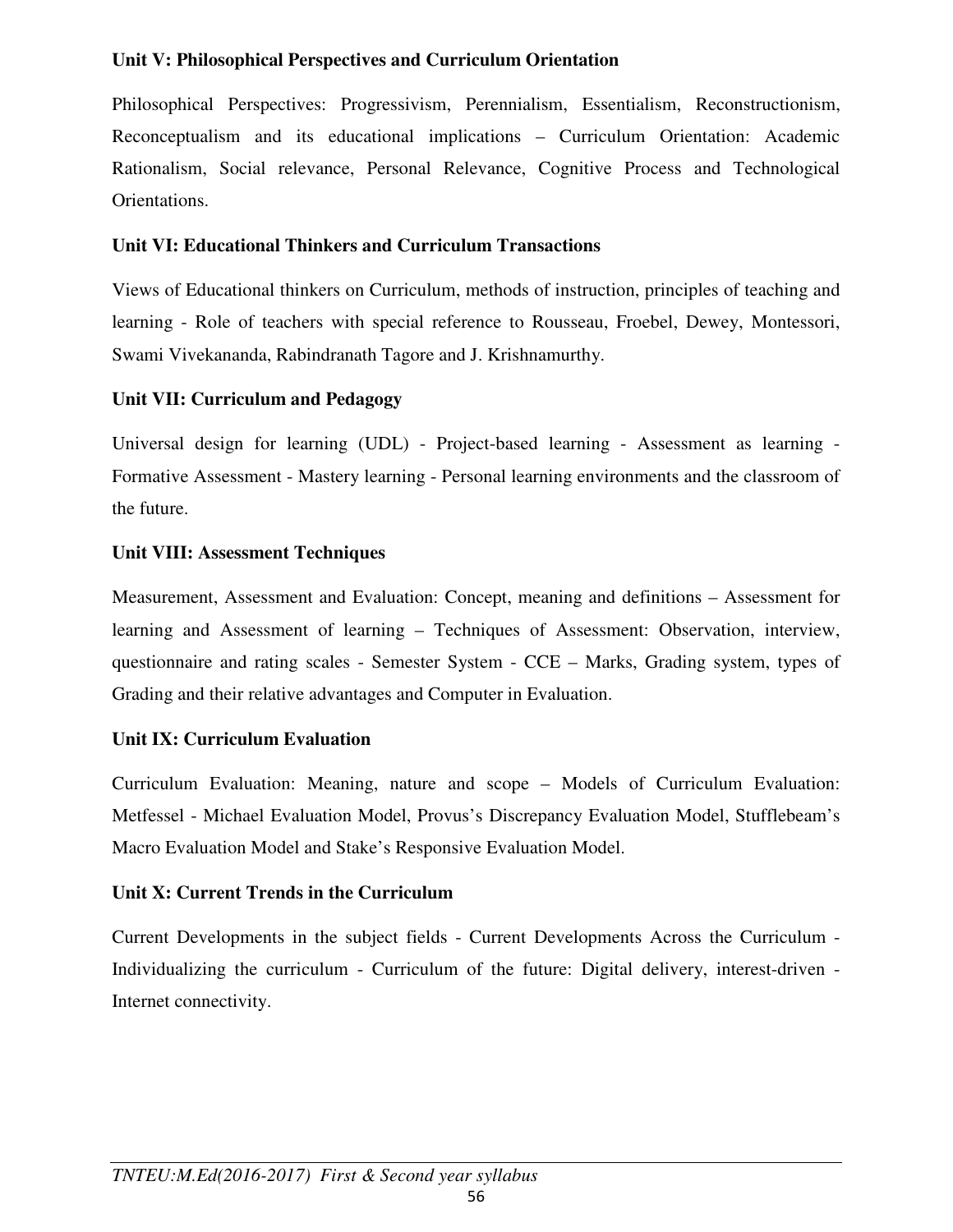#### **Suggested Activities:**

- 1. Talk by teacher educators on various approaches of curriculum.
- 2. A debate on various models of curriculum design.
- 3. Seminar on educational implications of educational philosophies.
- 4. Invited talk on the views of educational pioneers and their influence on today's classroom.
- 5. Discussion on emerging trends in curriculum evaluation.

#### **References:**

- 1. Glatthorn, A.A; Boschee, F and Whitehead, B.M. (2009) Curriculum Leadership: Strategies for Development and Implementation, New Delhi: Sage
- 2. Hewitt, W Thomas. (2006). *Understanding and shaping curriculum*, New Delhi: Sage.
- 3. Janardan Prasad & Vijay Kumar Kanshik. (2007), *Advanced curriculum construction,* New Delhi: Kanishka Publishers.
- 4. Julian C. Stanley and Kenneth D. Hopkings. (1978) *Education and evaluation*, New Delhi: Prentice Hall of India.
- 5. McKernan, James. (2007). *Curriculum and imagination: process, theory, pedagogy and action research*. London: Routledge.
- 6. Orenstein, A.C. and Hunkins, F.P. (1988). *Curriculum: foundations, principles and issues.* New Jersey: Prentice Hall International.
- 7. Saylor, G.J and Alexander, W. (1965) *Planning curriculum for school*, New York: Holt Richard and Winston.
- 8. Srivastava, H. (2006) *Curriculum and methods of teaching*, New Delhi: Shipra Publication.
- 9. Taba, Hilda. (1962). *Curriculum development: Theory and practice*, New York: Harcourt Brace, Jovanovich.
- 10. https://eppi.ioe.ac.uk/cms/LinkClick.aspx?fileticket=XHbLcIohFq0%3D
- 11. http://www.moe.gov.mv/assets/.../Pedagogy\_Assessment\_Key\_Stage\_1.pdf
- 12. https://www.scribd.com/.../Curriculum-Development-Assessment-and-Evaluation pdf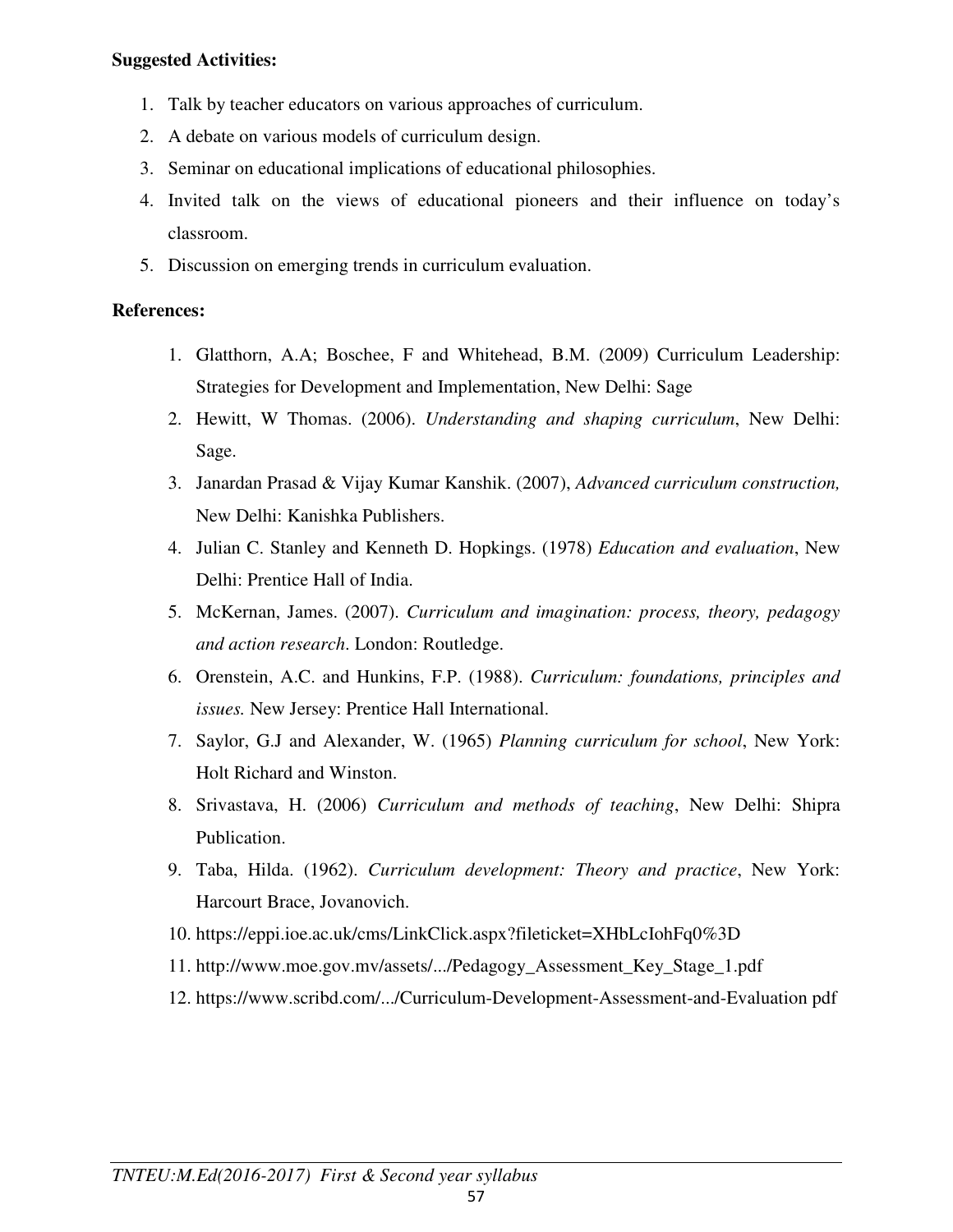# **Course Code: SMSA**

# **PLANNING AND ADMINISTRATION OF SECONDARY EDUCATION**

# **Course Objectives:**

The prospective teacher-educators will be able to:

- 1. understand the structure of secondary education in India
- 2. comprehend the development of secondary education in India
- 3. compare the Indian secondary education system with other countries
- 4. understand the role and functions of governing agencies of secondary education in India
- 5. critically evaluate the planning of secondary education in India
- 6. suggest the areas for research in secondary education
- 7. discuss the implications of five year plans on secondary education
- 8. analyze the need for technology integration in planning and administration of secondary education
- 9. describe the emerging trends in secondary education and
- 10. understand the need for quality enhancement of secondary education.

# **Unit I: Introduction to Secondary Education**

Secondary Education: Concept, Meaning, Aims and Objectives, Scope and Structure of Secondary Education.

# **Unit II: Historical Perspectives of Secondary Education**

Secondary Education in India: Pre-independence period - Post-independence period: Secondary Education Commission (1952-53), Dr. Malcom Adishesiah Committee (1977- 78), Dr. Eswarbai Patel Committee (1977-78), National Policy on Education (1986), Programme of Action (1992), CABE's Report on Universalisation of Secondary Education (2005) - Right to Education Act (2009).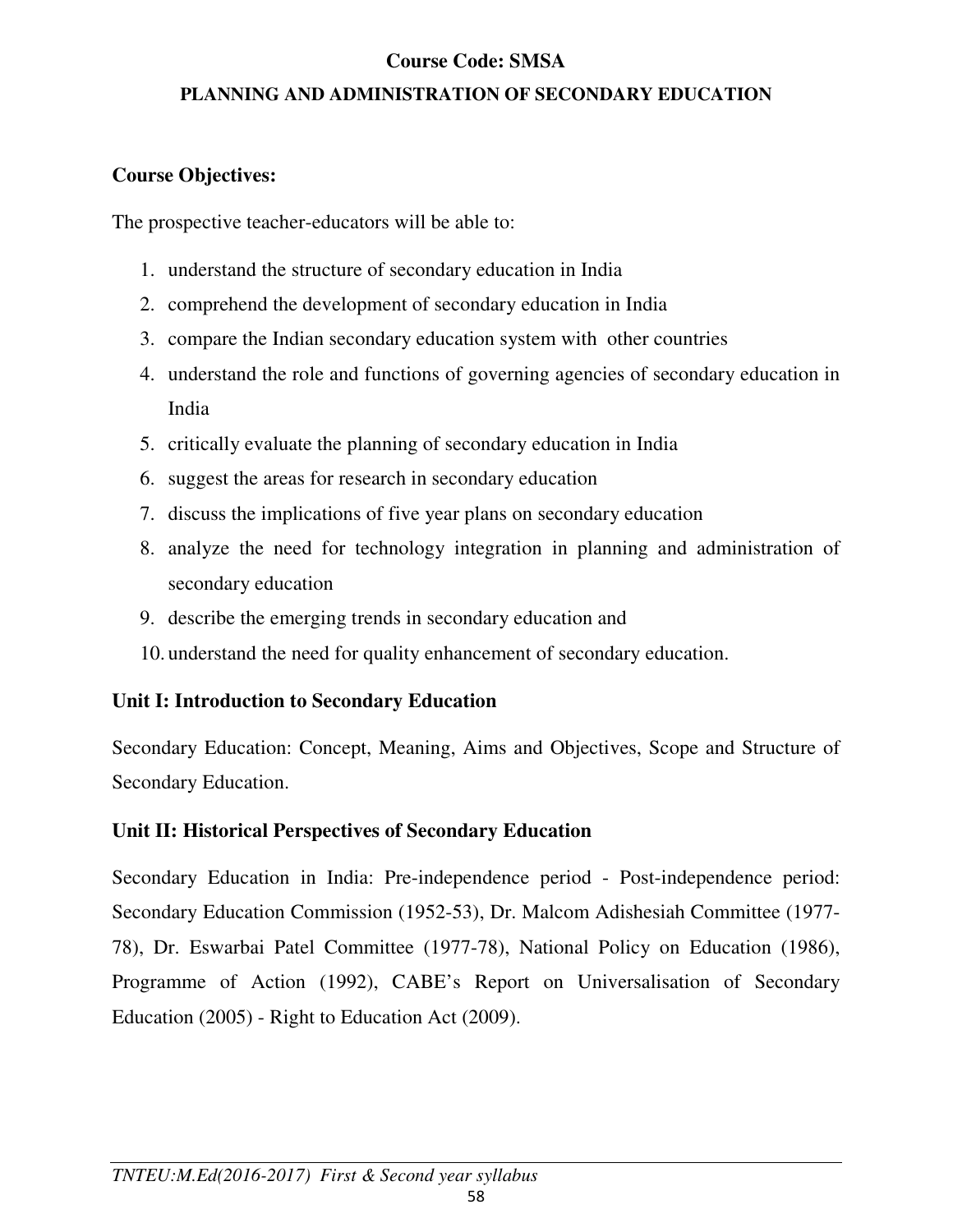# **Unit III: Comparative Perspectives of Secondary Education**

Secondary Education in the United Kingdom, United States of America, Russia, China, Finland and Japan.

# **Unit IV: Governance of Secondary Education**

Central Agencies: MHRD, CABE, NCERT, CBSE, ICSE, NCVT, Kendriya Vidhayalaya Sangathan, Navodaya Vidyalaya Samiti, NUEPA. State Agencies: State Education Departments, SCERTs, State Boards of Education, State Welfare Departments (SC & ST). Local Bodies: Corporations, Municipalities,Panchayats.

# **Unit V: Planning of Secondary Education**

Types of Educational Planning: Centralised, De-centralised and Participatory Planning. Techniques of Educational Planning: Micro, Meso and Macro Planning.

# **Unit VI: Organizational Development and Leadership in Secondary Education**

Organizational Development: Meaning, Concept, Definition, Principles and Functions. Qualities of Headmasters/Principals - Research in Secondary Education: Need and Importance, Areas of Research: Organizational Climate, Leadership Styles, Teachinglearning Process, Resources, Curriculum and Examination.

# **Unit VII: Financing of Secondary Education**

Planning Commission and Five Year Plan- Sources of Funding: Central Government, State Governments, Local Bodies and Private Agencies- International Funding Agencies: World Bank, UNESCO and UNICEF.

# **Unit VIII: Technology Integration in Planning and Administration of Secondary Education**

Secondary Education Management Information System in India (SEMIS), District Information System for Education (DISE), Project Management Information System (PMIS), Geographical Information System (GIS) - School Mapping – Institutional linking and networking.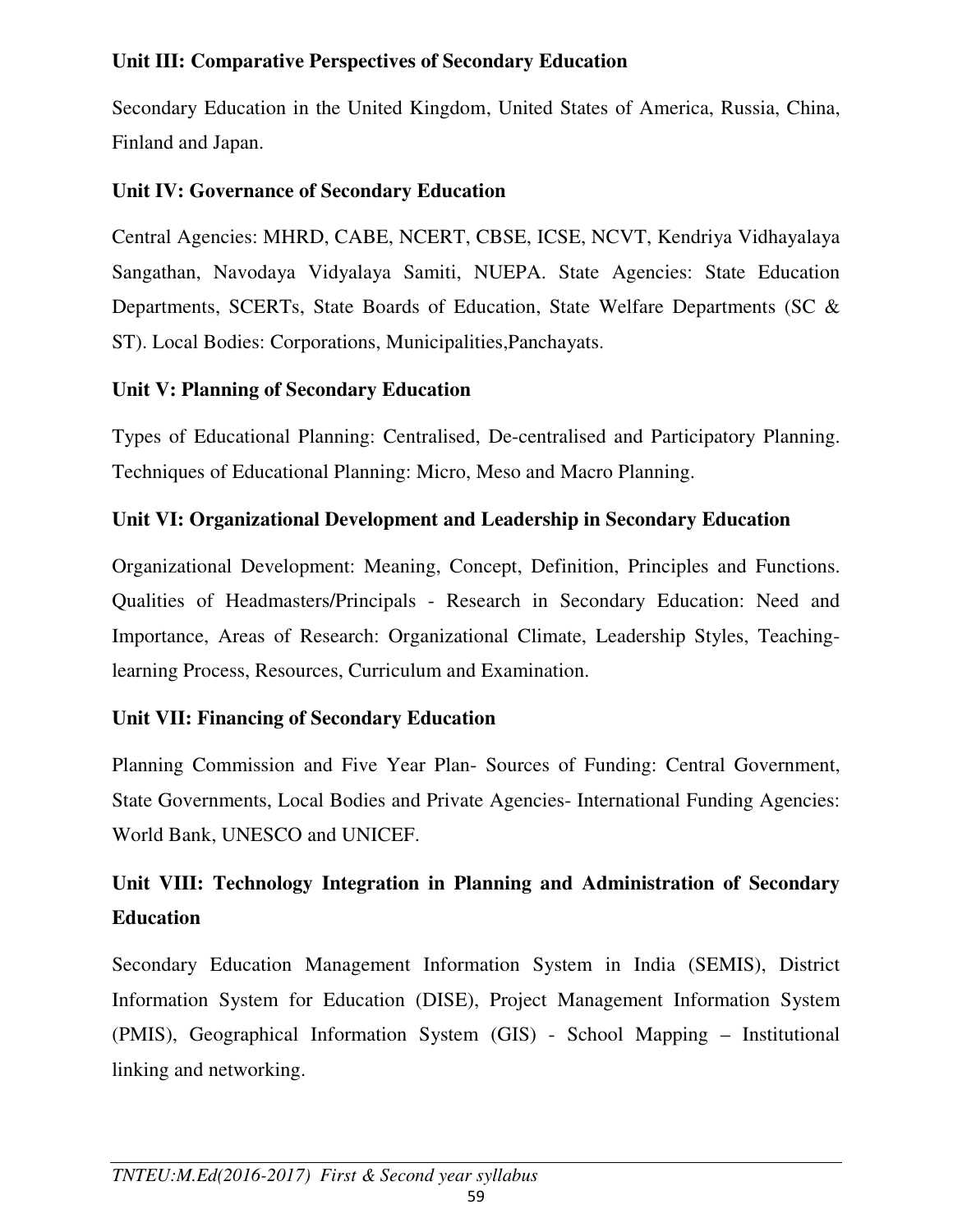# **Unit IX: Quality Enhancement of Secondary Education**

Curriculum for Ten Year School-A Framework (1975) – National Curriculum Framework for School Education (2000) – Rashtriya Madhyamik Shiksha Abhiyan (RMSA) - Infrastructure and Instructional facilities – Supervision and Inspection – Professional Development and Management of Teachers.

# **Unit X: Alternative Trends in Secondary Education**

Public Schools - International Schools - Alternative Schools (National Institute of Open Schooling) - Home Schooling - Special Schools (Visually Impairment, Hearing Impairment, Intellectual Disability, Multiple Disabilities, Autism Spectrum Disorders, Learning Disabilities) - Inclusive Schools.

# **Suggested Activities**

- 1. Discussion on the recommendations of Secondary Education Commission (1952- 53).
- 2. Seminar presentation on the structure of secondary education system in India, USA and China.
- 3. Discussion on the role and functions of CABE in secondary education.
- 4. Presentation of a reflective report on the functioning styles of Head Masters/Principals of secondary schools.
- 5. Critical evaluation report on the National Curriculum Framework for School Education(2000).

# **References:**

- 1. Biswal, K. (2011). *Secondary education in India: Development policies, programmes and challenges (Research Monograph No.63)*. New Delhi: National University of Educational Planning and Administration.
- 2. Edward, Beauchamp R. (2003). *Comparative education reader.* New York: RutledgeFalmer.
- 3. Government of India. (1986). *National policy on education 1986*. New Delhi: Ministry of Human Resource Development.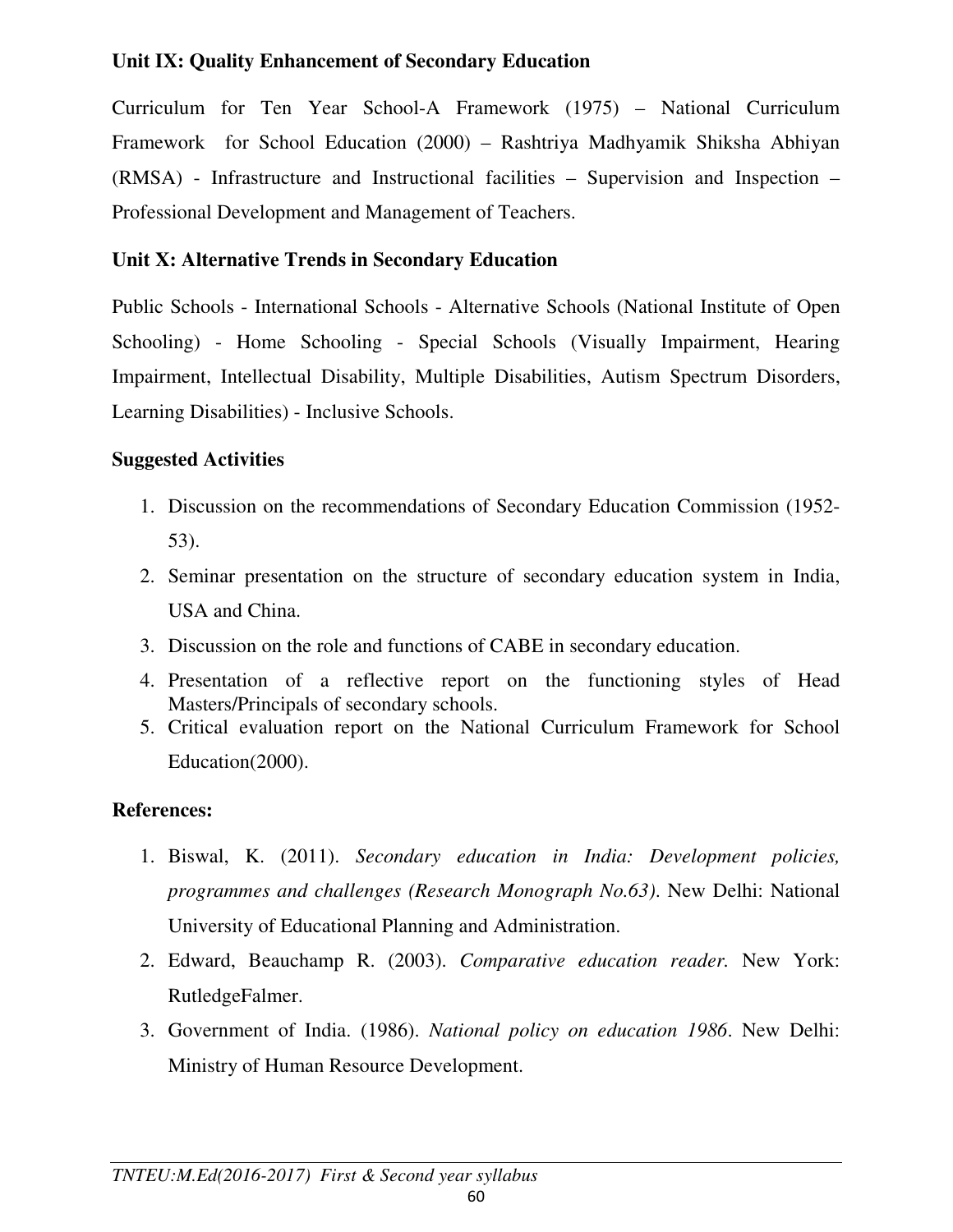- 4. Ministry of Education. (1966). *Report of the education commission* (1964- 66):*Education and national development.*New Delhi: Govt. of India.
- 5. MithuAlur& Michael Bach. (2005). *Inclusive education from rhetoric to reality*, NewDelhi: Viva Books.
- 6. Mukhopadhya, Marmar&Tyagi, R.S. (2005). *Governance of school education in India*. New Delhi: National Institute of Educational Planning and Administration.
- 7. The World Bank. (2003).*South Asian human development sector: Secondary education in India (Report No.2)*.
- 8. Tilak, J.B.G. (Ed.) (2003). *Financing education in India.* New Delhi: Ravi Books.
- 9. Varghese, N.V. (1997). *School Mapping (Module 9)*. *In Modules onDistrict planning ineducation (Ed.).*New Delhi: National Institute of Educational Planning and Administration.
- 10.www.iiep.unesco.org
- 11.www.educationforallindia.com/page167.html
- 12.www.edb.gov.hk/attachment/en/soh-admin/regulations/soh.admin-guide/SAG-E.pdf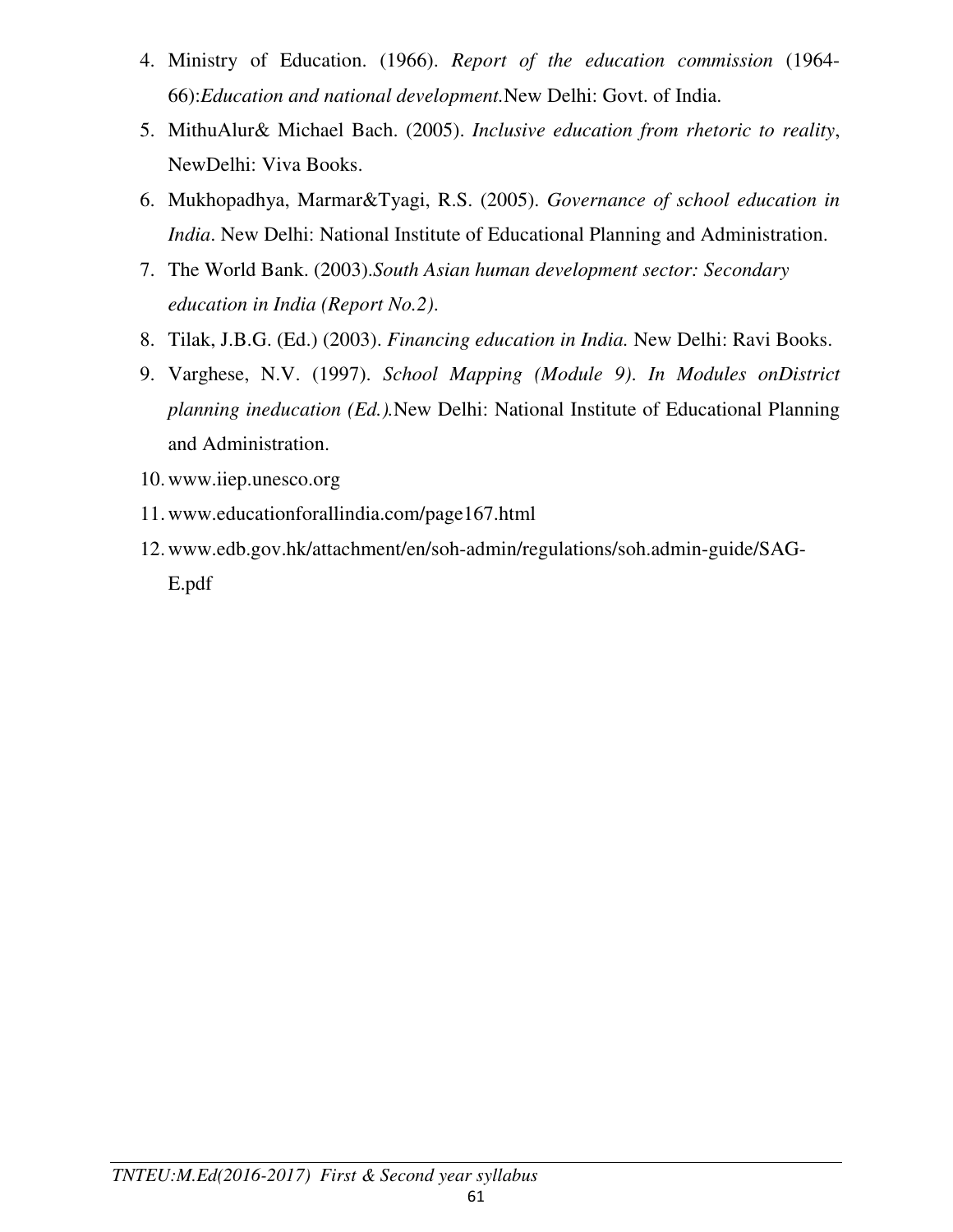### **Course Code: SMSB**

### **TRENDS IN INDIAN HIGHER EDUCATION**

### **Course Objectives:**

The prospective teacher-educators will be able to:

- 1. understand the historical background of the Indian Higher Education
- 2. get familiarised with the various committees and commissions on Higher Education
- 3. understand the role of various regulatory agencies in Higher Education
- 4. comprehend the knowledge on Indian Higher Education and Workforce development
- 5. analyse the need for access and equity in Higher Education
- 6. understand the quality assurance mechanism in Higher Education
- 7. analyse the various issues and challenges in Higher Education
- 8. compare the Indian Education system with other countries
- 9. know about the importance of research and development in Higher Education
- 10. envisage the Indian Higher Education: Vision 2030.

# **Unit I: Higher Education**

Historical background of Higher Education in India: Pre-Independence and Post-Independence period - Types and functions of Universities - Development of Open and Distance Education Programme - Recent trends in Higher Education: Mass Higher Education and Privatisation Higher Education - Objectives of  $21<sup>st</sup>$  Century Higher Education.

# **Unit II: Commissions and Committees on Higher Education**

Hartog Committee (1928) – University Education Commission (1949) – Kothari Commission (1964-66) – National Policy on Education (1986) – Acharya Ramamuthi Review Committee (1992) – Janadhan Reddy Committee (1992) – National Knowledge Commission (2005) – Sachar Committee (2006) – J.S.Verma Committee (2012).

# **Unit III: Governance in Higher Education**

UGC, NCTE, DEC and NAAC – South Asian University (SARRC), AIU, NUEPA, Interuniversity Consortium, State Councils for Higher Education, GATS and Higher Education.

# **Unit IV: Higher Education and Workforce Development**

Higher Education and Economic Growth - Higher Education and Labour Market - Changing Nature of Work - Higher Education and Skill Development - Skill shortage - Educational Skill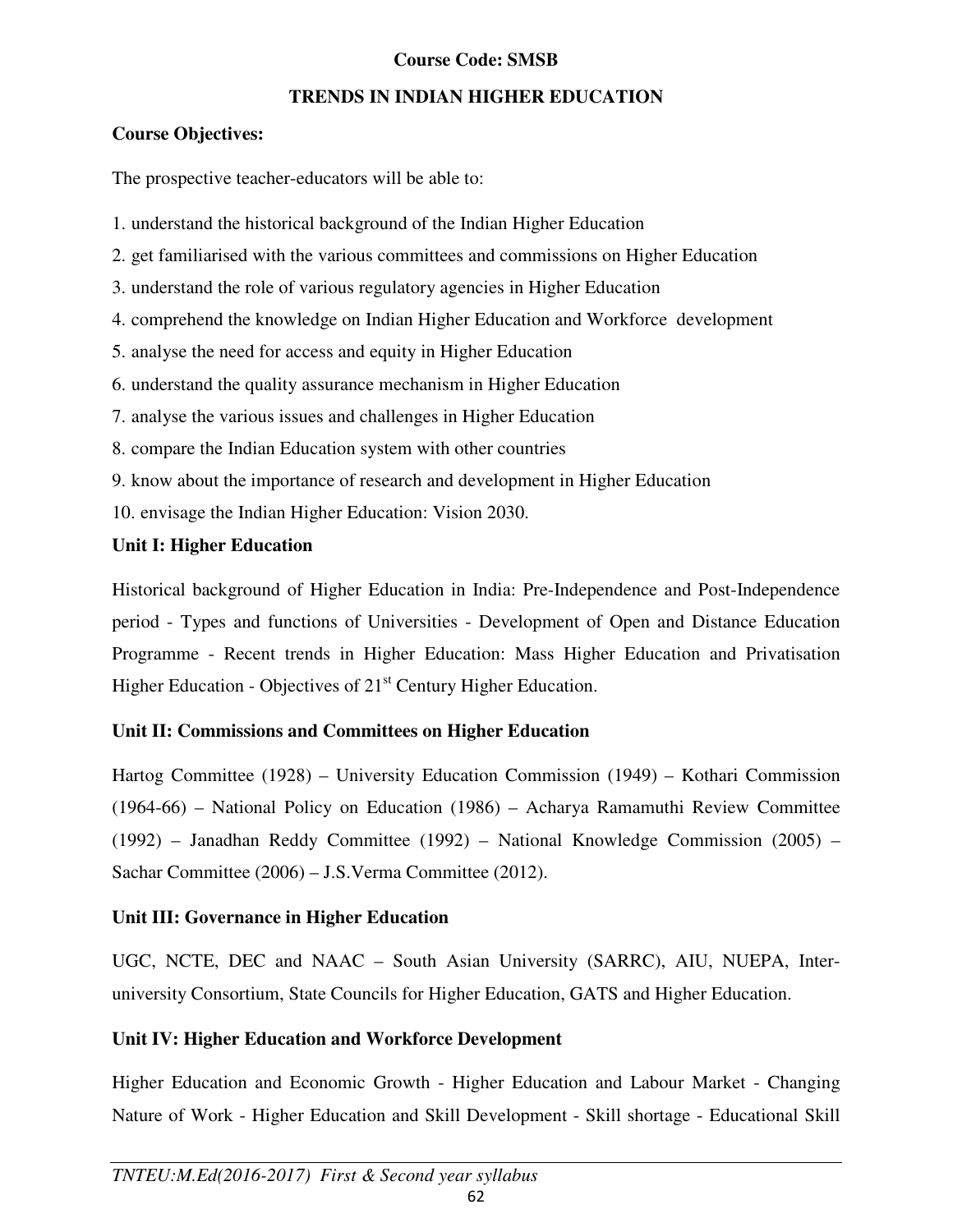and Work Skill distinction - Addressing Skill shortage: National Skill Development Mission, Community Colleges and Manpower forecasting.

# **Unit V: Access and Equity in Higher Education**

Expanding Access - Promoting Equity - Regional imbalances - Disparities in Enrolment - Implications of Five Year Plans on Higher Education - RUSA.

# **Unit VI: Quality Assurance in Higher Education**

Quality of Higher Education: Meaning and concept – Total Quality Management in Higher Education – Six Sigma in Education – Quality Assurance in Higher Education: IQACs, NAAC and NBA - Suggestions to improve the quality of Higher Education.

# **Unit VII: Issues and Challenges in Higher Education**

Liberalisation, Privatisation, Globalisation of Higher Education – Critical Issues in Indian Higher Education – Challenges of Higher Education System in India Social (Gender disparity and Urban/Rural distinctions), Economical (Employability) and Intellectual (Global ranking).

# **Unit VIII: Comparative Higher Education**

Comparison of Indian Higher Education System with USA, UK, China, Australia, Japan and Finland.

# **Unit IX: Research in Higher Education**

Indian Higher Education Research and Development in the global context: Research Publications and Citations; Global and Domestic Patenting; Research, Innovations and Growth Linkage – India as a Hub for Global Research and Development – Low and Declining Standards in Higher Educational Research – Research Funding Agencies: MHRD, UGC, CSIR, DST, ICSSR, ICHR and ICPR.

# **Unit X: Higher Education and Vision 2030**

The planned expansion of the differentiated University System – Transition to the Learnercentred Paradigm of Education – Intensive use of Technology – Indian Higher Education at Socio-economic context (Demographic and Economic) – NGOs – Kinds of Higher Learning Institutions: Foundational Institutions, Career-focused Institutions, Research-focused Institutions – Higher Education Architecture: Curriculum and Pedagogy, Faculty, Research, Partnership (Industry-academic Linkage and Tie-up between Higher Education Institutions and Skill-based